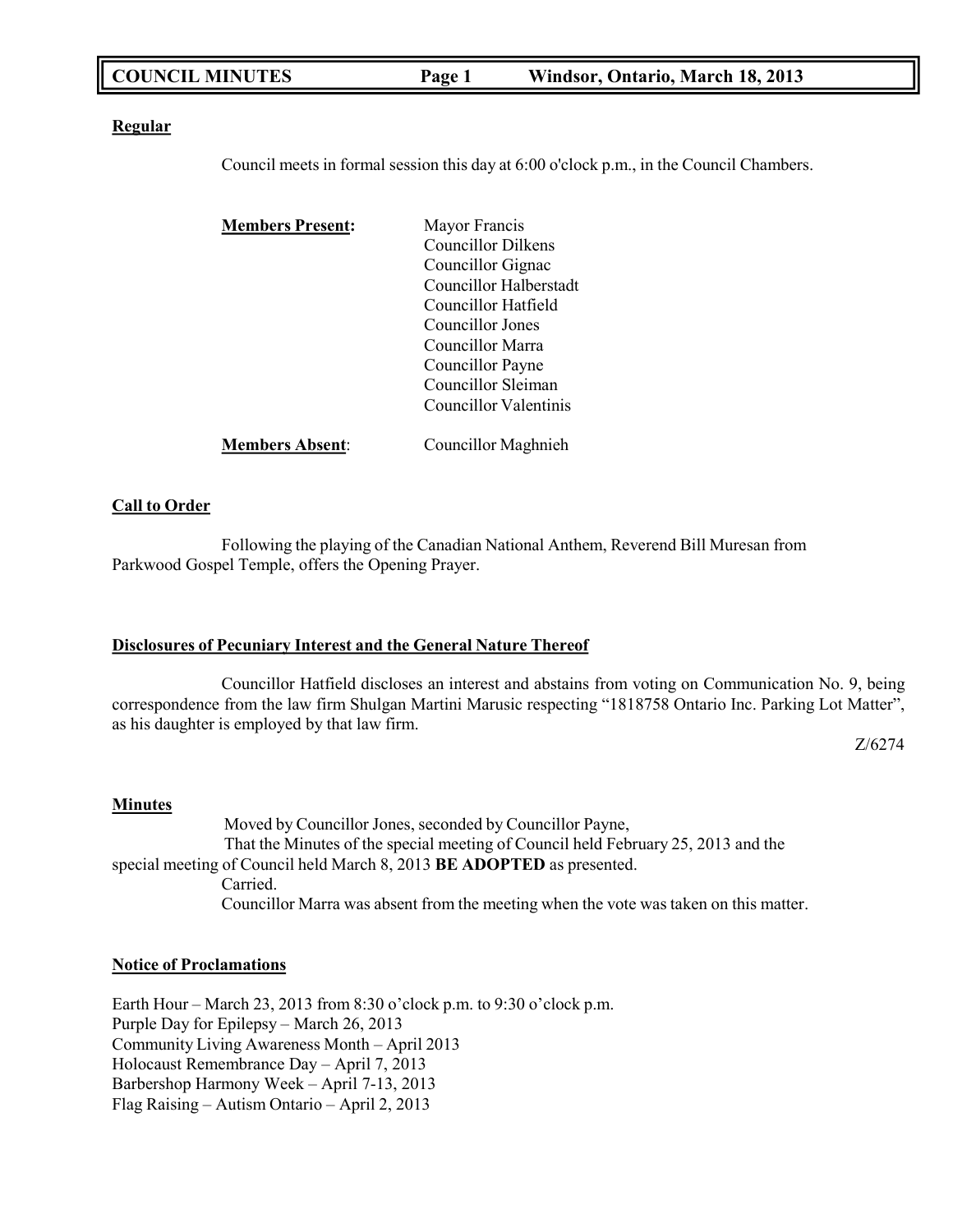#### **Committee of the Whole**

Moved by Councillor Sleiman, seconded by Councillor Valentinis,

That Council do now rise and move into Committee of the Whole with the Mayor presiding for the purpose of dealing with:

- (a) communication items;
- (b) consent agenda;
- (c) hearing requests for deferrals or referrals of any items of business;
- (d) hearing presentations and delegations;
- (e) consideration of business items;
- (f) consideration of Committee reports:
	- (i) **Report of Special In-Camera Meeting or other Committee as may be held prior to Council** (if scheduled); and
	- (ii) **Report No. 20 of the Family Aquatic Complex Steering Committee** of its meeting held February 7, 2013; and
	- (iii) **Report No. 21 of the Family Aquatic Complex Steering Committee** of its meeting held February 7, 2013; and
	- (iv) **Report No. 22 of the Family Aquatic Complex Steering Committee** of its meeting held February 7, 2013; and
	- (v) **Report No. 23 of the Family Aquatic Complex Steering Committee** of its meeting held February 7, 2013;

(g) consideration of by-laws 43-2013 through 46-2013 (inclusive).

Carried.

Councillor Marra was absent from the meeting when the vote was taken on this matter.

#### **Communications**

Moved by Councillor Dilkens, seconded by Councillor Gignac,

**M69–2013** That the following Communication Items 1 to 5, 7 to 8 and 10 to 23 inclusive, as set forth in the Council Agenda **BE REFERRED** as noted except Communication No. 6 and 9 which are dealt with as follows:

## **Communication No. 6:**

Moved by Councillor Jones, seconded by Councillor Hatfield,

**M70-2013 WHEREAS**, effective January 29, 2013, the Visa and Immigration Sections at the Canadian Consulates General in Detroit, Michigan was closed by the Government of Canada;

**AND WHEREAS** the Windsor-Detroit Region is a destination for people coming from all parts of the world and one of the busiest international border crossings in the world;

**AND WHEREAS** the elimination of the processing of temporary resident and work visas out of the Canadian Consulates General in Detroit will have a negative impact on both residents and businesses within the Windsor-Essex Region;

**NOW THEREFORE** be it resolved that the Council of the Corporation of the City of Windsor petitions the Government of Canada to reconsider the closure of the Visa and Immigration Sections at the Canadian Consulates General in Detroit;

**AND FURTHER** be it resolved that this resolution be circulated to area Members of Parliament, the Federation of Canadian Municipalities, local municipalities in Essex County, the County of Essex,

the Municipality of Chatham-Kent, the City of Sarnia, the City of London, and Counties of Middlesex, Lambton and Elgin for support.

Carried.

Councillor Marra was absent from the meeting when the vote was taken on this matter.

## **Communication No .9:**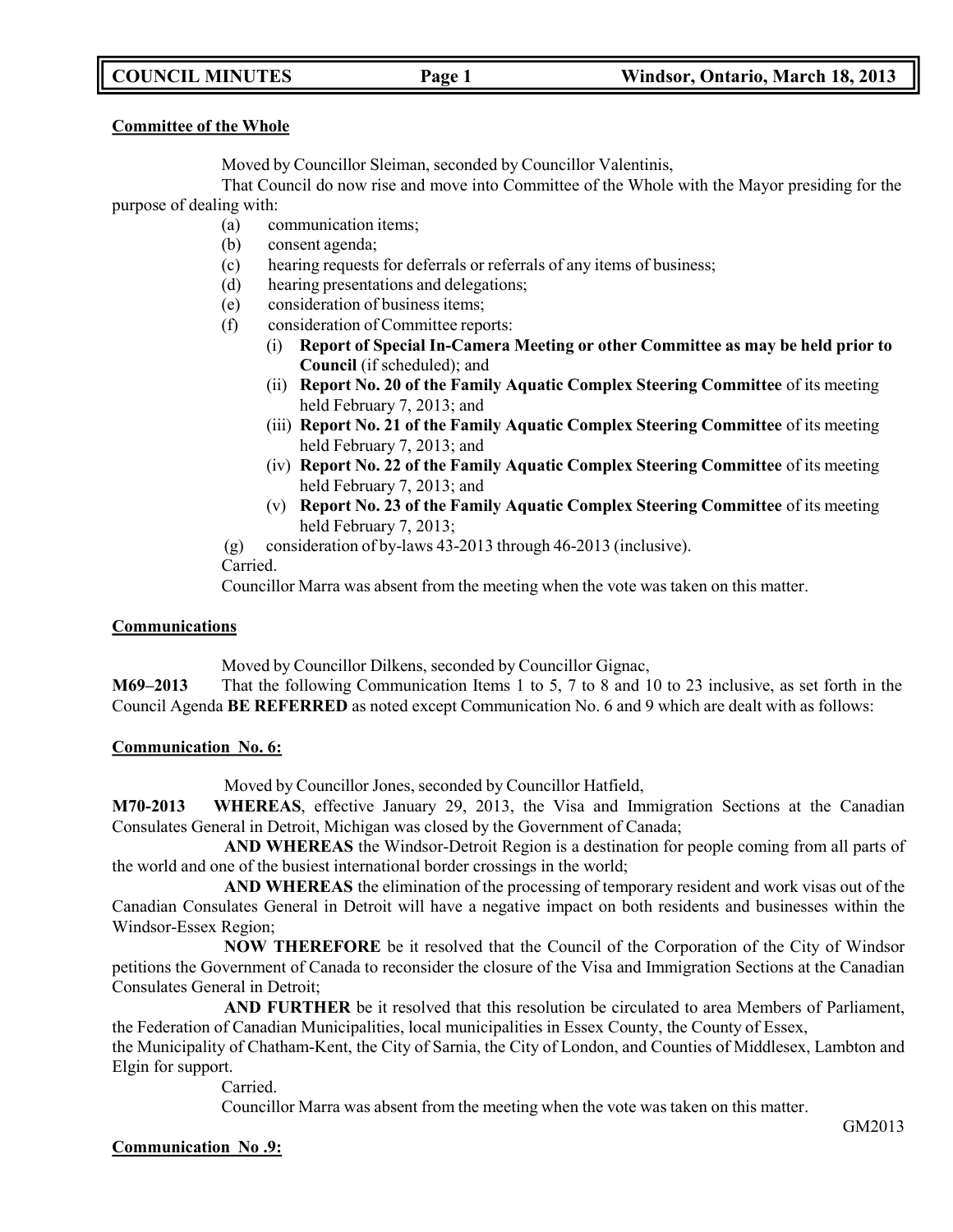|  |  | <b>COUNCIL MINUTES</b> |
|--|--|------------------------|
|--|--|------------------------|

Moved by Councillor Halberstadt, seconded by Councillor Dilkens,

**M71-2013** That Rule 13.9 of Procedure By-law 98-11 regarding business not already before Council **BE WAIVED** to permit the introduction of a motion for **reconsideration** without prior notice respecting M37-2013 Enforcement of 268 Glengarry Parking Lot.

Carried.

Councillor Valentinis voting nay.

Councillor Hatfield discloses an interest and abstains from voting on this matter. Councillor Marra was absent from the meeting when the vote was taken on this matter.

Moved by Councillor Halberstadt, seconded by Councillor Gignac, **M73-2013** That M37-2013 regarding Enforcement of 268 Glengarry Parking Lot **BE RECONSIDERED**:

> Moved by Councillor Valentinis, seconded by Councillor Marra, **M37-2013** That the report of the Chief Building Official dated January 16, 2013 respecting "Response to M2-2013 – Enforcement of 268 Glengarry Parking Lot" **BE RECEIVED** for information, and further, that Administration **BE DIRECTED** that for this subject parking lot, that it be allowed to continue for that use, until at least 30 days after the asphalt plants have opened (which is usually around the end of April) to enforce the provisions related to curbing and asphalting.

> > Carried.

Carried. Councillor Valentinis voting nay. Councillor Hatfield discloses an interest and abstains from voting on this matter.

Moved by Councillor Halberstadt, seconded by Councillor Gignac, **M75-2013** That **M37-2013** regarding the continued use of 268 Glengarry Parking Lot **BE RESCINDED** and that enforcement commence immediately and equally with all subject parking lot owners. Carried. Councillor Valentinis voting nay.

Councillor Hatfield discloses an interest and abstains from voting on this matter.

Z/6274

| <b>Item</b>    | From                      | <b>Description</b>                                                    |
|----------------|---------------------------|-----------------------------------------------------------------------|
|                |                           | The Accessibility Directorate of Ontario – On the Move.               |
| 1              | Ministry of Community     | Diversity & Accessibility Officer                                     |
|                | and Social Services       | Note & File                                                           |
|                |                           | GP2013                                                                |
| $\overline{2}$ |                           | Thank you for hosting the 2013 Sustainable Communities Conference and |
|                | Federation of Canadian    | Trade Show.                                                           |
|                | Municipalities (FCM)      | Note & File                                                           |
|                |                           | GM2013                                                                |
|                |                           | AMO Gas Tax Awards - Celebrating excellence in the use of Canada's    |
|                | Association of            | Gas Tax Fund.                                                         |
| 3              | Municipalities of Ontario | <b>General Manager, Transit Windsor</b>                               |
|                | (AMO)                     | <b>City Engineer</b>                                                  |
|                |                           | Chief Financial Officer & City Treasurer                              |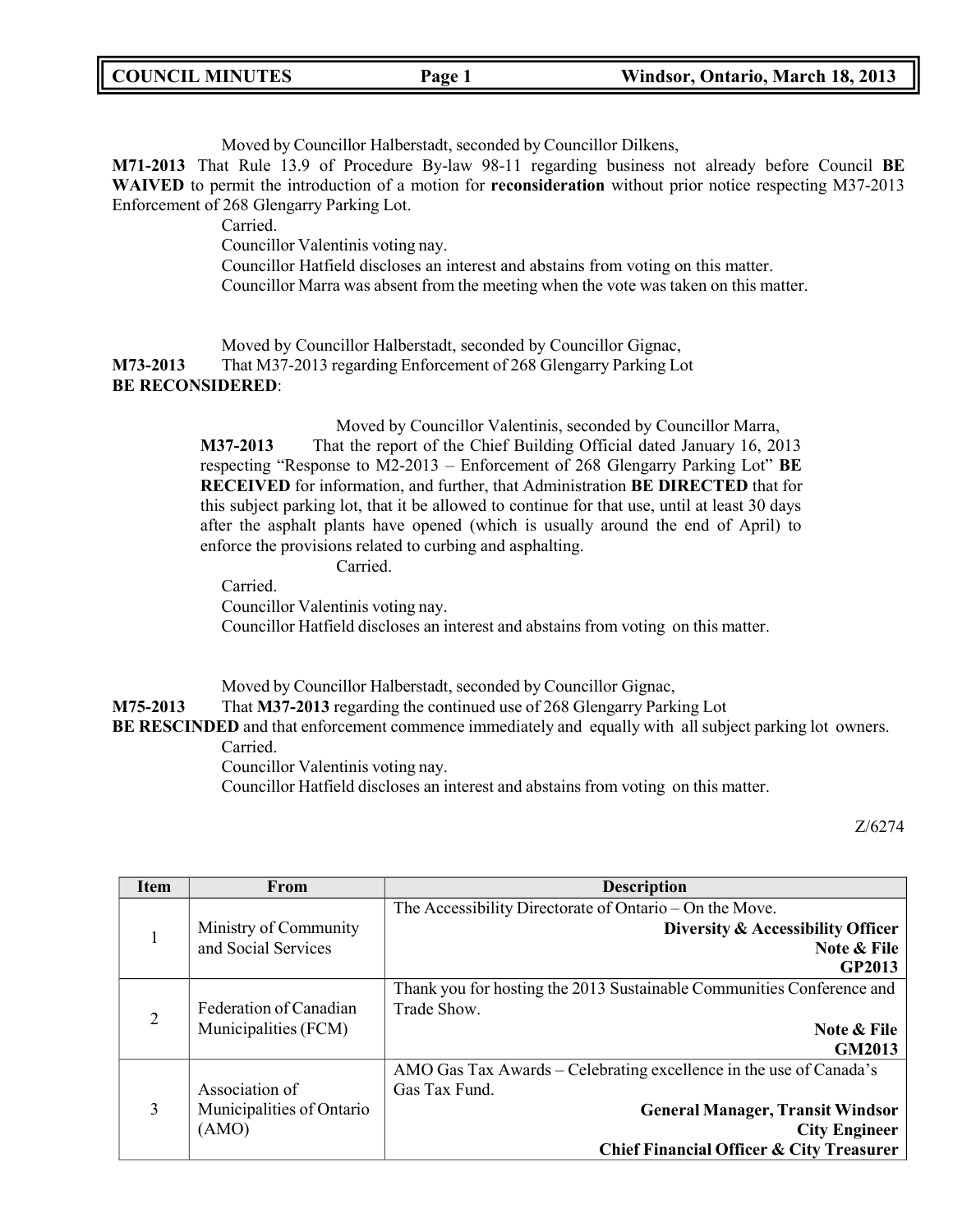|                |                                                                  | Note & File<br><b>MMA2013</b>                                                                                                                                                                                                                                                                                                   |
|----------------|------------------------------------------------------------------|---------------------------------------------------------------------------------------------------------------------------------------------------------------------------------------------------------------------------------------------------------------------------------------------------------------------------------|
| $\overline{4}$ | Ontario Municipal Board<br>(OMB)                                 | Decision of the Board regarding the appeal of Dicosc Inc. under the<br>Planning Act, R.S.O. 1990 for lands known as 2990 Curry Avenue.<br><b>City Planner</b><br><b>City Solicitor</b><br><b>Development Applications Clerk</b><br>Note & File<br>ZB2013                                                                        |
| 5              | Ontario Municipal Board<br>(OMB)                                 | Amending Decision/Order of the Board regarding the appeal of James<br>White & Randall Farr, under the Planning Act, R.S.O. 1990 for lands<br>known as 1085 Ducharme Street.<br><b>City Planner</b><br><b>Chief Building Official</b><br><b>City Solicitor</b><br><b>Development Applications Clerk</b><br>Note & File<br>GP2013 |
| 6              | Director of Council<br>Services/Clerk, County of<br>Essex        | Resolution requesting Reconsideration of Closure of Visa and<br>Immigration Sections at Canadian Consulates General in Detroit.<br><b>COUNCIL DIRECTION REQUESTED</b><br>GM2013                                                                                                                                                 |
| $\tau$         | Director of Council<br>Services/Clerk, County of<br><b>Essex</b> | Copy of County's resolution Requesting Reconsideration of Canada Post<br>Walker Road Sorting Station Services Being Relocated to London.<br>Note & File<br>GM2013                                                                                                                                                               |
| $\,8\,$        | <b>Windsor Utilities</b><br>Commission (WUC)                     | Drinking-Water Systems Regulation O. Reg 170/03 Annual Report for<br>Calendar Year 2012.<br><b>City Engineer</b><br>Note & File<br>EI/11353<br><b>MU2013</b>                                                                                                                                                                    |
| 9              | Shulgan, Martini,<br><b>Marusic LLP Barristers</b>               | 1818758 Ontario Inc. Parking Lot Matter. (P&C memo for Mayor &<br>Council only)<br><b>Chief Building Official</b><br><b>City Solicitor</b><br><b>COUNCIL DIRECTION REQUESTED</b><br>Z/6274                                                                                                                                      |
| 10             | Secretary/Treasurer<br>Committee of Adjustment                   | Consent Authority Agenda Record Hearing to be held on Wednesday,<br>March 27, 2013, Council Chambers, 3 <sup>rd</sup> Floor, 350 City Hall Square<br>West, Windsor<br>Note & File<br>ZC2013                                                                                                                                     |
| 11             | Great Lakes Guardian<br>Community Fund                           | 2013 Call for Applications for Great Lakes Guardian Community Fund.<br><b>City Engineer</b><br>Note & File<br>GP2013                                                                                                                                                                                                            |
| 12             | Windsor-Essex County<br><b>Association of Realtors</b>           | C.D. Howe Institute Commentary No. 364 - "Stuck in Place: The Effect<br>of Land Transfer Taxes on Housing Transactions."<br><b>Chief Financial Officer &amp; City Treasurer</b><br><b>COUNCIL DIRECTION REQUESTED</b><br><b>GM2013</b>                                                                                          |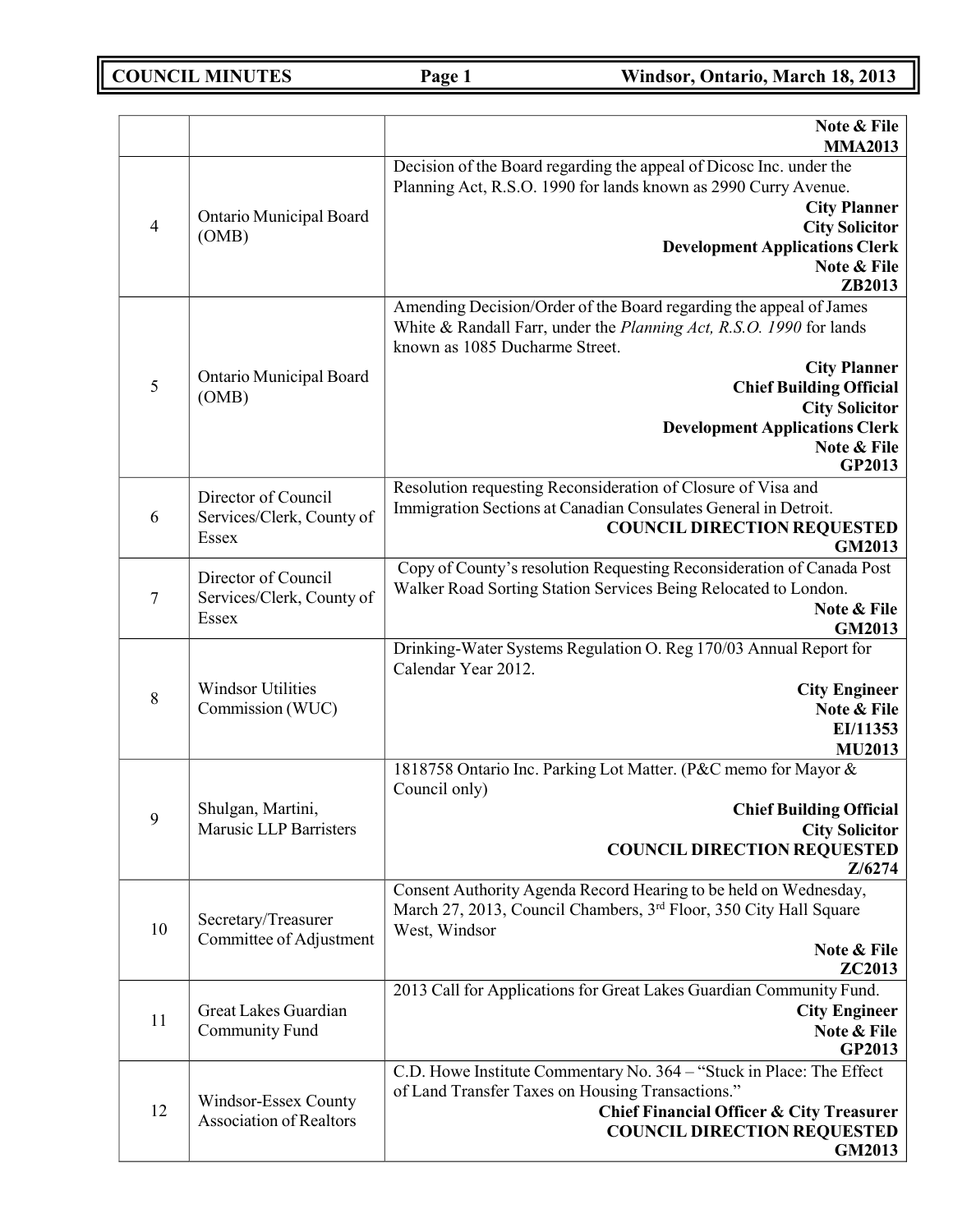|    |                              | Host City 67 <sup>th</sup> First Special Service Force Reunion to be held in Windsor, |
|----|------------------------------|---------------------------------------------------------------------------------------|
|    |                              | ON September 25-29, 2013.                                                             |
|    |                              | <b>CEO, Tourism Windsor Essex Pelee Island</b>                                        |
|    | <b>First Special Service</b> | <b>Executive Director, Parks &amp; Facilities</b>                                     |
| 13 | Force Association            | <b>Manager of Cultural Affairs</b>                                                    |
|    |                              | <b>Executive Director, Recreation &amp; Culture</b>                                   |
|    |                              | Note & File                                                                           |
|    |                              | <b>APR2013</b>                                                                        |
|    |                              | Notification for growing Medical Marihuana under the guidelines of                    |
|    |                              | Health Canada's proposed Marihuana for Medical Purposes Regulation                    |
| 14 | ECGreen                      | (MMPR).                                                                               |
|    |                              | Note & File                                                                           |
|    |                              | <b>GF2013</b>                                                                         |
|    |                              | The Ontario Association of Fire Chiefs Municipal Politicians Seminar:                 |
|    | Ontario Association of       | The Essentials of Firefighting and Firefighting 101.                                  |
| 15 | Fire Chiefs                  | <b>Fire Chief</b>                                                                     |
|    |                              | Note & File                                                                           |
|    |                              | <b>ACOC2013</b>                                                                       |
|    |                              | Application of City of Windsor/WECDSB for zoning amendment to                         |
|    | Manager of Development       | permit a new school and residential building lots for lands located at 1847           |
| 16 | Applications                 | Meldrum & 0 Chandler.                                                                 |
|    |                              | Note & File                                                                           |
|    |                              | ZB/11639                                                                              |
|    |                              | Response to CQ6-2013 – Non-Resident fees charged by Essex County<br>municipalities.   |
| 17 | City Solicitor               | Note & File                                                                           |
|    |                              | <b>SF2013</b>                                                                         |
|    |                              | Reporting Requirements – Part XIV (163) of the 93-2012 Purchasing By-                 |
|    |                              | law.                                                                                  |
| 18 | City Solicitor               | Note & File                                                                           |
|    |                              | <b>AF2013</b>                                                                         |
|    |                              | City Sale to Mid-South Land Development, Vacant Non-Viable Parcel,                    |
| 19 | City Solicitor               | Rhodes Drive/Central Avenue.                                                          |
|    |                              | Note & File                                                                           |
|    |                              | <b>APM2013</b>                                                                        |
|    |                              | PC Maintenance/Support Transfer for 2012 Related Expenses.                            |
| 20 | City Treasurer               | Note & File                                                                           |
|    |                              | <b>AE2013</b>                                                                         |
|    |                              | Pay As You Go Transfer (PAYG) For Eligible 2012 Computer                              |
| 21 | <b>City Treasurer</b>        | <b>Equipment Related Expenses.</b><br>Note & File                                     |
|    |                              | AF2013                                                                                |
|    |                              | Life Saving Society Governors' Investiture and AGM event March 28,                    |
|    |                              | 2014.                                                                                 |
| 22 | <b>Community Development</b> | Note & File                                                                           |
|    | & Health Commissioner        | SR/11026                                                                              |
|    |                              | <b>SR2013</b>                                                                         |
|    |                              | Minutes of the Family Aquatic Complex Steering Committee of its                       |
| 23 | Family Aquatic Complex       | meeting held February 7, 2013.                                                        |
|    | <b>Steering Committee</b>    | Note & File                                                                           |
|    |                              | <b>MB2013</b>                                                                         |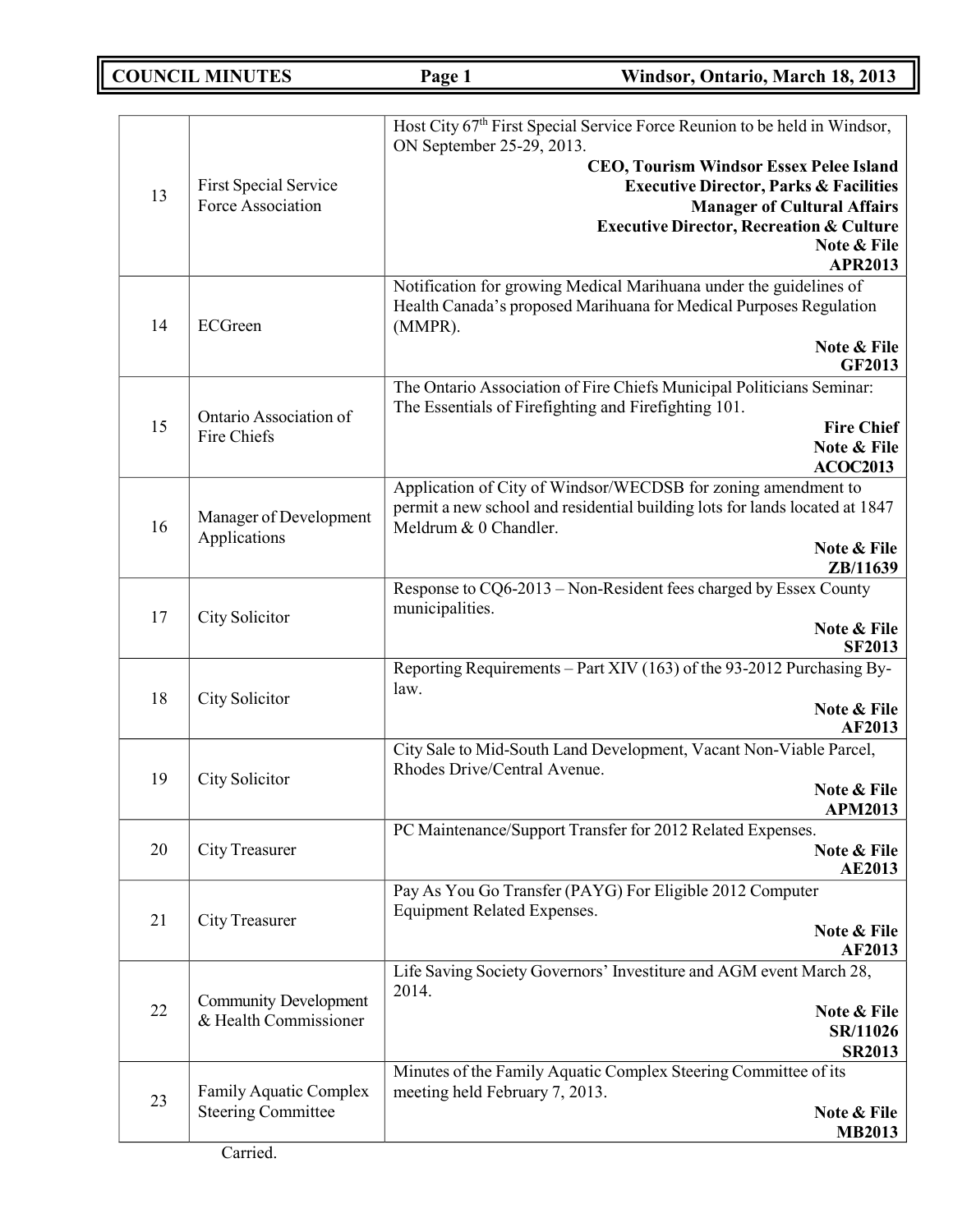| <b>COUNCIL MINUTES</b> | Page 1 | Windsor, Ontario, March 18, 2013 |
|------------------------|--------|----------------------------------|
|                        |        |                                  |

Councillor Hatfield discloses an interest and abstains from voting on Communication No. 9.

### **Consent Agenda**

Moved by Councillor Halberstadt, seconded by Councillor Hatfield,

That the following Consent Agenda and the recommendations contained in the administrative reports **BE APPROVED** as amended:

- Item 1 An Amendment to the Lease Agreement between The Corporation of the City of Windsor and Centre for Seniors Windsor for a portion of 8787 McHugh Street (WFCU Centre)
- Item 2 International Children's Games Project Charter and Purchasing Protocols
- Item 4 2014 Ontario 55+ Summer Games
- Item 5 Italian Canadian Handicapable Associations (ICHA) Rooftop Sublease for the Installation of Solar Panels
- Item 7 Grand Marais Drain Improvements from Dougall Avenue to South Cameron Boulevard
- Item 8 Request from the Windsor Utilities Commission (WUC) for a contribution to their Water Rate Assistance Program (WRAP)
- Item 9 Wigle Park Playground Replacement
- Item 10 2013 Ministry of Education (MEDU) Child Care Service Agreement
- Item 11 Award of Traffic Calming and School Area Policies: Proposal 16-13
- Item 12 Succession Planning for Position of Executive Director LTC, Administrator Huron Lodge
- Item 13 Captain Wilson Park Splash Pad 2012 Capital Budget Placeholder
- Item 15 Development of a 10 Year Housing and Homelessness Plan for Windsor and Essex County Request for Consulting Services
- Item 16 Approval of Contract with Municipal Tax Equity Consultants Inc. and MTE Paralegal Professional Corporation

## **Consent Committee Reports**

| <b>Planning &amp; Economic Development Standing Committee</b> |                |                                                                               |  |
|---------------------------------------------------------------|----------------|-------------------------------------------------------------------------------|--|
| No.                                                           |                | <b>Description</b>                                                            |  |
| 1                                                             | Report No. 119 | Request for Waiver of Building Permit Fees & Development Charges - Windsor-   |  |
|                                                               |                | Essex Children's Aid Society -1671 Riverside Drive East                       |  |
| 2                                                             | Report No. 123 | Application for Feasibility Study Grant under the Brownfield Redevelopment    |  |
|                                                               |                | Community Improvement Plan by 1775835 Ontario Inc. and 1508989 Ontario Inc.   |  |
|                                                               |                | for 1100 and 1200-1220 University Avenue West (P&C Memo for Mayor &           |  |
|                                                               |                | Councillors only)                                                             |  |
| 3                                                             | Report No. 124 | Rezoning – Kaschak & Shipley, 951 California, allow semi-detached dwelling as |  |
|                                                               |                | additional permitted use on the subject land                                  |  |
| $\overline{4}$                                                | Report No. 125 | Deferral Request - Draft Sandwich South Secondary Plan                        |  |
|                                                               |                | $(OPA No. 91 - OPA/3586)$                                                     |  |
| 5                                                             | Report No. 126 | Windsor Heritage Committee Agenda Items                                       |  |
| 6                                                             | Report No. 127 | Perry-Breault House, 245 Mill Street – Request for additional solar panels    |  |
| 7                                                             | Report No. 128 | Report No. 317 of Windsor Heritage Committee, 3336 Riverside Drive East       |  |
| 8                                                             | Report No. 129 | Report No. 319 of Windsor Heritage Committee, Buckland-Montreuil-Vichos       |  |
|                                                               |                | House, 4187 Riverside Drive East                                              |  |
| 9                                                             | Report No. 130 | Minutes of the Windsor Heritage Committee meeting held on                     |  |
|                                                               |                | January 9, 2013                                                               |  |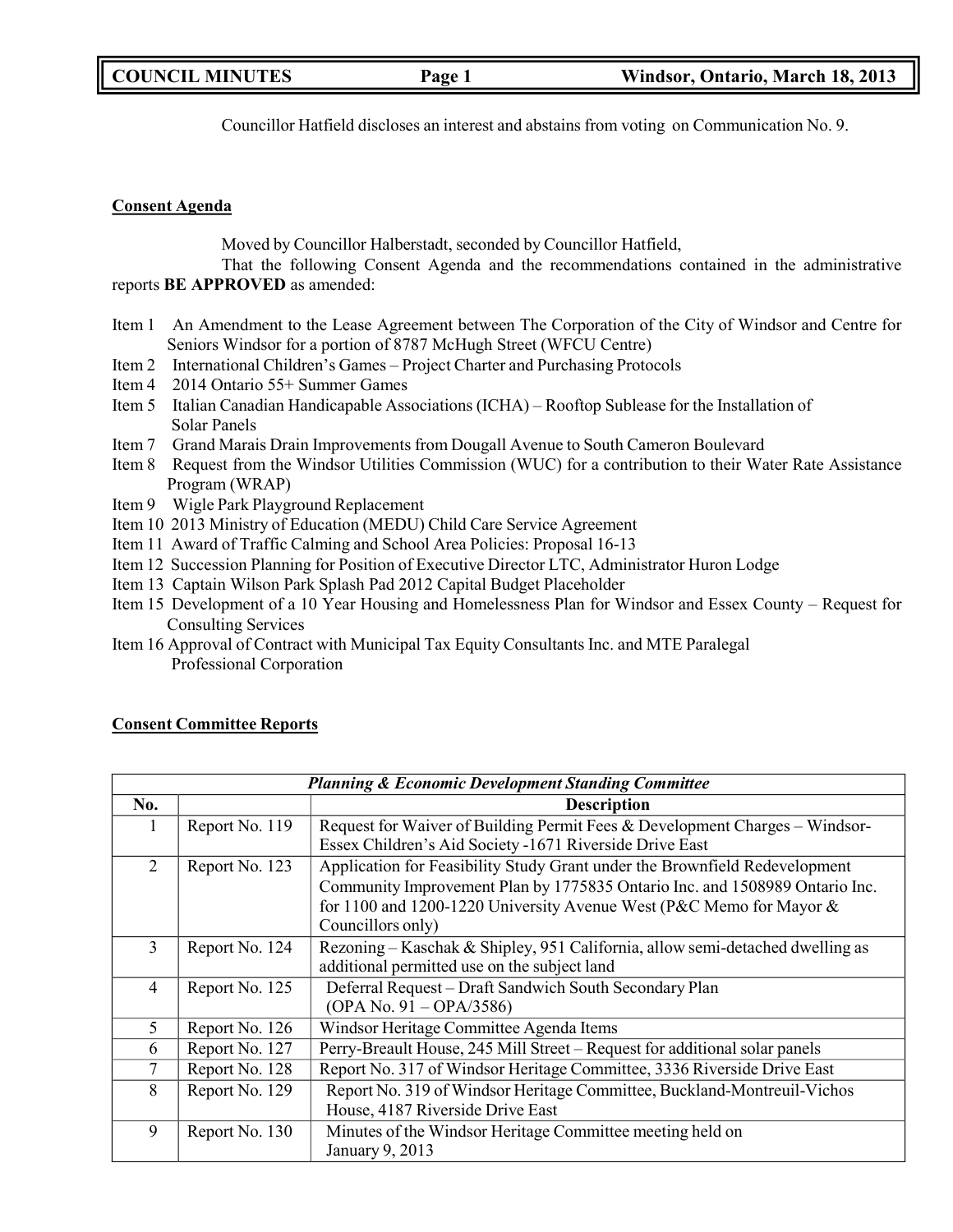| <b>Social Development, Health &amp; Culture Standing Committee</b> |                |                                                                                 |  |
|--------------------------------------------------------------------|----------------|---------------------------------------------------------------------------------|--|
| No.                                                                |                | <b>Description</b>                                                              |  |
|                                                                    | Report No. 143 | Access to Social Housing Reserve Fund for Consultant to Conduct Operational     |  |
|                                                                    |                | Review of Windsor Essex Community Housing Corporation                           |  |
| 2                                                                  | Report No. 144 | Minutes of the Housing Advisory Committee meeting held October 24, 2012         |  |
| 3                                                                  | Report No. 145 | Minutes of the Committee of Management for Huron Lodge Long Term Care           |  |
|                                                                    |                | Home meeting held December 10, 2012                                             |  |
| 4                                                                  | Report No. 146 | Minutes of the Willistead Manor Inc. Executive Committee Board of Directors and |  |
|                                                                    |                | the Board of Directors meeting held November 8, 2012                            |  |
|                                                                    | Report No. 147 | Minutes of the Seniors Advisory Committee meeting held December 5, 2012         |  |
|                                                                    | Carried.       |                                                                                 |  |

## **Deferrals and/or Referrals and Withdrawals**

## **Item 3 Pelissier Street Parking Garage – Ground Level Commercial Rental Units**

At the request of Robert Williams, representing Royal Windsor Terrace Essex Condominium #17; Rita Ossington, Board of Directors of the Canada South Festival Network; and Tarek Abdel-Baset, Victoria Park Place Essex Condominium #35, this matter is being deferred to the June 4, 2013 Windsor City Council meeting to allow for potential delegations to prepare for the meeting.

APM2013 3

(For final disposition of this matter, see Clause **CR41/2013** in Schedule "A" attached hereto.)

## **Presentations & Delegations:**

## **PRESENTATIONS:**

## **Warden Tom Bain and Brian Tropea, representing the Ontario Harness Horse Association**

Warden Tom Bain and Brian Tropea, representing the Ontario Harness Horse Association appear before Council to request a resolution which requests the Government of Ontario to act immediately to facilitate the transfer of all stranded funds contracted to the Ontario Harness Horse Association from the Windsor Raceway operation to the Lakeshore Raceway Group to allow the continuation of harness racing in the region.

Moved by Councillor Hatfield, seconded by Councillor Dilkens,

**M76-2013 WHEREAS** the cancellation of the Slots at Racetracks Program resulted in the closure of the Windsor Raceway and the cancellation of the 2012/13 racing season;

**AND WHEREAS** this decision by the Government of Ontario and the OLG has put 2000 direct and indirect jobs in Windsor and Essex County at risk;

**AND WHEREAS** the horse racing industry is a significant contributor to the local economy in Windsor and Essex County;

**AND WHEREAS** this decision has left stranded funds contracted to the Ontario Harness Horse Association from the Windsor Raceway operations;

**NOW THEREFORE BE IT RESOLVED** that the Council of the City of Windsor requests that the Government of Ontario act immediately to facilitate the transfer of all stranded funds contracted to the Ontario Harness Horse Association from the Windsor Raceway operations to the newly formed not-for-profit Lakeshore Raceway Group, and that these funds be used to continue racing within Essex County through this new not-forprofit initiative.

Carried.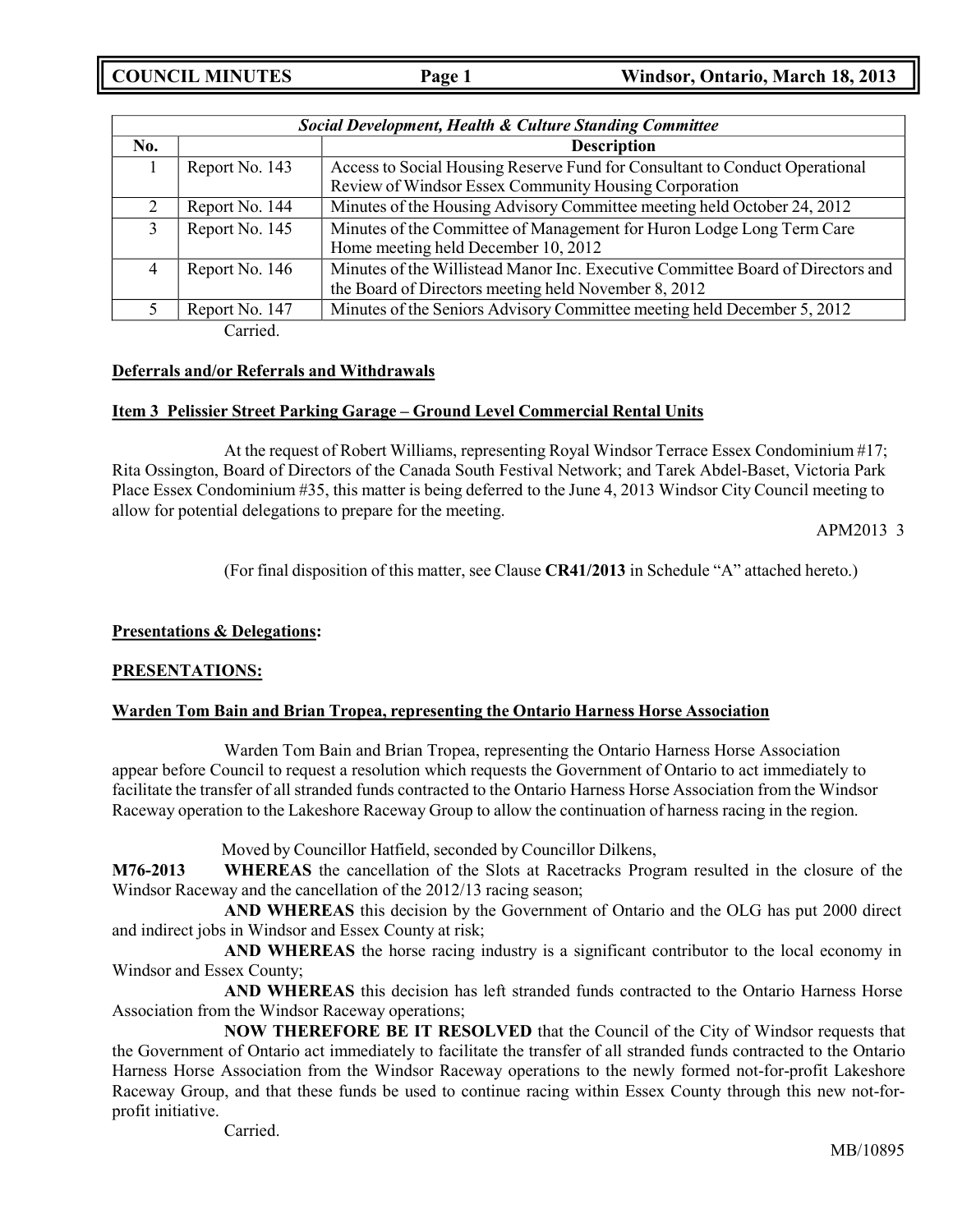#### **DELEGATIONS**

### **Drouillard Park – Request for Renaming to Garry Dugal Park**

#### **Ruth Charles, resident**

Ruth Charles, resident, appears before Council to speak in support of the recommendation to rename Drouillard Park "Garry Dugal Park" and concludes by stating that Garry Dugal was a positive driving force in that area and that the renaming is deserving.

### **Kerry Ippolito, Executive Director Ford City BIA and Co-Chair of Ford City Redevelopment Committee**

Kerry Ippolito, Executive Director Ford City BIA and Co-Chair of Ford City Redevelopment Committee, appears before Council to speak in support of the recommendation to rename Drouillard Park "Garry Dugal Park" stating that it would be a very fitting and appropriate tribute.

### **GM/9330** 14

(For final disposition of this matter, see Clause **CR52/2013** in Schedule "A" attached hereto.)

## **Planning & Economic Development Standing Committee Report No. 120 (Application byApplied Systems Canada Inc. on behalf of the owner of 4510 Rhodes Drive for Financial Incentives Under the Economic Revitalization Community Improvement Plan)**

#### **Stephane Lacasse, representing Applied Systems Canada**

Stephane Lacasse, representing Applied Systems Canada, appears before Council to request that the application for financial incentives under the Economic Revitalization Community Improvement Fund be approved.

Moved by Councillor Halberstadt, seconded by Councillor Marra,

That **Report No. 120 of the Planning & Economic Development Standing Committee** regarding the application by Applied Systems Canada Inc. on behalf of the owner of 4510 Rhodes Drive for Financial Incentives under the Economic revitalization Community Improvement Plan **BE ADOPTED** as amended by approving the Administrative recommendation approving the request, and further that administration **BE DIRECTED** to revisit the Policy to see if any adjustments should be made.

The motion is **put** and is **lost.**

Aye Votes: Councillors Marra, Halberstadt, and Gignac

Nay Votes: Councillors Sleiman, Payne, Hatfield, Jones, Valentinis and Dilkens

Moved by Councillor Dilkens, seconded by Councillor Valentinis,

**M86-2013** That **Report No. 120 of the Planning & Economic Development Standing Committee** regarding the application by Applied Sysems Canada Inc. on behalf of the owner of 4510 Rhodes Drive for Financial Incentives under the Economic revitalization Community Improvement Plan **BE ADOPTED** as presented. Carried.

> Aye Votes: Councillors Sleiman, Payne, Hatfield, Jones Valentinis and Dilkens Nay Votes: Councillors Marra, Halberstadt and Gignac

> > Report Number 16265 SPL/10759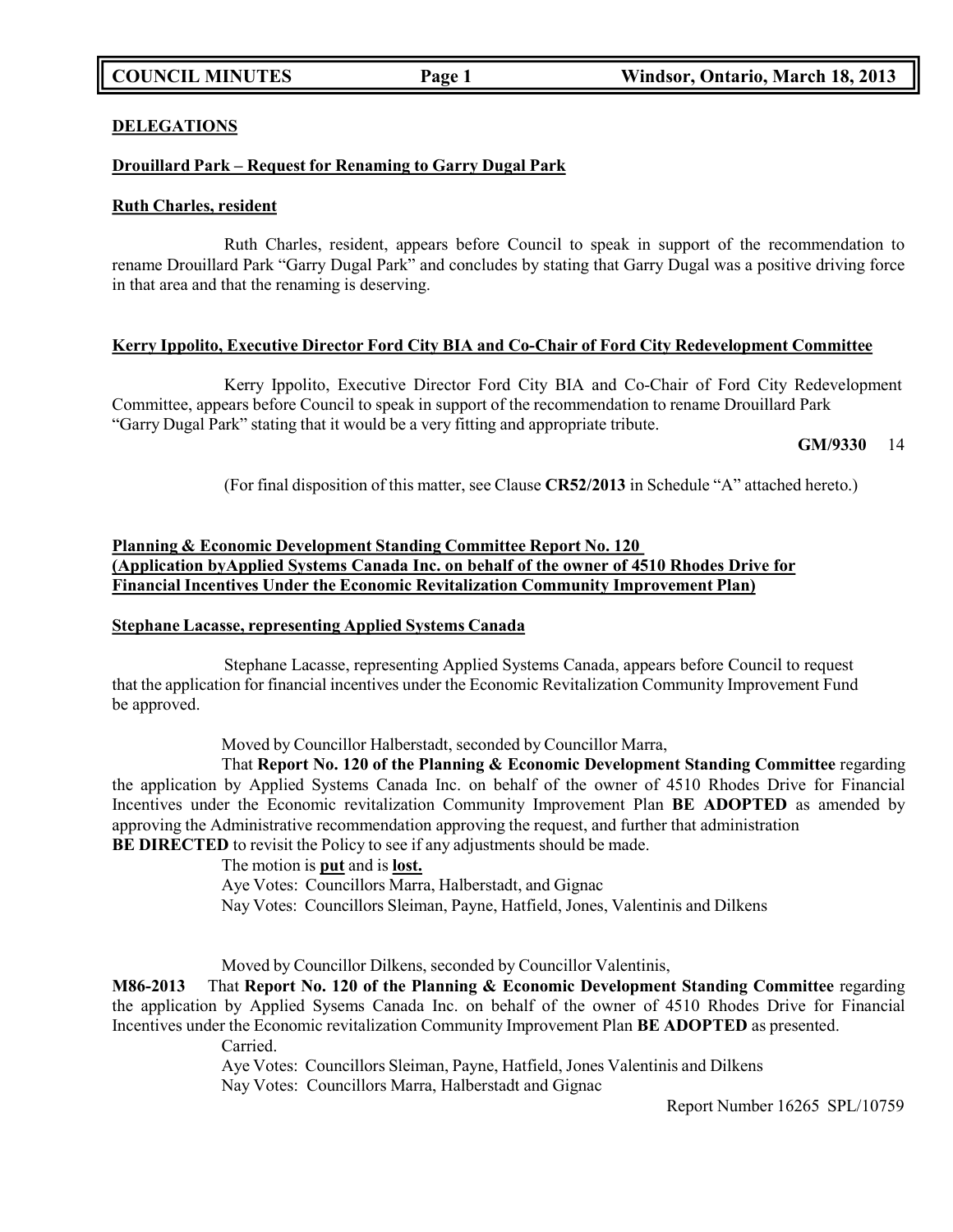## **Planning & Economic Development Standing Committee Report No. 122 (Request for a Reduction of Development Charges – Valente Development Corporation – 8475 Wyandotte Street East)**

### **Peter Valente , Applicant**

Peter Valente, Applicant, appears before Council to request that Council reduce for Valente Development Corporation development charges to 2005 levels as opposed to 2013 levels, and concludes by providing an overview of the proposed development for 8475 Wyandotte Street East.

Moved by Councillor Dilkens, seconded by Councillor Gignac

**M87-2013** That **Report No. 122 of the Planning & Economic Development Standing Committee** of its meeting held February 11, 2013 regarding the request for a reduction of Development Charges – Valente Development Corporation **BE REFERRED BACK** to administration to allow for a meeting with the Applicant. Carried.

Report Number 16356 SB2013

### **Regular Business Items (for final disposition of these matters see Schedule "A" attached)**

Item 6 Downtown Farmers Market, Commencing June 1, 2013 to October 19, 2013

### **Consideration of Committee Reports**

|               | Moved by Councillor Payne, seconded by Councillor Sleiman,                      |  |
|---------------|---------------------------------------------------------------------------------|--|
| M77-2013      | That the Report of the special In-camera meeting held March 18, 2013 BE ADOPTED |  |
| as presented. |                                                                                 |  |
|               | Carried.                                                                        |  |

ACO2013

Moved by Councillor Payne, seconded by Councillor Sleiman, **M78-2013** That **Report No. 20 of the Family Aquatic Complex Steering Committee** of its meeting held February 7, 2013 **BE ADOPTED**, as presented. Carried.

SR/11026

|          | Moved by Councillor Payne, seconded by Councillor Sleiman, |                                                                                         |
|----------|------------------------------------------------------------|-----------------------------------------------------------------------------------------|
| M79-2013 |                                                            | That Report No. 21 of the Family Aquatic Complex Steering Committee of its meeting held |
|          | February 7, 2013 BE ADOPTED, as presented.                 |                                                                                         |
|          | Carried.                                                   |                                                                                         |
|          |                                                            | SR/11026                                                                                |

Moved by Councillor Payne, seconded by Councillor Sleiman,

**M80-2013** That **Report No. 22 of the Family Aquatic Complex Steering Committee** of its meeting held February 7, 2013 **BE ADOPTED**, as presented.

Carried.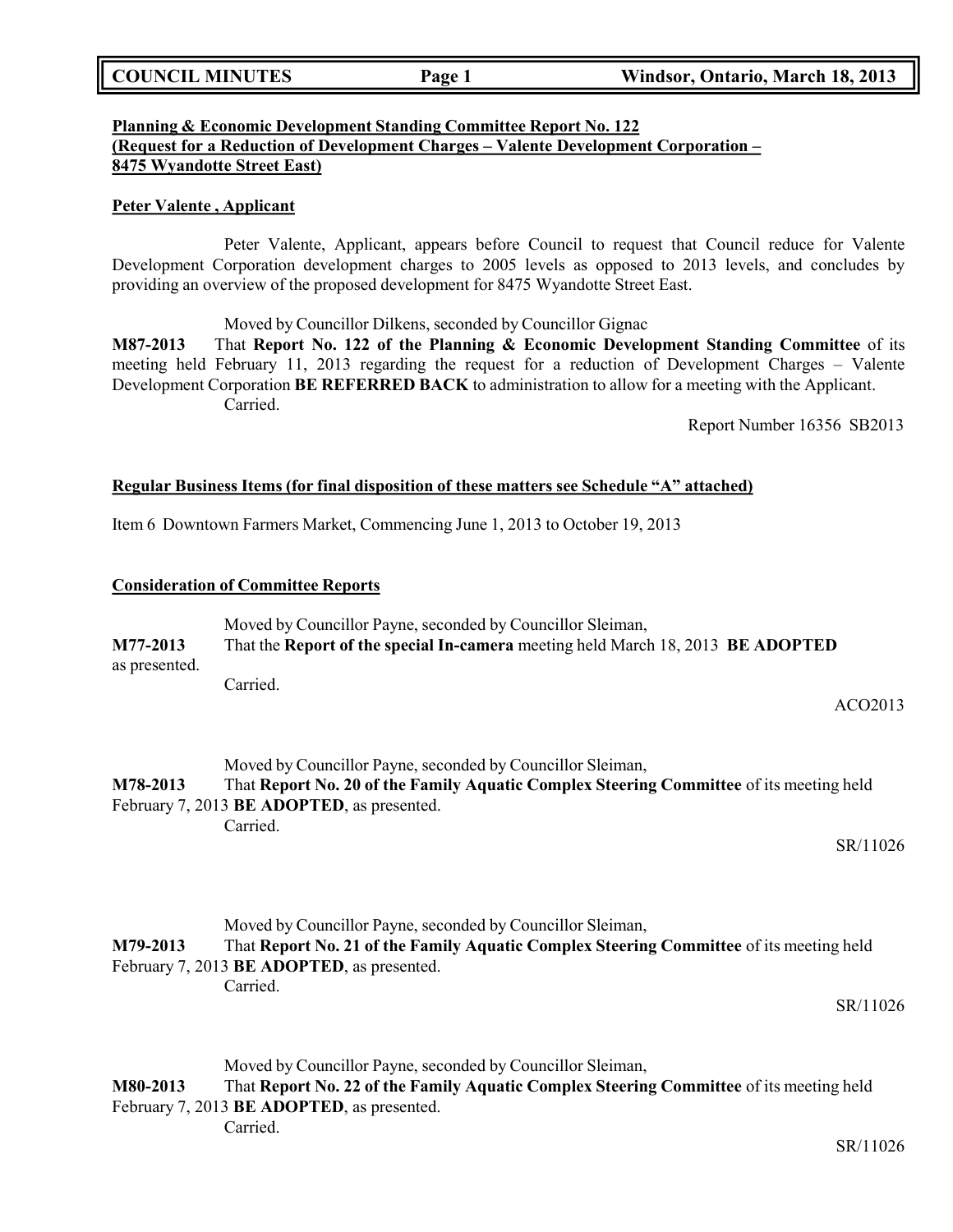| <b>COUNCIL MINUTES</b> | Page 1 | Windsor, Ontario, March 18, 2013 |
|------------------------|--------|----------------------------------|
|------------------------|--------|----------------------------------|

Moved by Councillor Payne, seconded by Councillor Sleiman,

**M81-2013** That **Report No. 23 of the Family Aquatic Complex Steering Committee** of its meeting held February 7, 2013 **BE ADOPTED**, as amended to reflect that it **BE FUNDED** from Corporate Energy Initiative Project #7085900.

Carried.

SR/11026

#### **By-laws**

Moved by Councillor Valentinis, seconded by Councillor Dilkens,

That the following By-laws No. 43-2013 through 46-2013 (inclusive), be introduced and read a first and second time:

- 43-2013 "A BY-LAW TO EXEMPT CERTAIN TRANSACTIONS FROM THE APPLICATION OF BYLAW 94-2012, BEING A BYLAW OF THE CITY OF WINDSOR GOVERNING PURCHASING POLICIES AND PROCEDURES"
- 44-2013 "A BY-LAW TO FURTHER AMEND BY-LAW 9023 BEING A BY-LAW TO REGULATE VEHICULAR PARKING WITHIN THE LIMITS OF THE CITY OF WINDSOR ON MUNICIPAL STREETS, MUNICIPAL PARKING LOTS AND PRIVATE PROPERTIES"
- 45-2013 "A BY-LAW TO PROVIDE FOR THE IMPOSITION AND COLLECTION OF SEWAGE SYSTEM CHARGES"
- 46-2013 "A BY-LAW TO CONFIRM THE PROCEEDINGS OF THE COUNCIL OF THE CORPORATION OF THE CITY OF WINDSOR AT ITS MEETING HELD ON THE EIGHTTEENTH DAY OF MARCH, 2013"

Carried.

Moved by Councillor Gignac, seconded by Councillor Halberstadt,

That the Committee of the Whole does now rise and report to Council respecting the business items considered by the Committee:

- **1) Communication Items (as amended)**
- **2) Consent Agenda (as amended)**
- **3) Items Deferred**
- **Items Referred**
- **4) Consideration of the Balance of Business Items (see Schedule "A")**
- **5) Committee Reports (as amended)**
- **6) By-laws given first and second readings (as presented)**

Carried.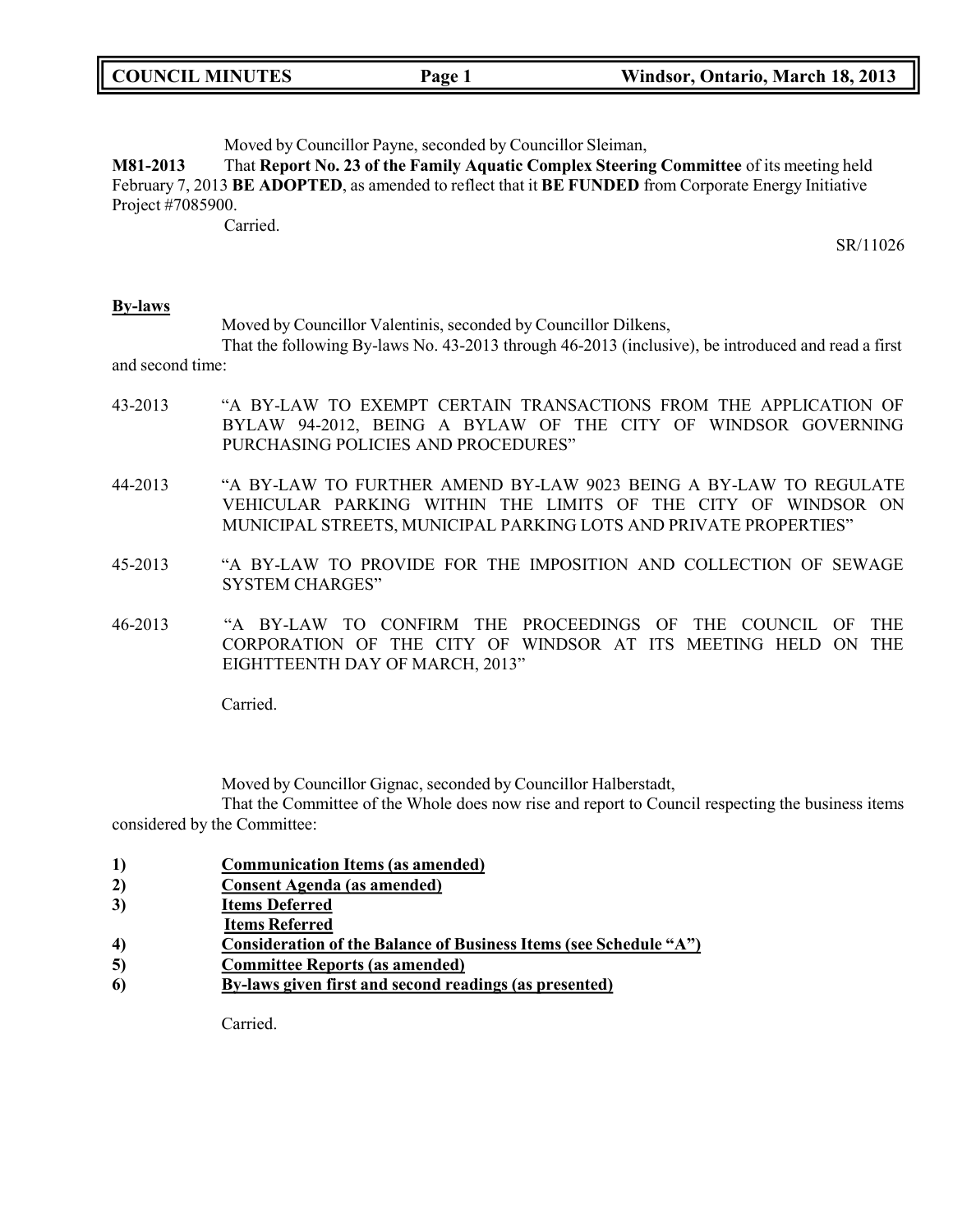#### **Notices of Motion**

Moved by Councillor Halberstadt, seconded by Councillor Dilkens, **M82-2013** That Rule 13.9 of the Procedure By-law regarding business not already before Council **BE WAIVED t**o permit the introduction of a motion for consideration without prior notice regarding the environmental concerns over the stock piling of petroleum coke along the Detroit River shoreline. Carried.

EI2013

Moved by Councillor Halberstadt, seconded by Councillor Hatfield,

**M83-2013** That the City of Detroit Environmental Affairs, State of Michigan Department of Environmental Quality and the United States Environmental Protection Agency **BE CONTACTED** on behalf of the Windsor-Essex County Environmental Committee over the environmental concerns that are mounting regarding the petroleum coke being stock piled along the Detroit River shoreline (just east of the Ambassador Bridge); and

That a letter **BE SENT** from Windsor City Council to the three levels of government (City, State and Federal government) outlining the environment concerns over the stock piling of petroleum coke along the shoreline; and

That the City of Windsor **PETITION** the Town of LaSalle, the Essex Region Conservation Authority (ERCA), Michigan Representative Rashida Tlaib (D-Detroit), U.S. Representatives Gary Peters (D-Bloomfield Township) and John Conyers (D-Detroit) as well as regional MPs and MPPs for support in this initiative.

Carried.

EI2013

Moved by Councillor Dilkens, seconded by Councillor Marra, **M84-2013** That Rule 13.9 of the Procedure By-law regarding business not already before Council **BE WAIVED** to permit the introduction of a motion for **reconsideration** of M69-2013 which deals with the Communication Items for the March 18, 2013 Council agenda, to allow for revised direction specifically for Communication No. 22 regarding "Life Saving Society Governors' Investiture and AGM event March 28, 2014".

Carried.

Moved by Councillor Dilkens, seconded by Councillor Marra,

**M85-2013** That the report of the Community Development and Health Commissioner dated February 27, 2013 entitled "Life Saving Society Governors' Investiture and AGM event March 28, 2014" **BE RECEIVED**,

and further, that \$12,000. **BE FUNDED** for hosting the Friday evening events, based on 250 attendees, or the proportional share if there are less than 250 attendees registered, and further, that this **BE FUNDED** from the special events fund allocated by Council for the 2013 budget.

Carried.

SR/11026 SR2013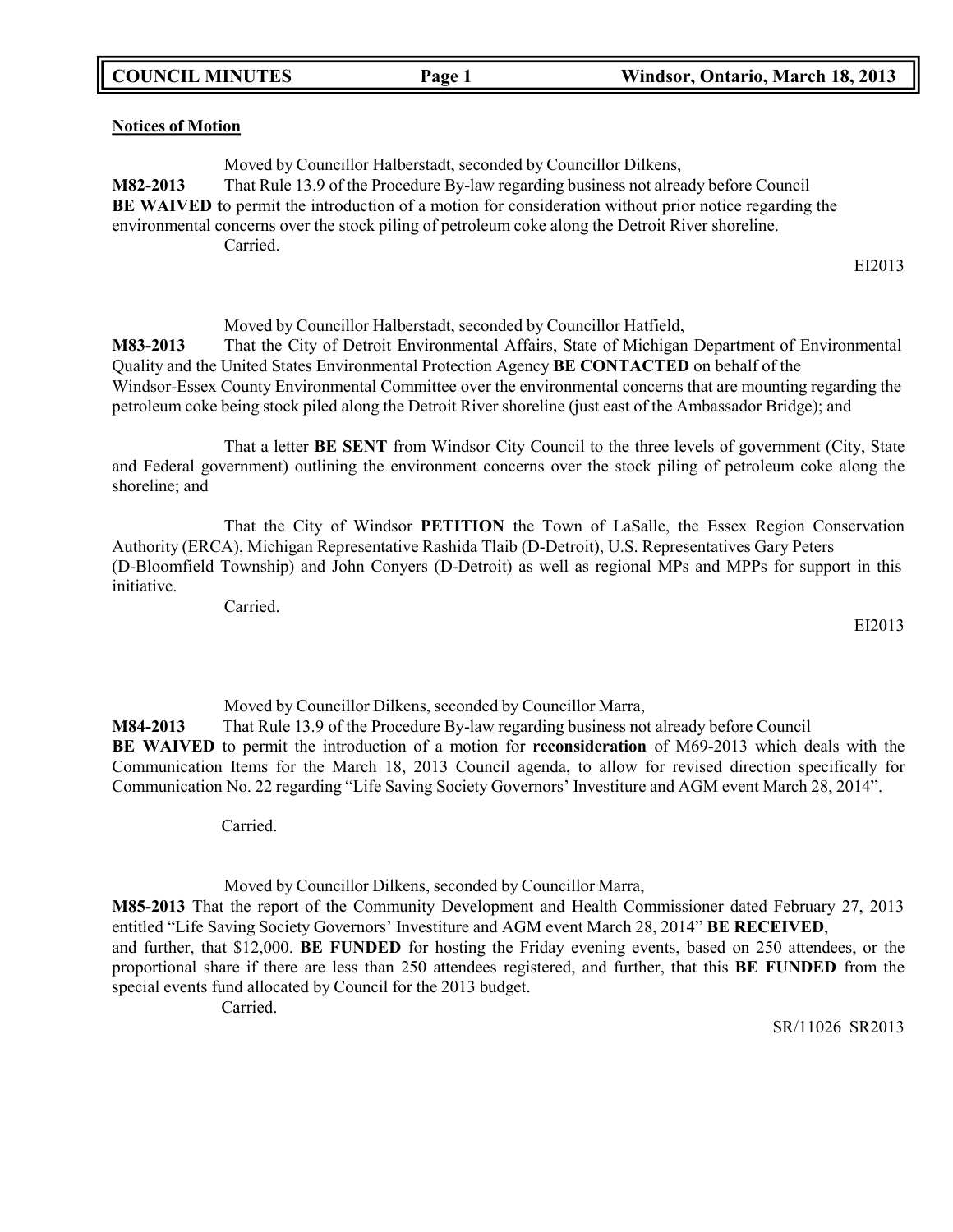**Third Reading of By-laws**

Moved by Councillor Hatfield, seconded by Councillor Jones,

That the following By-laws No. 43-2013 through 46-2013 (inclusive), having been read a first and second time be now read a third time and finally passed and that the Mayor and Clerk **BE AUTHORIZED** to sign and seal the same notwithstanding any contrary provision of the Council.

Carried.

#### **Petitions**

None presented.

## **Council Questions**

Moved by Councillor Hatfield, seconded by Councillor Jones,

**M102-2013** That the following Council Question by Councillor Hatfield **BE APPROVED**, and that Administration **BE DIRECTED** to proceed with the necessary actions to respond to the Council Question in the form of a written report, consistent with Council's instructions, and in accordance with Section 17.1 of the Procedure By-law 98-2011:

### CQ9-2013

Asks if we have the means to prevent the outdoor, uncovered storage of "petro-coke" within the City boundaries and if not, I request Administration to prepare a report laying out the methods and process to follow to take such action.

Carried.

Moved by Councillor Halberstadt, seconded by Councillor Marra,

**M103-2013** That the following Council Question by Councillor Halberstadt **BE APPROVED**, and that Administration **BE DIRECTED** to proceed with the necessary actions to respond to the Council Question in the form of written report, consistent with Council's instructions, and in accordance with Section 17.1 of the Procedure By-law 98-2011:

## **CQ10-2013**

Asks that the Office of the City Engineer consider a pilot tendering strategy and report on the findings to compare the upfront cost of concrete pavement versus the trending rising costs of asphalt and the lifecycle, environmental and sustainability advantages of concrete.

SW2013

Carried.

## **Adjournment**

Moved by Councillor Dilkens, seconded by Councillor Gignac, That this Council meeting stand adjourned until the next regular meeting of Council or at the call of

the Mayor.

Carried.

## **COUNCIL MINUTES Page 1 Windsor, Ontario, March 18, 2013**

EI2013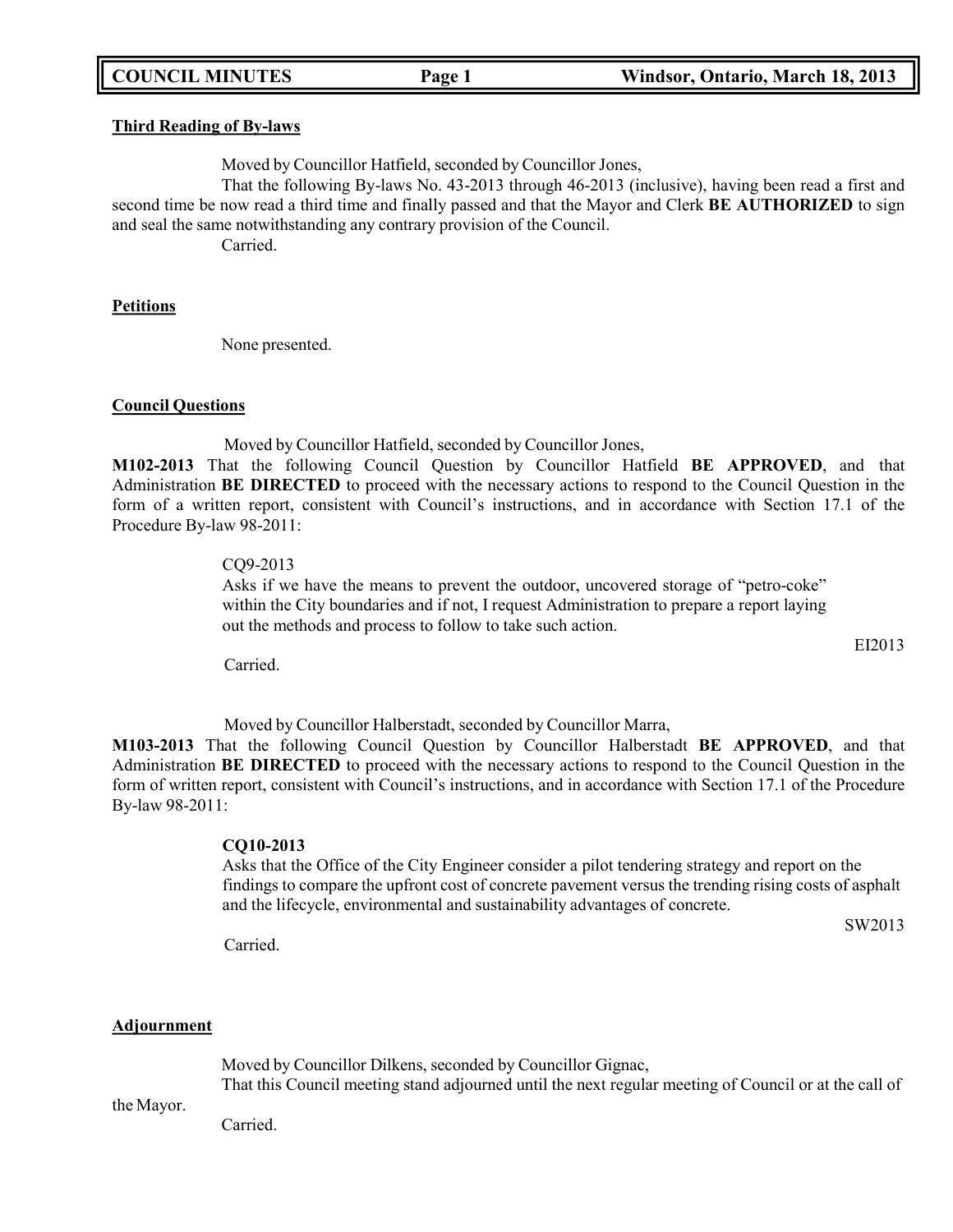| <b>COUNCIL MINUTES</b> | Page 1 | Windsor, Ontario, March 18, 2013 |
|------------------------|--------|----------------------------------|
|                        |        |                                  |

Accordingly, the meeting is adjourned at 7:54 o'clock p.m.

**MAYOR**

**THIS IS A DRAFT COPY**

## **DEPUTY CITY CLERK/SENIOR MANAGER OF COUNCIL SERVICES**

**CITY CLERK**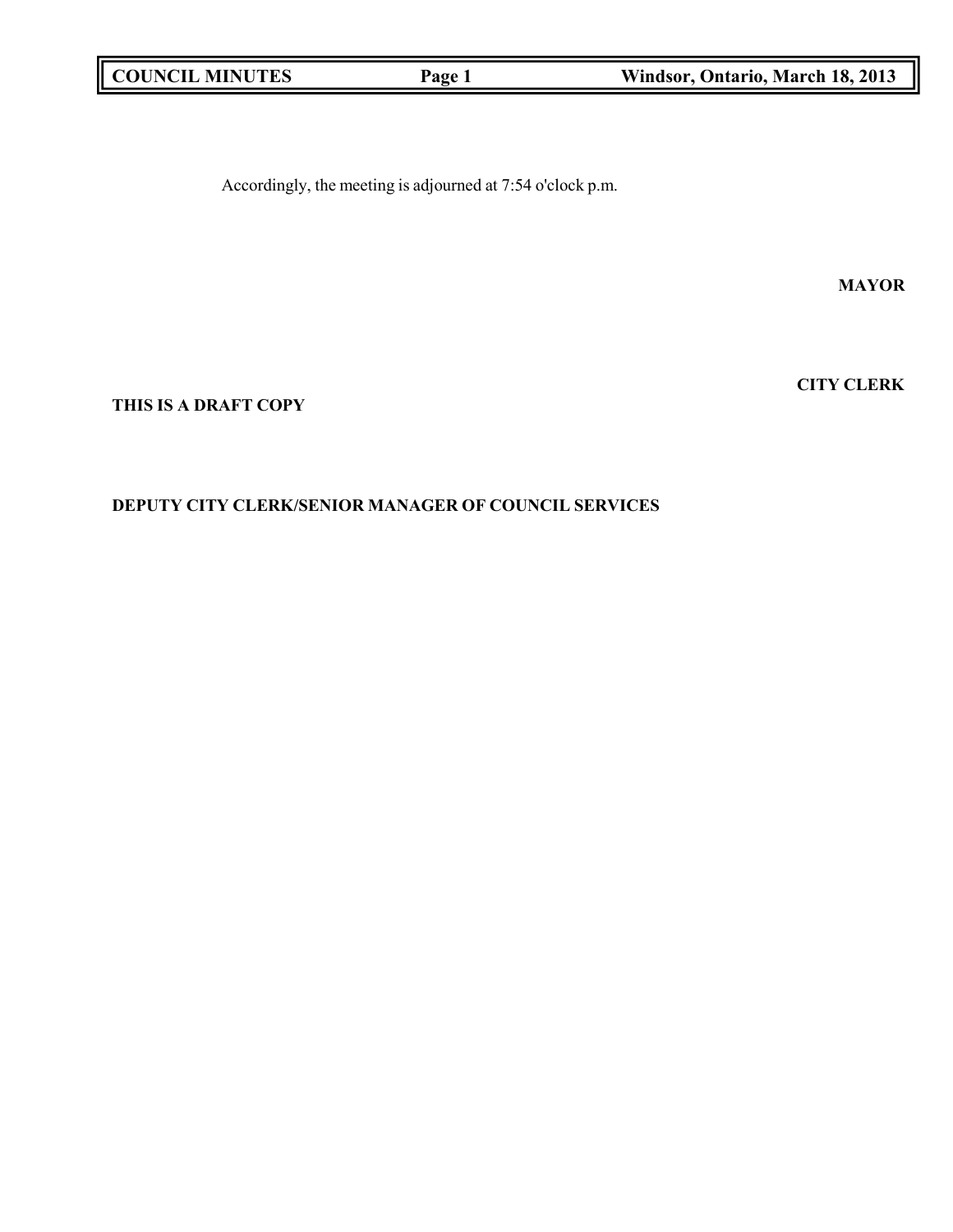Halberstadt Hatfield

## CR39/2013

THAT the report of Asset/Lease Administrator with respect to the request for an Amendment to the Lease Agreement between The Corporation of the City of Windsor and Centre for Seniors Windsor **BE RECEIVED** for Information;

AND THAT **APPROVAL BE GIVEN** to amend the Lease Agreement term from January 1, 2013 – December 31, 2016 to April 1, 2013 – March 31, 2016.

THAT the Chief Administrative Officer and City Clerk **BE AUTHORIZED** to sign the amended Lease Agreement, to be satisfactory in form to the City Solicitor, in content to the Asset/Lease Administrator and the Executive Director of Recreation and Culture, and in financial content to the City Treasurer.

Carried.

Report Number **16403 SR/8880 C1**

Halberstadt Hatfield

### CR40/2013

- I. **THAT** the Project Charter for the 2013 International Children's Games, attached as Schedule "A" **BE APPROVED**; and
- II. **THAT** the application of Bylaw 93-2012 (the "Purchasing Bylaw") **BE WAIVED** with respect to all purchases less than \$100,000.01 made for the International Children's Games and that purchasing authority for these purchases **BE GRANTED** to the Organizing Host Committee, who shall make reasonable effort to observe the spirit of the Purchasing Bylaw in so doing where possible; and
- III. **THAT** all expenditures made under the exemption **BE REPORTED** to Council by the Event Coordinator within a reasonable time following the conclusion of the Project; and
- IV. **THAT** Bylaw 43-2013 **BE ADOPTED** by Council to waive the Purchasing Bylaw in respect of purchases less than \$100,000.01 made for the International Children's Games.

Carried.

Report Number **16457 SR/10694 C2**

**Appendices** Project Charter

Valentinis Marra

## CR41/2013

THAT the report of the City Solicitor dated February 19, 2013 entitled "Pelissier Street Parking Garage – Ground Level Commercial Rental Units" **BE DEFERRED** to the June 4, 2013 meeting of Council to allow for potential delegations to prepare for the meeting.

Carried.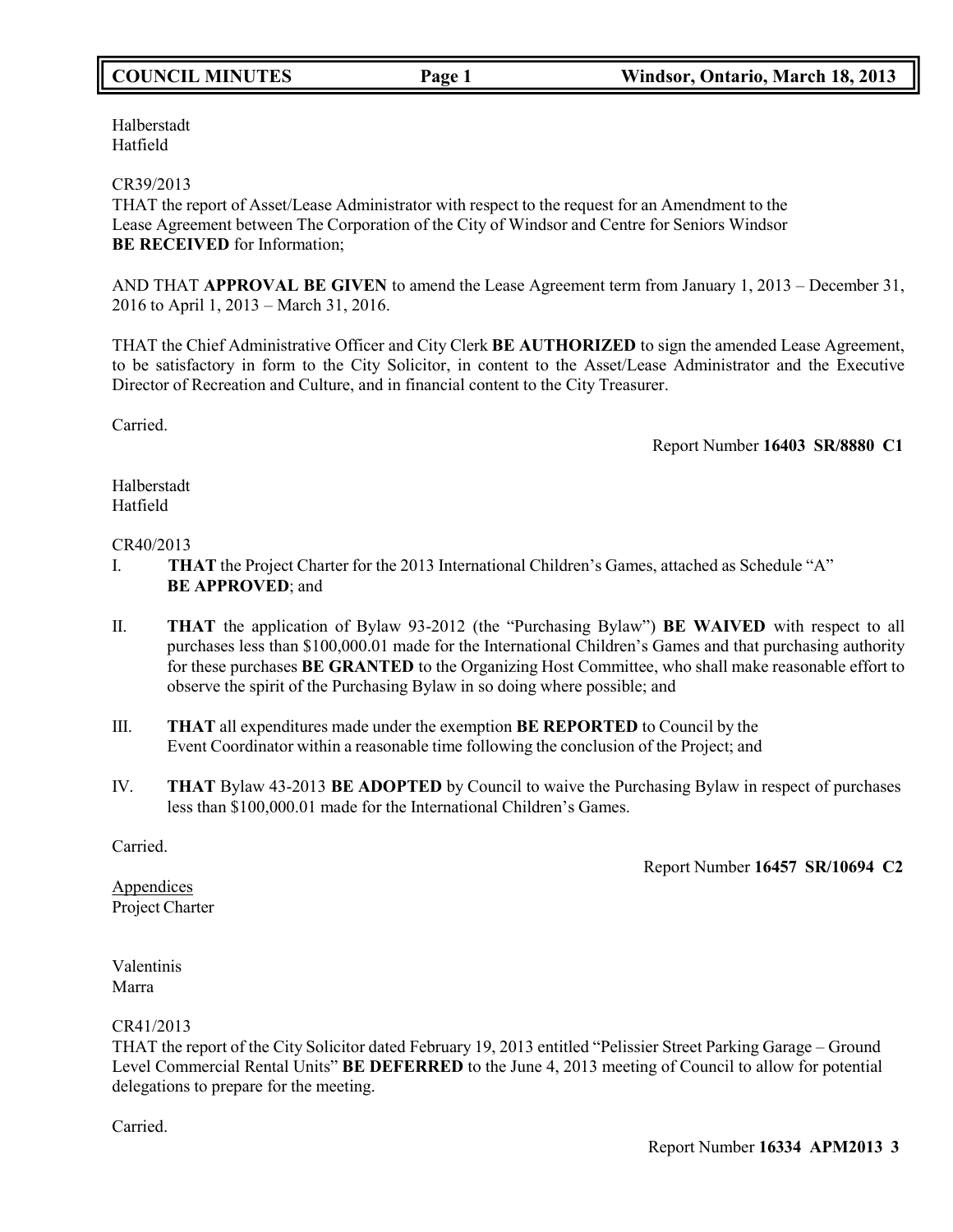Halberstadt Hatfield

## CR42/2013

That the Chief Administrative Officer and City Clerk **BE AUTHORIZED** to sign the Agreement between the Corporation of the Town of Amherstburg and the City of Windsor to host the 2014 Ontario 55+ Summer Games satisfactory in form to the City Solicitor, in financial content to the City Treasurer, and in technical content to the Executive Director of Recreation and Culture.

Carried.

Report Number **16438 SR/11258 C4**

Halberstadt Hatfield

CR43/2013

**THAT** the request by the Italian Canadian Handicapable Association (ICHA) to sublease space at the Novelletto Rosati Complex (NRC) **BE APPROVED** and further that the Chief Administrative Officer and City Clerk **BE AUTHORIZED** to execute the consent to such sublease, satisfactory in form to the City Solicitor and in content to the Executive Director of Recreation and Culture; and subject to the following terms and conditions:

- 1. The Subtenant agrees to comply with and adopt all obligations, as appropriate, contained in the head lease (the lease between the City and ICHA);
- 2. The Subtenant acknowledge that the term of the Sublease may be terminated early at the discretion of the City, should the Tenant not exercise the options to extend the term, as contained in the Head Lease;
- 3. The Subtenant attorn to the Landlord upon expiration or termination of the Head Lease;
- 4. The Sublease contain provisions entitling the City to reasonable access and obligating the Subtenant to keep the same in good repair and to keep the project free and clear of all liens and claims;
- 5. The Sublease impose an indemnity on the Subtenant in favour of the City;
- 6. The sublease in its final form is submitted for approval by Administration, and is amended to reflect any changes deemed necessary.

Carried.

Report Number **16339 APM/11646 C5**

Dilkens Marra

CR44/2013

That the request from of the Downtown Residents Association to rent Charles Clark Square, each Saturday commencing June 1, 2013 to October 19, 2013, for the Downtown Farmers Market **BE APPROVED** subject to the terms and conditions of the Special Event Agreement, including but not limited to:

| <b>Move In</b>                                       | Event                                                                         | <b>Move Out</b>                                                   |
|------------------------------------------------------|-------------------------------------------------------------------------------|-------------------------------------------------------------------|
| 6 a.m Saturdays, June 1,<br>2013 to October 19, 2013 | $\vert 8$ a.m – 2 p.m. Saturdays, June 2,<br>June 1, 2013 to October 19, 2013 | By 4 p.m. every<br>Saturday June 1, 2013<br>to October $19, 2013$ |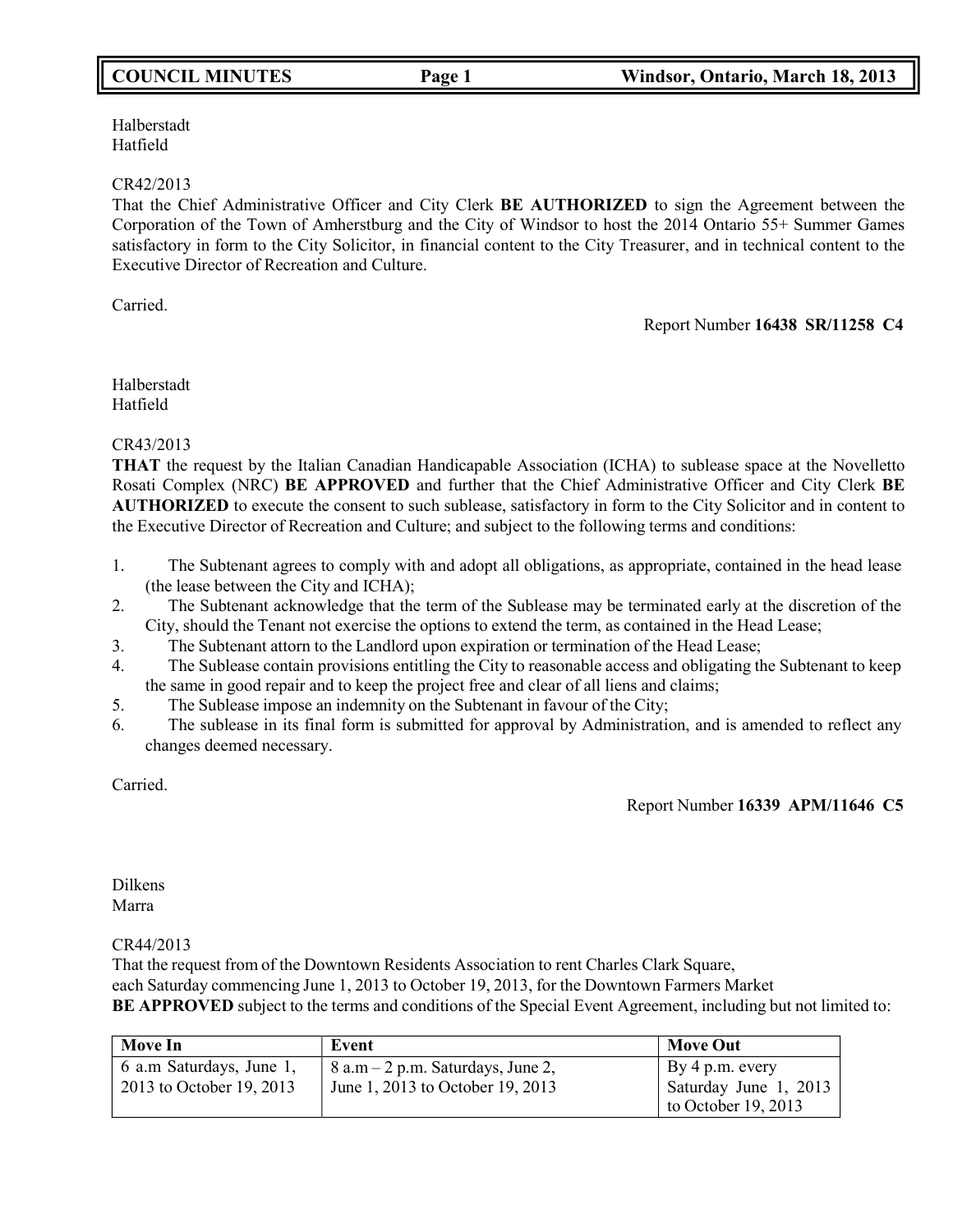| <b>COUNCIL MINUTES</b> | Page 1 | Windsor, Ontario, March 18, 2013 |
|------------------------|--------|----------------------------------|
|------------------------|--------|----------------------------------|

- a) To remove the trash and leftover produce from Charles Clark Square after the completion of each event, all of these to the satisfaction of the Executive Director of Recreation and Culture. If the Applicant fails to do so, then 24 hours after the end of the event, the Corporation may, at the Applicant's expense, clean up and repair the approved area or any part of Charles Clark Square used by the Applicant. The invoice for the work done shall become due and payable upon delivery to the Applicant of an itemized account of the labour and material required to clean and repair Charles Clark Square;
- b) To provide insurance in the amount and form satisfactory to the Manager of Purchasing and Risk Management;
- c) To submit to the Corporation, and obtain approval of, a site plan and an emergency plan; and to comply with such site plan and emergency plan at all times, once approved;
- d) To comply with all police, fire, safety and sanitary laws, by-laws and regulations of the Corporation, the Police Services Board, any Provincial or Federal authority, or made by fire insurance underwriters;
- e) To obtain, at its expense, any and all necessary, required, or appropriate licenses and permits, prior to the staging of the Event, and in accordance will all laws, procedures, policies, or guidelines whether federal, provincial, municipal or from other authority. In the case of a building permit, such permit shall be obtained prior to the erection of any tents or other applicable structures. In the case food services, consumption, or otherwise, there shall be no open fires and no cooking and no consumption of food or beverages by Event patrons beneath any vendor tents;
- f) To pay any fees assessed by SOCAN, for the privilege of playing copyrighted music.
- g) The organizer will contact Essex-Windsor Solid Waste Authority in order to implement a recycling plan for the event;

And further, that Noise By-law 6716 **BE WAIVED** for the duration of the event;

And further, that the request for the waiver of fees for the use of Charles Clark Square and up to 40 Municipal Parking Passes **BE APPROVED** for the 2013 season.

And further, that the Chief Administrative officer and City Clerk **BE AUTHORIZED** to sign the agreement satisfactory in form to the City Solicitor, in financial contact to the Chief Financial Officer and City Treasurer, and in technical content to the Executive Director of Recreation and Culture.

Carried.

Report Number **16439 MI/10222 6**

Halberstadt Hatfield

## CR45/2013

That the use of the remaining funds in the amount of \$600,000 for the Grand Marais Drain Improvements from Dougall Avenue to South Cameron Boulevard **BE APPROVED,** to permit the Essex Region Conservation Authority (ERCA) to proceed with the tender and work. All costs associated with this project to be charged to Project ID #7082003.

Carried.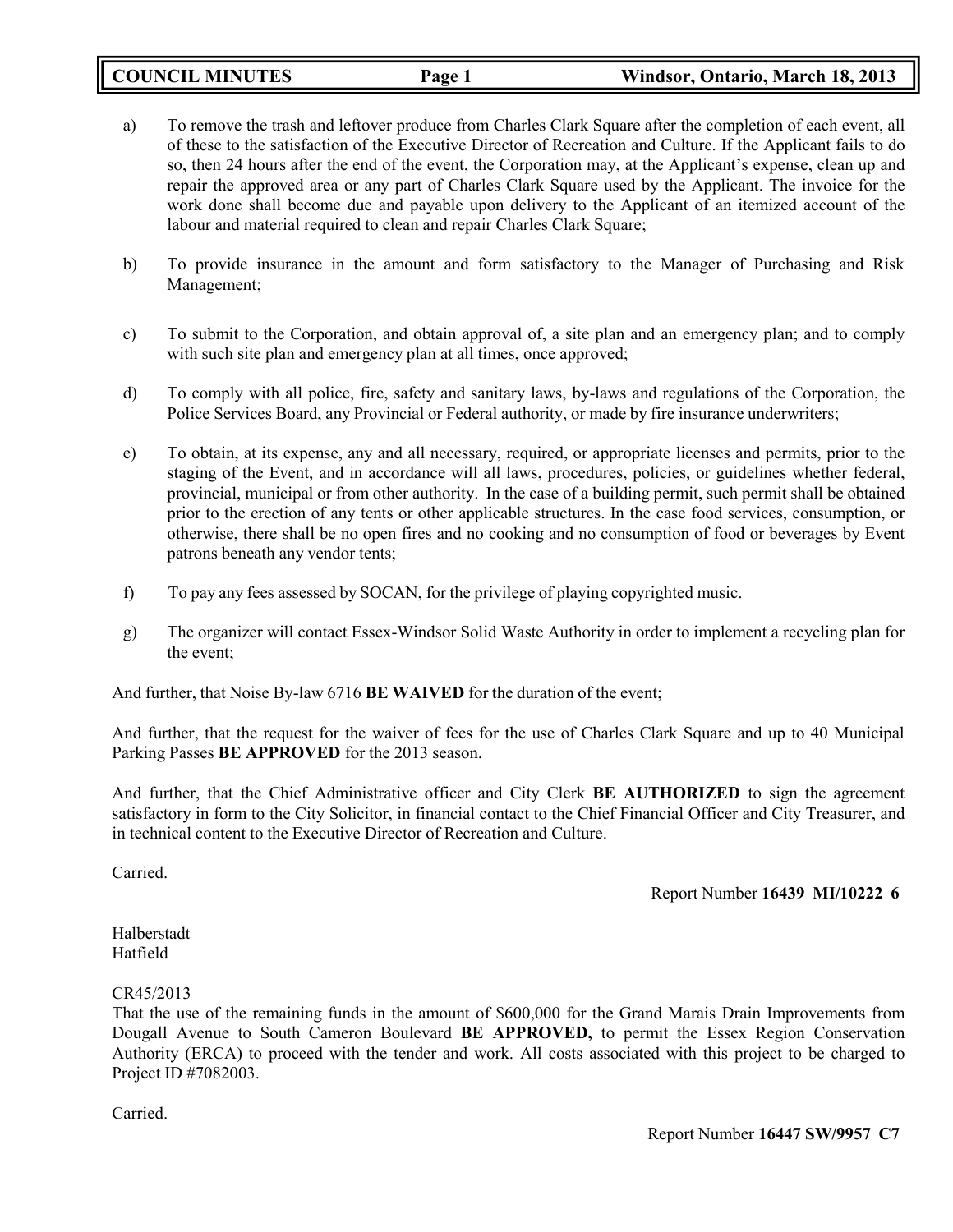Halberstadt Hatfield

### CR46/2013

That Council **APPROVE** a contribution of \$37,500 from the sewer surcharge reserve fund to the Windsor Utilities Commission's Water Rate Assistance Program (WRAP).

Carried.

Report Number **16453 MU2013 C8**

Halberstadt Hatfield

### CR47/2013

That Council **APPROVE**, the \$100,000.00 placeholder for a new playground area at Wigle Park as per M267-2012, and further that the \$100,000.00 **BE TRANSFERRED** to Parks and Facilities account #7129003 Neighbourhood park improvements, and further that Parks and Facilities **BE DIRECTED** to tender the project.

Carried.

Report Number **16369 SR2013 C9**

Halberstadt Hatfield

CR48/2013

- 1. THAT the City **ENTER** into an agreement with the Ministry of Education for the delivery of child care programs for 2013 (the 2012 MEDU Service Agreement) in accordance with the City's legislated obligations under the *Day Nurseries Act*, R.S.O. 1990, c. D.2; and
- 2. THAT the City Clerk and the Chief Administrative Officer **BE AUTHORIZED** to execute the 2013 MEDU Service Agreement on behalf of the City subject to **APPROVAL** as to technical content by the Community Development & Health Commissioner, as to legal form by the City Solicitor and as to financial content by the City Treasurer and Chief Financial Officer; and
- 3. THAT the following schedules to the 2013 MEDU Service Agreement, namely, 2013 Service Description Schedules, Budget Schedules, Contractual Service Target Schedules, Reporting Schedules, and/or amendments **BE APPROVED** as to technical content by the Executive Director of Housing Services & Children's Services, as to legal form by the City Solicitor and as to financial content by the City Treasurer and Chief Financial Officer; and
- 4. THAT the City **ENTER** into Purchase of Service agreements with qualified agencies as determined by the Community Development & Health Commissioner; and
- 5. THAT the Community Development & Health Commissioner **BE AUTHORIZED** to sign, amend, or terminate agreements with Purchase of Service agencies on behalf of the City in accordance with the criteria established by the 2013 MEDU Service Agreement and mitigation funding where the net city contribution does not exceed \$150,000 or \$1,000,000 gross. For Purchase of Service agreements that exceed a \$150,000 net city contribution or a \$1,000,000 gross contribution, that in addition to the Community Development & Health Commissioner that the Chief Administrative Officer be required to sign as a secondary authority; and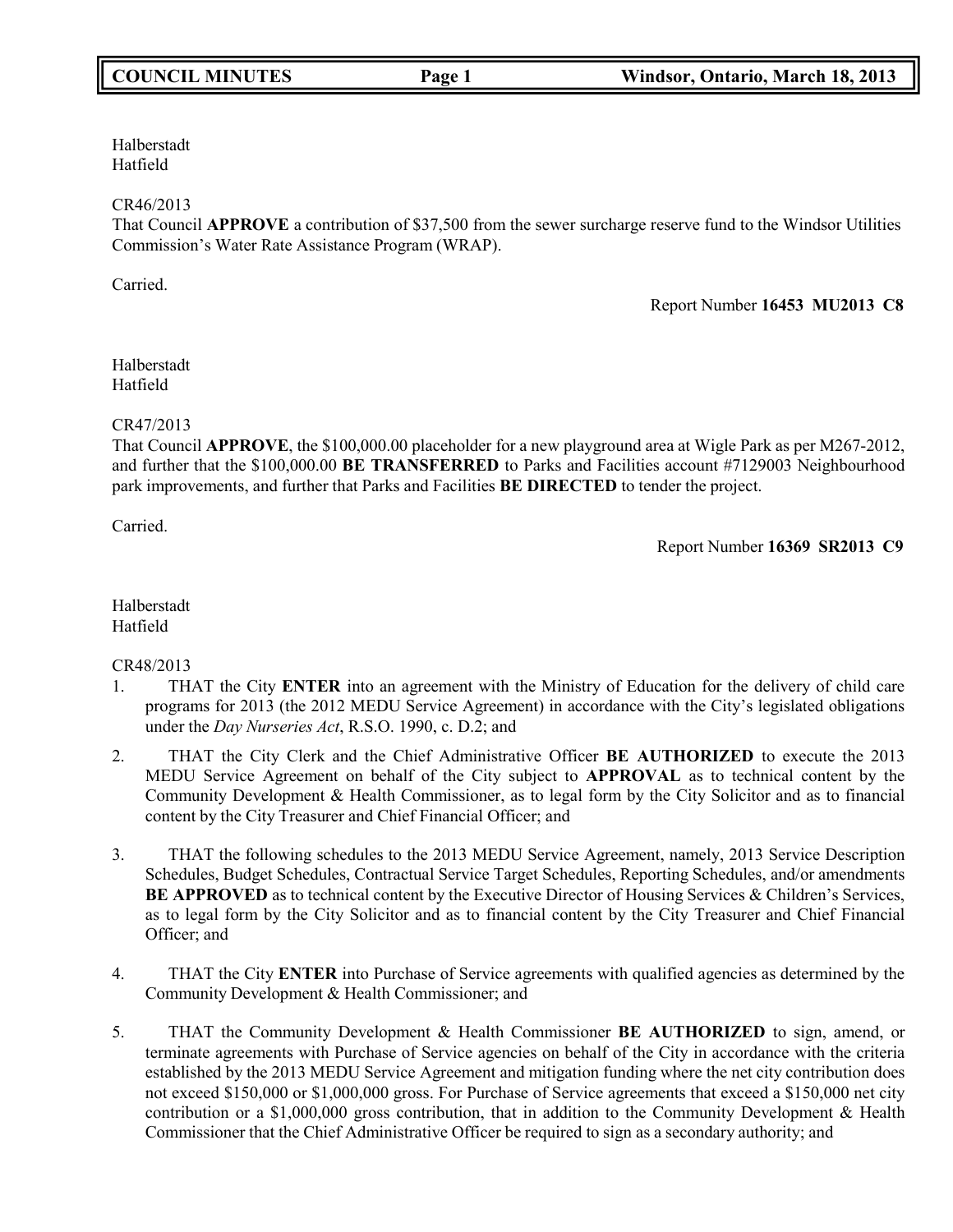| <b>COUNCIL MINUTES</b> | Page 1 | Windsor, Ontario, March 18, 2013 |
|------------------------|--------|----------------------------------|
|------------------------|--------|----------------------------------|

- 6. THAT Purchase of Service agreements **BE APPROVED** as to technical content by the Executive Director of Housing Services & Children's Services, as to legal form by the City Solicitor and as to financial content by the City Treasurer and Chief Financial Officer, or designate. As long as the agreements conform to the standard format reviewed and pre-approved by the City Solicitor, the City Solicitor is not required to approve each individual as to form, and
- 7. THAT the Community Development & Health Commissioner **HAS THE DISCRETION** to terminate any Purchase of Service agreement upon the grounds as set out in the agreement and without the need to obtain Council approval, except as provided herein.

Carried.

Report Number **16434 SR/11256 C10**

Halberstadt Hatfield

### CR49/2013

That, in accordance with the terms of RFP-16-13, Council **AWARD** the contract for the development of a School Area Policy and the review and revision of the Traffic Calming Policy, including application of the revised policy for a warrant review of currently identified study areas to the following successful proponent**:**

| Proponent/Company: | Opus International Consultants (Canada) Limited         |
|--------------------|---------------------------------------------------------|
| Proposal:          | Traffic Calming and School Area Policies<br>No. $16-13$ |
| Lump Sum Price:    | $$30,000.00 + \text{taxes}$                             |
| Chartfield:        | 001-2950-1790-04547-0161110                             |

AND, the City Clerk and Chief Administrative Officer **BE AUTHORIZED** to sign a contract with the successful proponent satisfactory in form to the City Solicitor, in technical content to the City Engineer, and in financial content to the Chief Financial Officer & City Treasurer.

Carried.

Report Number **16448 ST/11645 C11**

Halberstadt Hatfield

## CR50/2013

THAT City Council **ACKNOWLEDGE** the planned retirement of the Executive Director LTC, Administrator Huron Lodge as of May 31, 2013; and further

THAT City Council **APPROVE** the recruitment plan for the position of Executive Director LTC, Administrator Huron Lodge, as outlined in this report.

Carried.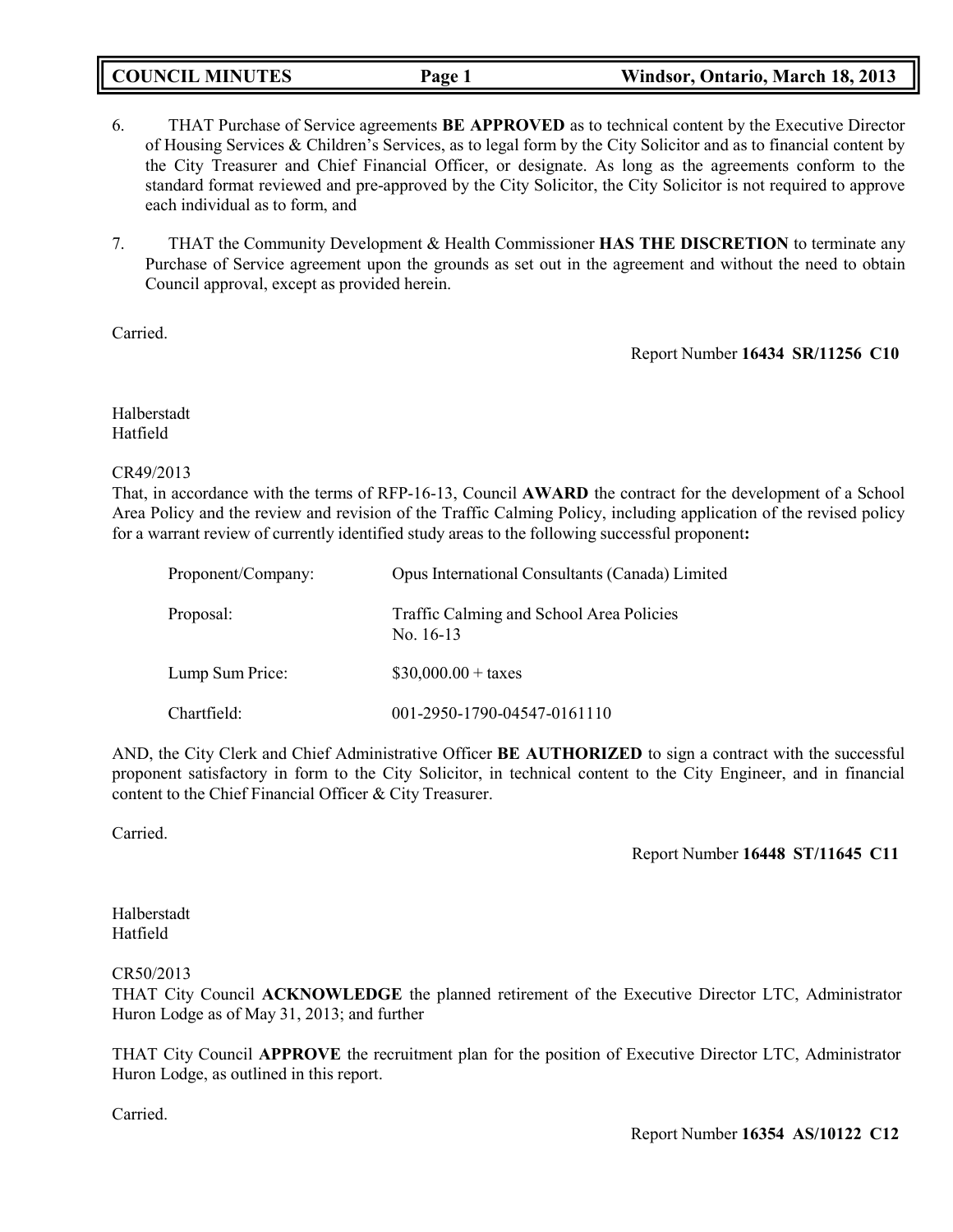Halberstadt Hatfield

### CR51/2013

That Council **APPROVE,** the \$275,000.00 placeholder for a new Splash Pad at Captain Wilson Park as per M267- 2012 and further; that the \$275,000.00 **BE TRANSFERRED** to Parks and Facilities Account #7129001 Community Park Improvements and further; that Parks and Facilities **BE DIRECTED** to proceed with a design build RFP and or Tender for this project.

Carried.

Report Number **16368 SR2013 C13**

Sleiman Marra

## CR52/2013

**THAT** Drouillard Park **BE RENAMED** to Garry Dugal Park to commemorate the commitment of Garry Dugal to the Drouillard Road/Ford City community, and further;

**THAT** the Executive Director of Parks and Facilities **BE DIRECTED** to install new signage reflecting the name change and that the cost **BE CHARGED** to Capital Account 7129003 Neighbourhood Parks.

Carried.

Report Number **16442 GM/9330 14**

Halberstadt Hatfield

## CR53/2013

**THAT** this report from the Executive Director of Housing and Children's Services regarding the request to secure the services of a consultant to complete a 10 Year Housing and Homelessness Plan as required under the Housing Services Act **BE ACCEPTED**; and further

**THAT** the Executive Director of Housing and Children's Services **BE AUTHORIZED** to issue a Request for Proposals and hire a qualified consultant to complete the required 10 Year Housing and Homelessness Plan; and further

**THAT** the Executive Director of Housing and Children's Services **BE AUTHORIZED** to access funding through the provincially funded Consolidated Homelessness Prevention Initiative Fund (MMAH) and the Transition to the Community Homelessness Prevention Initiative Funding (MCSS) to hire the consultant to complete the 10 Year Housing and Homelessness Plan; and further

**THAT** the Executive Director of Housing and Children's Services **REPORT** the outcome of the Request for Proposals to City Council with respect to the cost and the name of the selected consultant; and further

**THAT** subject to the contract cost remaining within the delegated authority limit of the CAO, the CAO and City Clerk **BE AUTHORIZED** to execute the necessary agreements and documents related to hiring a consultant to complete The Ten Year Housing and Homelessness Plan provided such agreements and documents are in a form satisfactory to the City Solicitor; satisfactory in financial content to the City Treasurer and satisfactory in technical content to the Executive Director of Housing and Children's Services.

Carried.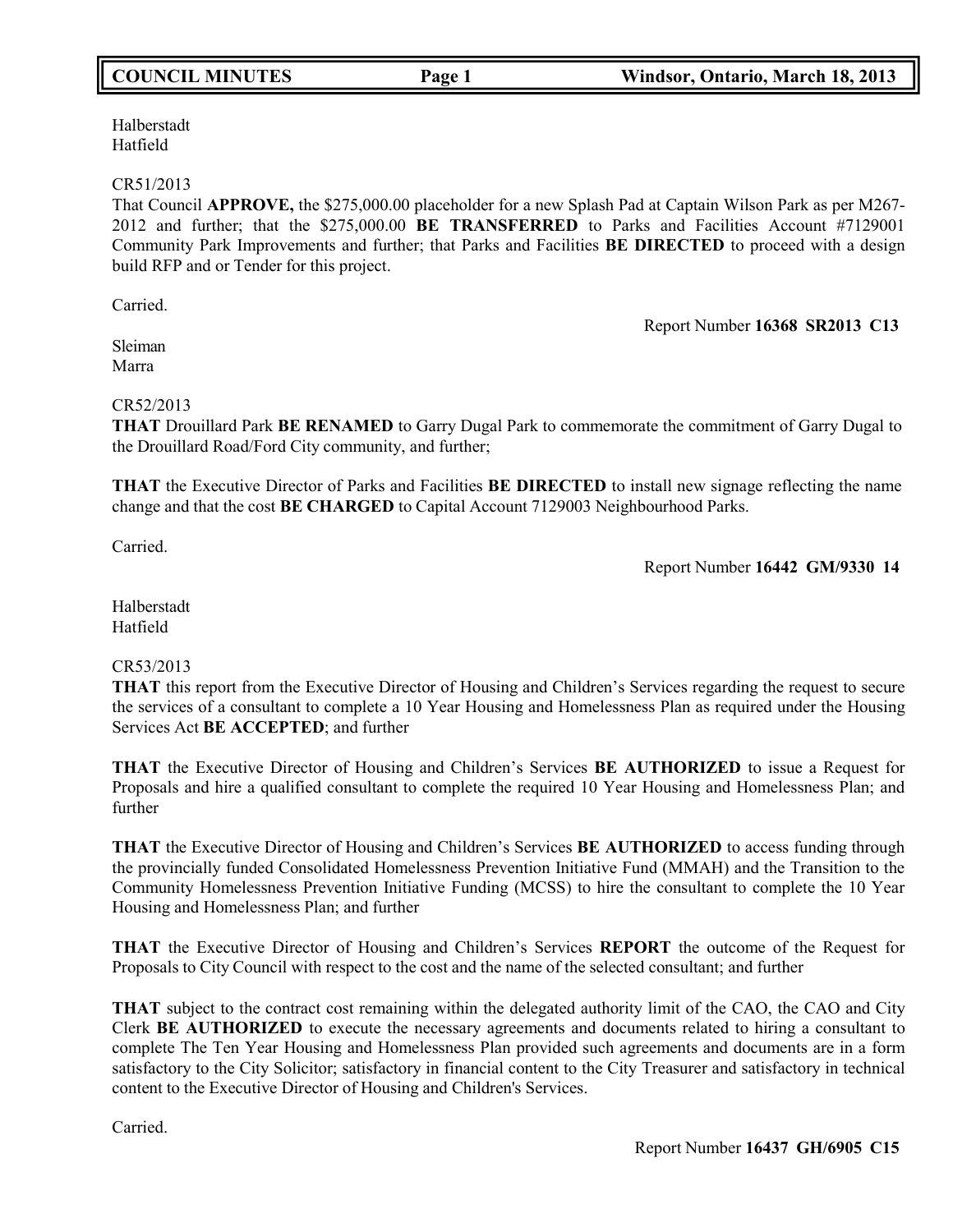Halberstadt Hatfield

#### CR54/2013

THAT City Council **AUTHORIZE** the CAO and City Clerk to execute a contract with Municipal Tax Equity (MTE) Consultants Inc. and MTE Paralegal Professional Corporation for a period not to exceed five years with a five year option to renew subject to review as to technical and financial content by the CFO/City Treasurer and legal review by the City Solicitor; and

THAT City Council **AUTHORIZE** the CFO/City Treasurer and Deputy Treasurer, Taxation and Financial Projects to provide Municipal Tax Equity (MTE) Consultants Inc. and MTE Paralegal Professional Corporation with specific direction in regards to the annual services to be provided to the City which includes annual letters of authorization to act on behalf of the City on matters of property taxation and assessment for the duration of the contract.

Carried.

Report Number **16452 AF/10104 C16**

## **STANDING COMMITTEE RESOLUTIONS**

Moved by Councillor Halberstadt, seconded by Councillor Hatfield,

**M88-2013** That **Report No. 119 of the Planning & Economic Development Standing Committee** of its meeting held February 11, 2013 regarding "Request for Waiver of Building Permit Fees & Development Charges – Windsor-Essex Children's Aid Society -1671 Riverside Drive East" **BE ADOPTED** as presented.

Carried.

Report Number 16352 SB2013

Moved by Councillor Halberstadt, seconded by Councillor Hatfield, **M89-2013** That **Report No. 123 of the Planning & Economic Development Standing Committee** of its meeting held February 11, 2013 regarding "Application for Feasibility Study Grant under the Brownfield Redevelopment Community Improvement Plan by 1775835 Ontario Inc. and 1508989 Ontario Inc. for 1100 and 1200-1220 University Avenue West" **BE ADOPTED** as presented. Carried.

Report Number 16303 Z/8955

Moved by Councillor Halberstadt, seconded by Councillor Hatfield,

**M90-2013** That **Report No. 124 of the Planning & Economic Development Standing Committee** of its meeting held February 11, 2013 regarding "Rezoning – Kaschak & Shipley, 951 California, allow semi-detached dwelling as additional permitted use on the subject land" **BE ADOPTED** as presented.

Carried.

Report Number 16327 ZB/11611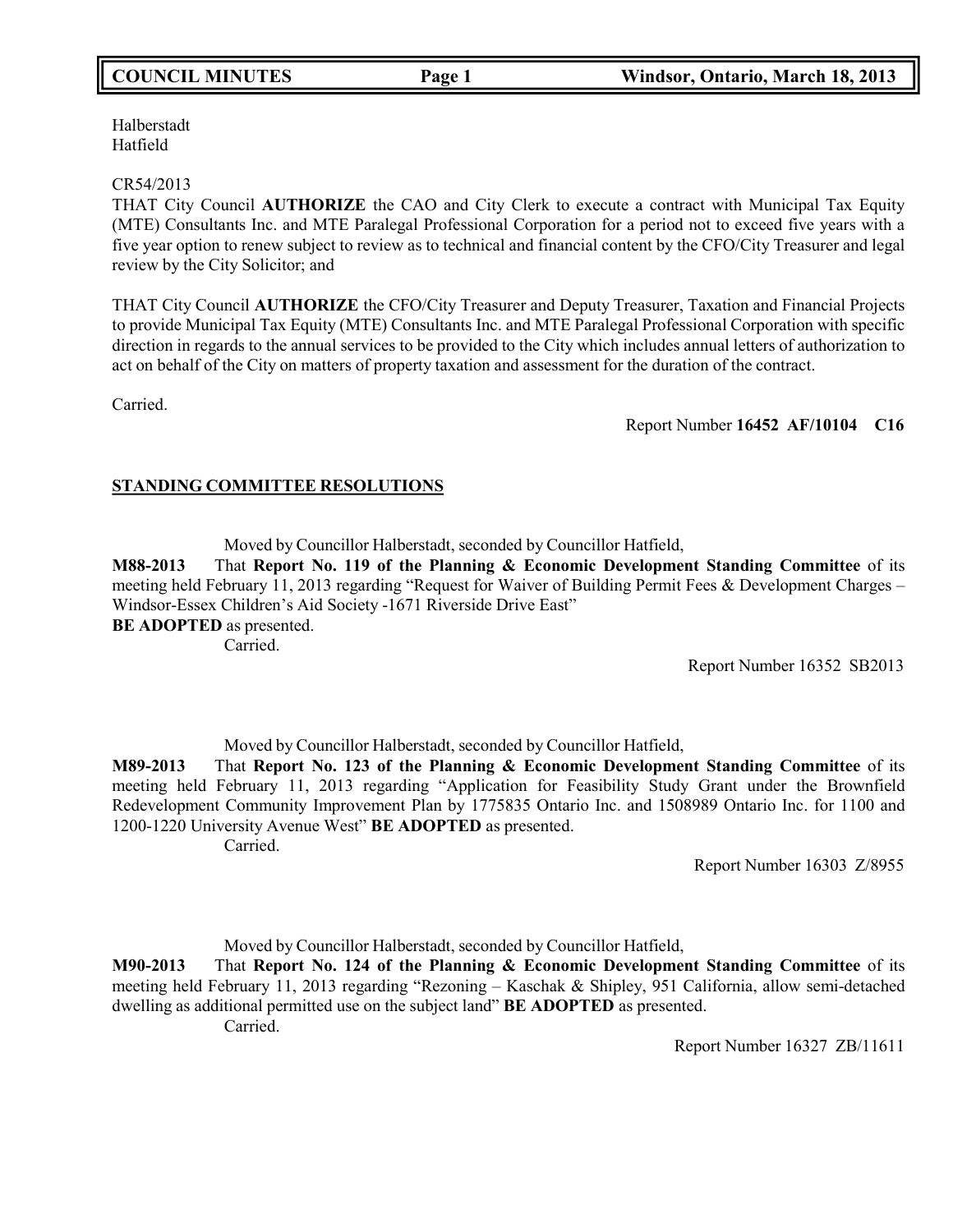| <b>COUNCIL MINUTES</b> | Page 1 | Windsor, Ontario, March 18, 2013 |
|------------------------|--------|----------------------------------|
|                        |        |                                  |

Moved by Councillor Halberstadt, seconded by Councillor Hatfield,

**M91-2013** That **Report No. 125 of the Planning & Economic Development Standing Committee** of its meeting held February 11, 2013 regarding "Deferral Request – Draft Sandwich South Secondary Plan (OPA No. 91 – OPA/3586)" **BE ADOPTED** as presented.

Carried.

Report Number 16333 ZB/11622

Moved by Councillor Halberstadt, seconded by Councillor Hatfield,

**M92-2013** That **Report No. 126 of the Planning & Economic Development Standing Committee** of its meeting held February 11, 2013 regarding "Windsor Heritage Committee Agenda Items" **BE ADOPTED** as presented.

Carried.

Z2013 MB2013

Moved by Councillor Halberstadt, seconded by Councillor Hatfield,

**M93-2013** That **Report No. 127 of the Planning & Economic Development Standing Committee** of its meeting held February 11, 2013 regarding "Perry-Breault House, 245 Mill Street – Request for additional solar panels" **BE ADOPTED** as presented.

Carried.

Report Number 16138 Z2013

Moved by Councillor Halberstadt, seconded by Councillor Hatfield,

**M94-2013** That **Report No. 128 of the Planning & Economic Development Standing Committee** of its meeting held February 11, 2013 regarding "Report No. 317 of Windsor Heritage Committee, 3336 Riverside Drive East" **BE ADOPTED** as presented.

Carried.

Report Number 16138 16307 Z2013

Moved by Councillor Halberstadt, seconded by Councillor Hatfield,

**M95-2013** That **Report No. 129 of the Planning & Economic Development Standing Committee** of its meeting held February 11, 2013 regarding "Report No. 319 of Windsor Heritage Committee, Buckland-Montreuil-Vichos House, 4187 Riverside Drive East" **BE ADOPTED** as presented.

Carried.

Report Number 16308 Z2013

Moved by Councillor Halberstadt, seconded by Councillor Hatfield,

**M96-2013** That **Report No. 130 of the Planning & Economic Development Standing Committee** of its meeting held February 11, 2013 regarding "Minutes of the Windsor Heritage Committee meeting held on January 9, 2013" **BE ADOPTED** as presented.

Carried.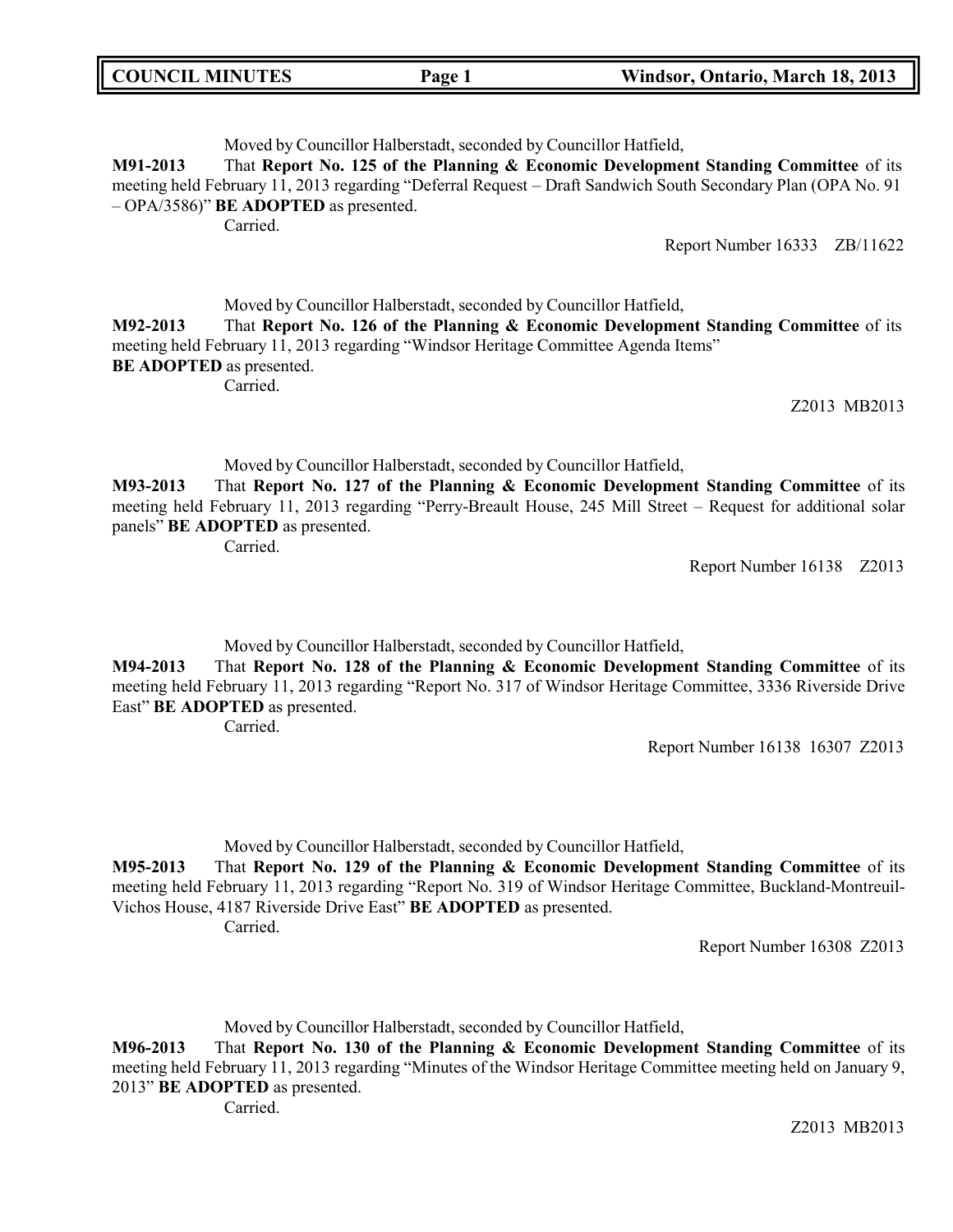| <b>COUNCIL MINUTES</b><br>Windsor, Ontario, March 18, 2013<br>Page 1 |  |
|----------------------------------------------------------------------|--|
|----------------------------------------------------------------------|--|

| Moved by Councillor Halberstadt, seconded by Councillor Hatfield,                                        |                             |
|----------------------------------------------------------------------------------------------------------|-----------------------------|
| M97-2013 That Report No. 143 of the Social Development, Health & Culture Standing Committee of its       |                             |
| meeting held February 6, 2013 regarding "Access to Social Housing Reserve Fund for Consultant to Conduct |                             |
| Operational Review of Windsor Essex Community Housing Corporation"                                       |                             |
| <b>BE ADOPTED</b> as presented.                                                                          |                             |
| Carried.                                                                                                 |                             |
|                                                                                                          | Report Number 16348 GH/8204 |
|                                                                                                          |                             |

Moved by Councillor Halberstadt, seconded by Councillor Hatfield, **M98-2013** That **Report No. 144 of the Social Development, Health & Culture Standing Committee** of its meeting held February 6, 2013 regarding "Minutes of the Housing Advisory Committee meeting held October 24, 2012" **BE ADOPTED** as presented.

Carried.

MB2013

Moved by Councillor Halberstadt, seconded by Councillor Hatfield,

**M99-2013** That **Report No. 145 of the Social Development, Health & Culture Standing Committee** of its meeting held February 6, 2013 regarding "Minutes of the Committee of Management for Huron Lodge Long Term Care Home meeting held December 10, 2012" **BE ADOPTED** as presented. Carried.

MB2013

Moved by Councillor Halberstadt, seconded by Councillor Hatfield, **M100-2013** That **Report No. 146 of the Social Development, Health & Culture Standing Committee** of its meeting held February 6, 2013 regarding "Minutes of the Willistead Manor Inc. Executive Committee Board of Directors and the Board of Directors meeting held November 8, 2012" **BE ADOPTED** as presented. Carried.

MB2013

Moved by Councillor Halberstadt, seconded by Councillor Hatfield,

**M101-2013** That **Report No. 147 of the Social Development, Health & Culture Standing Committee** of its meeting held February 6, 2013 regarding "Minutes of the Seniors Advisory Committee meeting held December 5, 2012" **BE ADOPTED** as presented.

Carried.

MB2013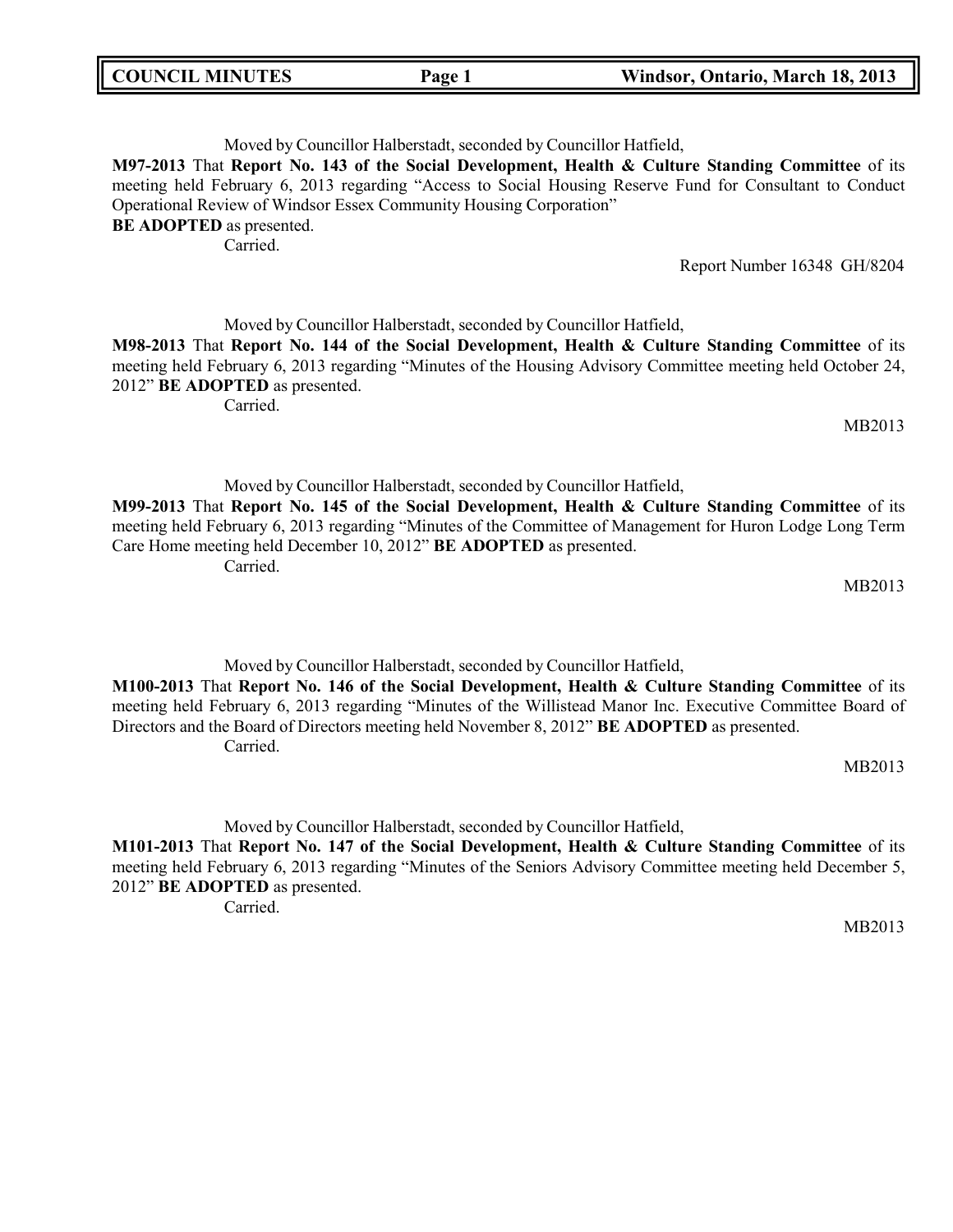| <b>COUNCIL MINUTES</b><br>Page 1 | Windsor, Ontario, March 18, 2013 |
|----------------------------------|----------------------------------|
|----------------------------------|----------------------------------|

ADOPTED by Council at its meeting held March 18, 2013 [**M77-2013**] VC/bm

# **SPECIAL MEETING OF COUNCIL – IN CAMERA March 18, 2013**

**Meeting called to order at: 3:00 p.m.**

## **Members in Attendance:**

Mayor E. Francis Councillor D. Dilkens Councillor R. Jones Councillor A. Halberstadt Councillor F. Valentinis Councillor B. Marra Councillor P. Hatfield Councillor J. Gignac Councillor H. Payne Councillor E. Sleiman

## **Members Absent:**

Councillor A. Maghnieh

## **Also in attendance:**

- H. Reidel, Chief Administrative Officer
- J. Payne, Community Development and Health Commissioner and
	- Corporate Leader Social Development, Health, Recreation and Culture
- M. Sonego, City Engineer and Corporate Leader Environmental Protection and Transportation
- G. Wilkki, City Solicitor and Corporate Leader Economic Development and Public Safety
- V. Critchley, City Clerk/Licence Commissioner and Corporate Leader Public Engagement and Human Resources
- O. Colucci, Chief Financial Officer/City Treasurer and Corporate Leader Finance and Technology
- M. Stamp, Property Supervisor (Items 2 and 7)
- V. Mihalo, Executive Director of Human Resources (Item 4)
- M. Wills, Legal Counsel (Item 5)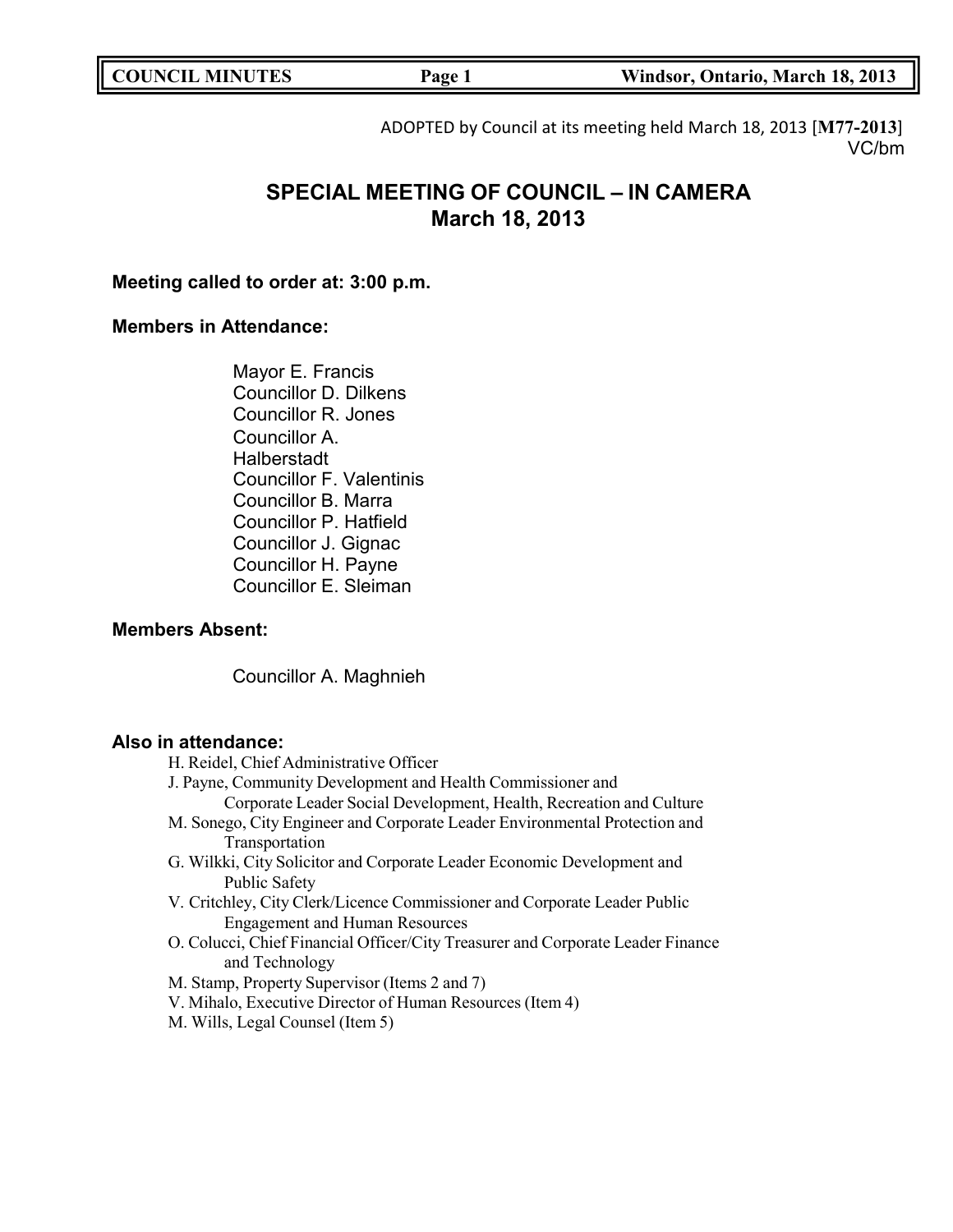| <b>COUNCIL MINUTES</b> | Page 1 | Windsor, Ontario, March 18, 2013 |
|------------------------|--------|----------------------------------|
|                        |        |                                  |

**Verbal Motion is presented by Councillor Dilkens, seconded by Councillor Sleiman,**

**that Rule 3.3 (c) of the** *Procedure By-law, 98-2011,* **BE WAIVED to add the following Agenda items:**

## **7. Property matter – sale of land**

**Motion Carried.**

**Verbal Motion is presented by Councillor Gignac, seconded by Councillor Jones, to move in Camera for discussion of the following item(s):**

| Item No. | Subject                                                                                                                                                                                       | Section - Pursuant<br>to:<br>Municipal<br>2001,<br>Act,<br>as amended |
|----------|-----------------------------------------------------------------------------------------------------------------------------------------------------------------------------------------------|-----------------------------------------------------------------------|
| 1.       | <b>Property matter - lease</b>                                                                                                                                                                | 239(2)(c)                                                             |
| 2.       | <b>Property matter - lease</b>                                                                                                                                                                | 239(2)(c)                                                             |
| 3.       | matter - Provincial/Cabana<br>Legal<br>intersection improvements<br>NOTE: This matter was deferred at the<br>February 19th regular meeting to allow an in-<br>camera meeting to be scheduled. | 239(2)(e)                                                             |
| 4.       | Personal matter - negotiations                                                                                                                                                                | 239(2)(b)(d)                                                          |
| 5.       | Personal matter - update on litigation -<br>verbal report                                                                                                                                     | 239(2)(b)                                                             |
| 6.       | matter – Economic<br>Property/legal<br>Development update - verbal report                                                                                                                     | 239(2)(c)(e)                                                          |
| 7.       | Property matter - sale of land - ADDED                                                                                                                                                        | 239(2)(c)                                                             |

## **Motion Carried.**

## **Declarations of Pecuniary Interest:**

Councillor Dilkens declares a conflict and abstains from voting on Item 5 respecting a personal matter – update on litigation, as his firm represents the City on this matter.

## **Discussion on the items of business. (Items 5, 3, 1, 2, 7, 4 and 6)**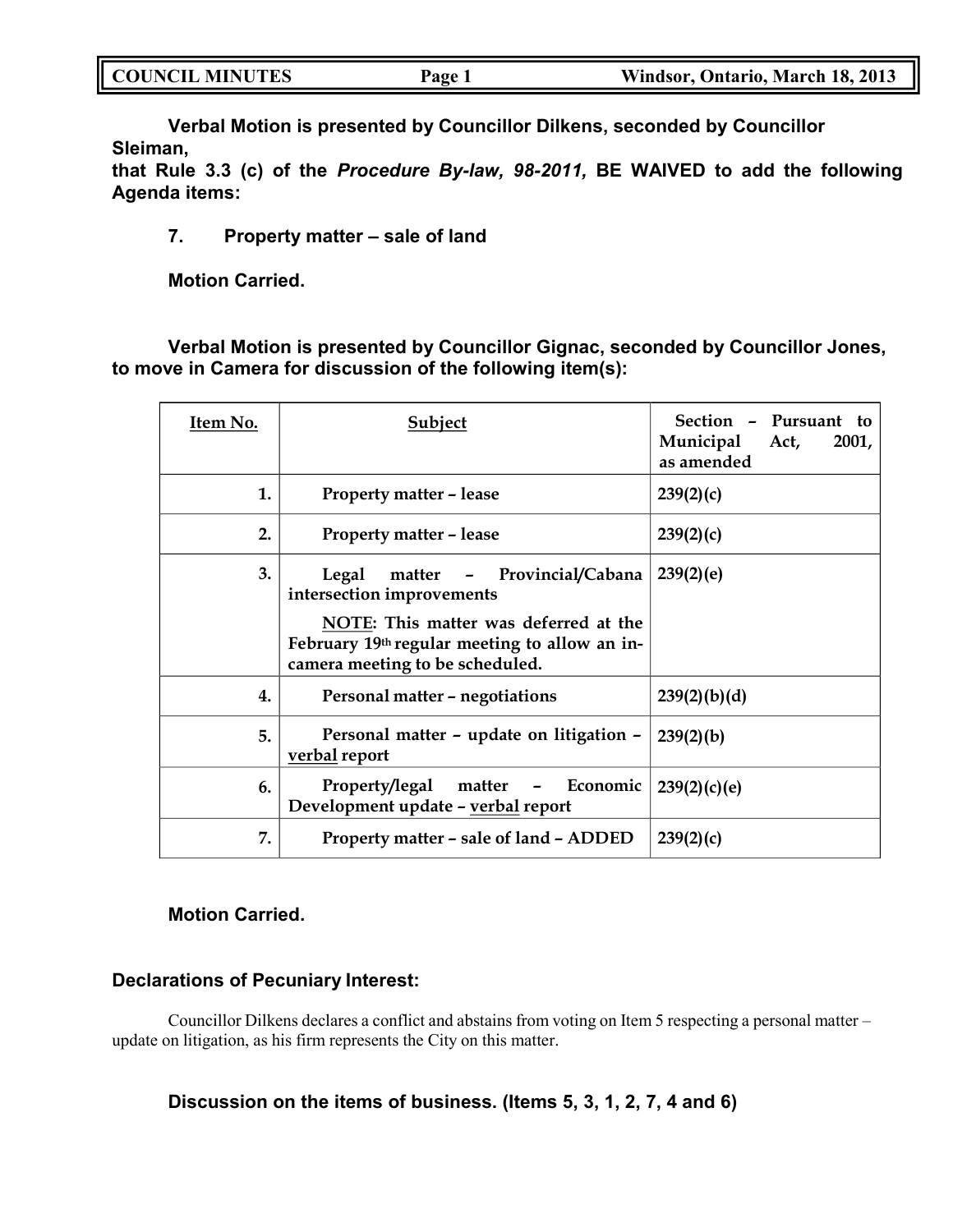| <b>COUNCIL MINUTES</b> | $Page_1$ | Windsor, Ontario, March 18, 2013 |
|------------------------|----------|----------------------------------|
|                        |          |                                  |

**Verbal Motion is presented by Councillor Marra, seconded by Councillor Dilkens, to move back into public session.**

**Motion Carried.**

## **Moved by Councillor Jones, seconded by Councillor Dilkens,**

## **THAT the Clerk BE DIRECTED to transmit the recommendation(s) contained in the report(s) discussed at the In-Camera Council Meeting held March 18, 2013 directly to Council for consideration at the next Regular Meeting.**

1. That the recommendation contained in the in-camera report from the Property Supervisor, CEO Tourism Windsor Essex Pelee Island and City Solicitor and Corporate Leader Economic Development and Public Safety respecting a property matter - lease **BE APPROVED**.

2. That the recommendation contained in the in-camera report from the Property Supervisor, City Solicitor and Corporate Leader Economic Development and Public Safety, Community Development and Health Commissioner and Corporate Leader Social Development, Health, Recreation and Culture and Chief Financial Officer/City Treasurer and Corporate Leader Finance and Technology respecting a property matter - lease **BE APPROVED**.

3. That the confidential information respecting a legal matter – Provincial/Cabana intersection improvements **BE RECEIVED**, and further that the City Engineer **BE REQUESTED** to submit the report titled "Tender 11-12 – Provincial Road/Cabana Road Intersection Improvements 2013 Update (Livelink #16346) which was deferred by Council on February 19, 2013 to the next regular meeting of Council.

4. That the recommendation contained in the in-camera report from the Executive Director of Human Resources, City Clerk/Licence Commissioner and Corporate Leader Public Engagement and Human Services and Chief Financial Officer/City Treasurer and Corporate Leader Finance and Technology respecting a personal matter negotiations **BE APPROVED**.

5. That the confidential verbal report from the Chief Administrative Officer respecting a personal matter – update on litigation **BE RECEIVED** and further that Administration **BE REQUESTED** to proceed in accordance with the verbal direction of Council.

## **Councillor Dilkens declares an interest and abstains from voting on this item.**

6. That the confidential verbal report from Mayor Francis respecting a property/legal matter – Economic Development update **BE RECEIVED** and further that the Mayor **BE REQUESTED** to proceed in accordance with the verbal direction of Council.

7. That the confidential report from the Property Supervisor, City Solicitor and Corporate Leader Economic Development and Public Safety, City Engineer and Corporate Leader Environmental Protection and Transportation and Chief Financial Officer/City Treasurer and Corporate Leader Finance and Technology respecting a property matter – sale of land **BE RECEIVED** and further, that Administration **BE DIRECTED TO PROCEED** on the verbal instructions of Council.

## **Motion Carried.**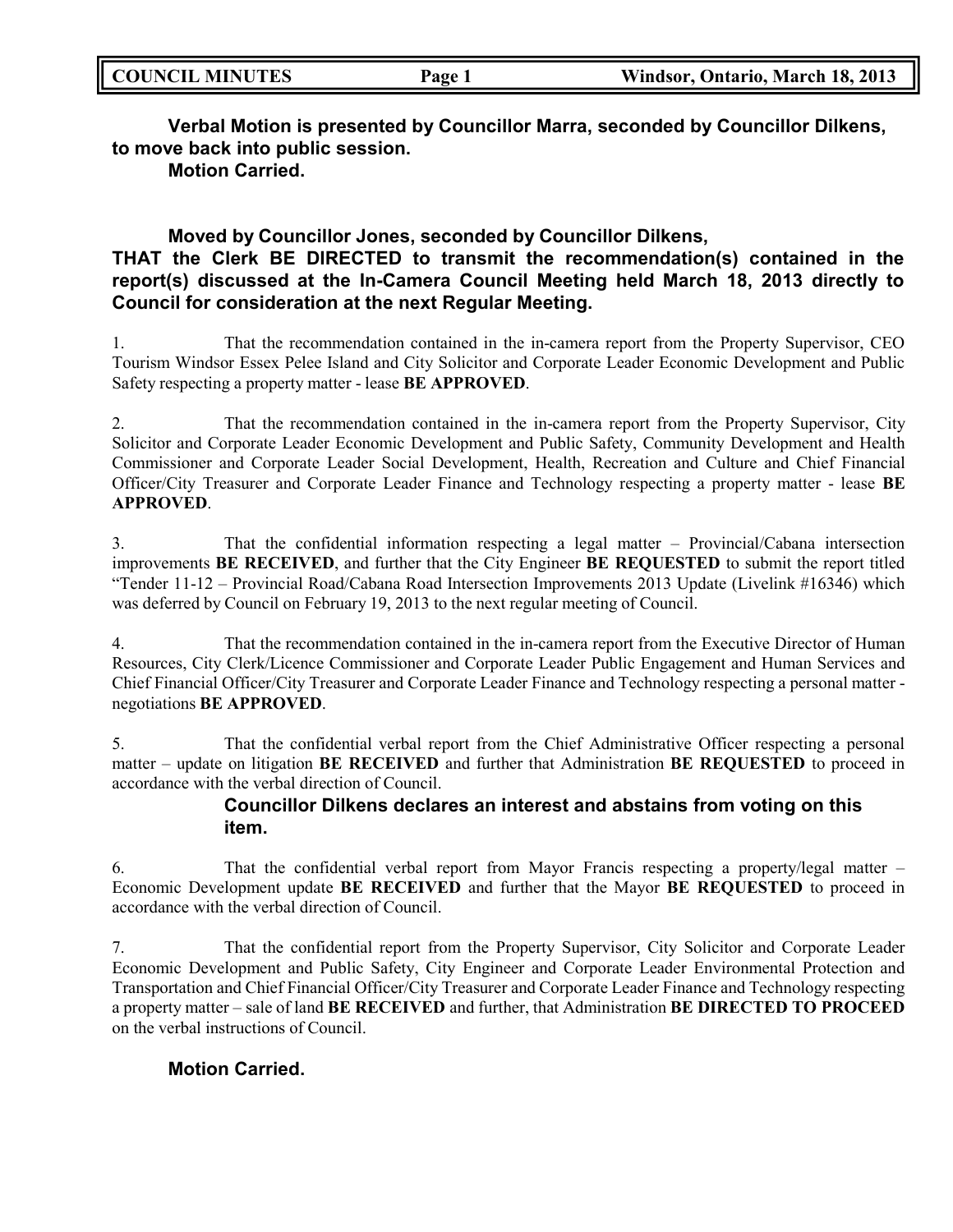| <b>COUNCIL MINUTES</b> | Page | Windsor, Ontario, March 18, 2013 |
|------------------------|------|----------------------------------|
|                        |      |                                  |

**Moved by Councillor Jones, seconded by Councillor Valentinis, That the special meeting of council held March 18, 2013 BE ADJOURNED. (Time: 4:58 p.m.)**

**Motion Carried.**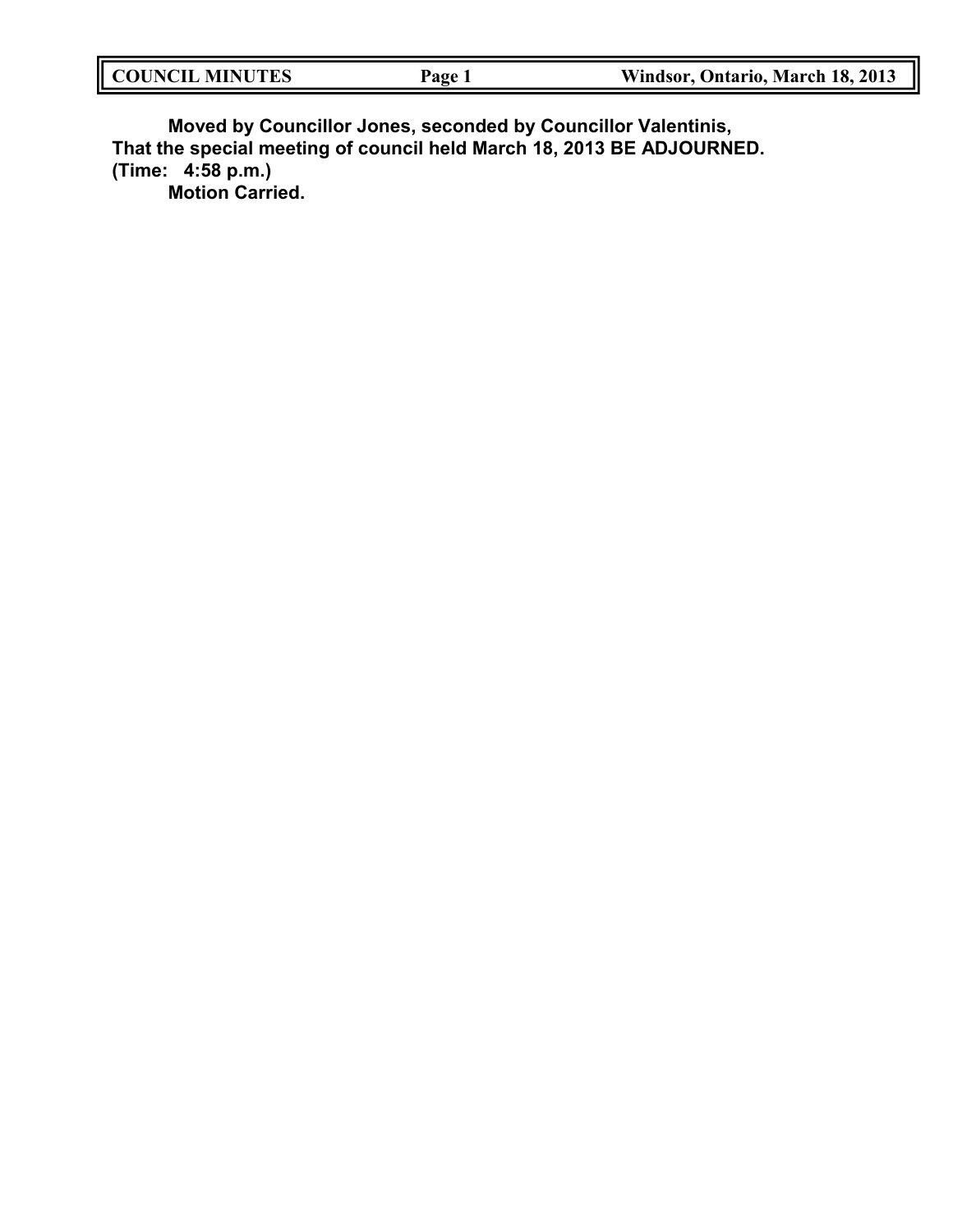| <b>COUNCIL MINUTES</b> | Page 1 | Windsor, Ontario, March 18, 2013 |
|------------------------|--------|----------------------------------|
|                        |        |                                  |

### **Adopted by Council at its meeting held March 18, 2013 [M78-2013] KK/**

Windsor, Ontario March 18, 2013

## **REPORT NO. 20** of the **FAMILY AQUATIC COMPLEX STEERING COMMITTEE** of its meeting held February 7, 2013

## **Present: Councillor Drew Dilkens, Chair Councillor Ron Jones Councillor Hilary Payne Councillor Ed Sleiman Councillor Fulvio Valentinis**

Your Committee submits the following recommendation:

Moved by Councillor Sleiman, seconded by Councillor Jones,

That the Atrium finishes upgrades for the Family Aquatic Complex for a cost of \$102,762.45 as a charge to the contingency budget **BE APPROVED.** Carried.

*Clerk's Note:* **The report of the Project Manager dated February 1, 2013 entitled "Atrium Finishes" is** *attached.*

**CHAIRPERSON**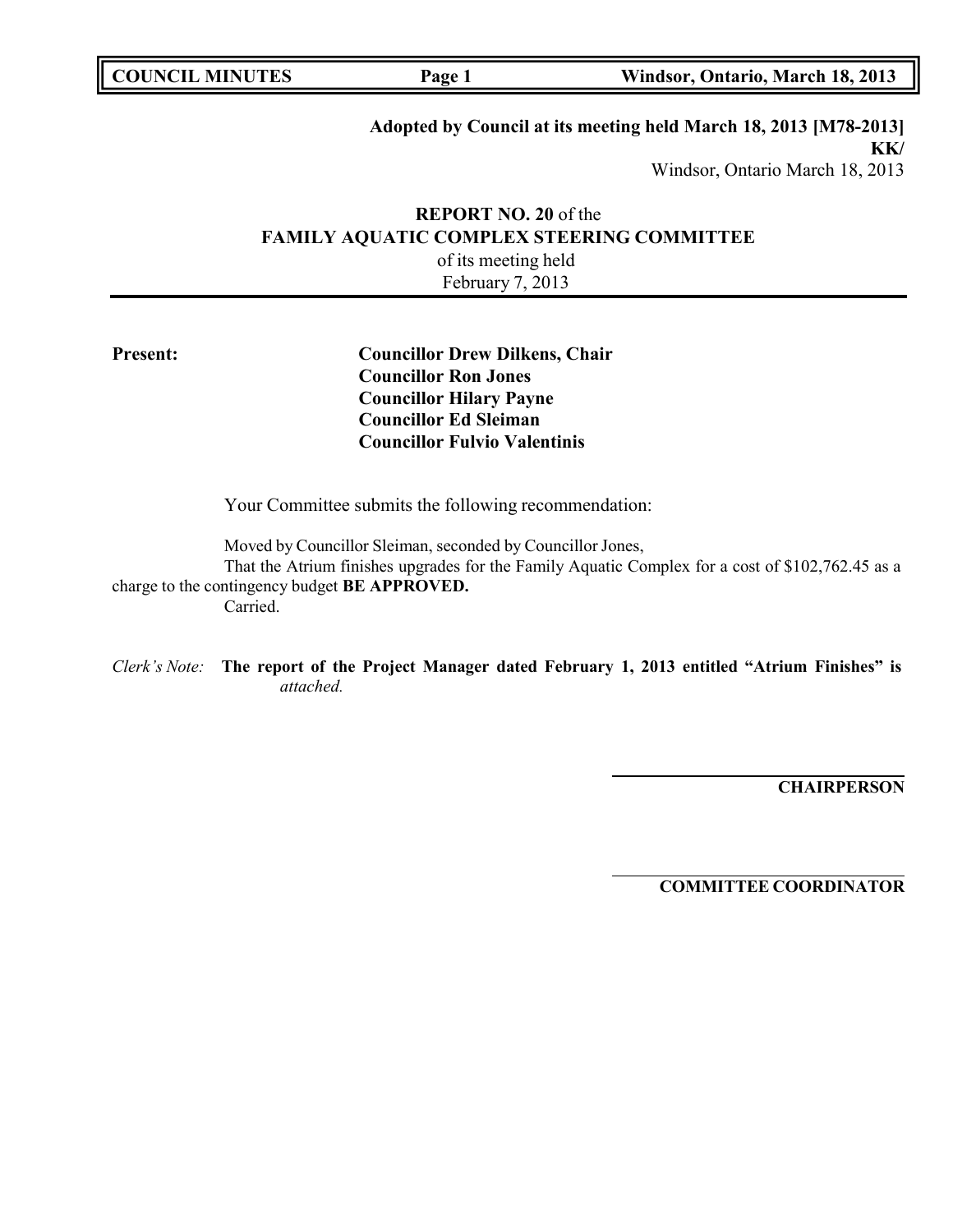| <b>COUNCIL MINUTES</b><br>Windsor, Ontario, March 18, 2013<br>Page 1 |  |
|----------------------------------------------------------------------|--|
|----------------------------------------------------------------------|--|

## **Adopted by Council at its meeting held March 18, 2013 [M79-2013] KK/**

Windsor, Ontario March 18, 2013

## **REPORT NO. 21** of the **FAMILY AQUATIC COMPLEX STEERING COMMITTEE** of its meeting held February 7, 2013

**Present: Councillor Drew Dilkens, Chair Councillor Ron Jones Councillor Hilary Payne Councillor Ed Sleiman Councillor Fulvio Valentinis**

Your Committee submits the following recommendation:

Moved by Councillor Payne, seconded by Councillor Sleiman,

That **APPROVAL BE GIVEN** to an expenditure in the amount of \$98,965.16 as a charge to the contingency fund for the wiring infrastructure for the Family Aquatics Complex, and further, that the purchase of additional security cameras **BE DELAYED.**

*Clerk's Note:* **The report of the Project Manager dated February 1, 2013 entitled "Security Cameras and Location Contactors for the Family Aquatic Complex" –** *attached.*

**CHAIRPERSON**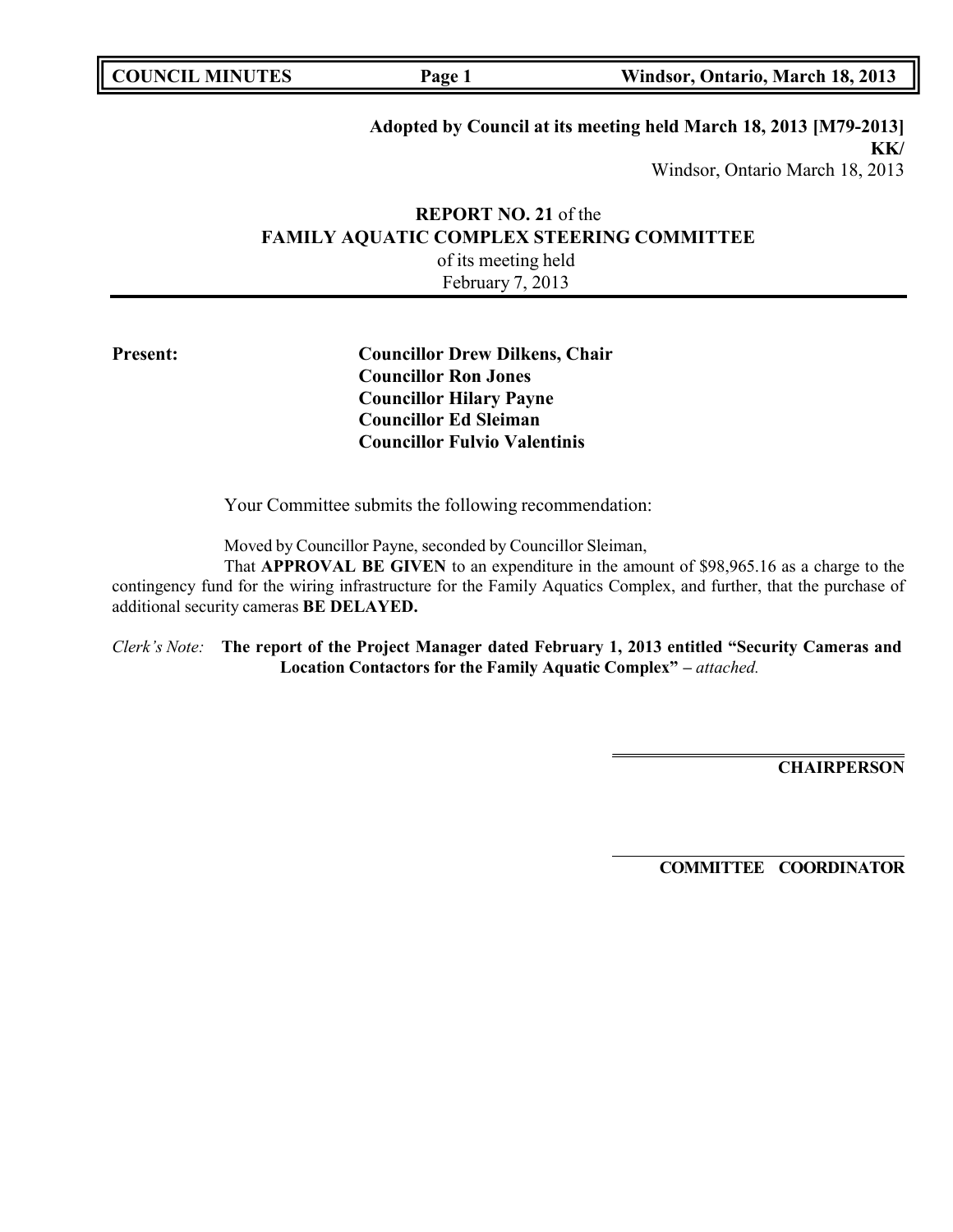| <b>COUNCIL MINUTES</b><br>Windsor, Ontario, March 18, 2013<br>Page 1 |  |
|----------------------------------------------------------------------|--|
|----------------------------------------------------------------------|--|

# **Adopted by Council at its meeting held March 18, 2013 [M80-2013]**

**KK/** Windsor, Ontario March 18, 2013

## **REPORT NO. 22** of the **FAMILY AQUATIC COMPLEX STEERING COMMITTEE** of its meeting held February 7, 2013

## **Present: Councillor Drew Dilkens, Chair Councillor Ron Jones Councillor Hilary Payne Councillor Ed Sleiman Councillor Fulvio Valentinis**

Your Committee submits the following recommendation:

Moved by Councillor Jones, seconded by Councillor Valentinis,

That the addition of sliding automatic doors to the lobby and from the change rooms to the pool spaces at the Family Aquatic Complex at a cost of \$59,717.82 as a charge to the contingency budget **BE APPROVED**.

Carried.

*Clerk's Note:* **The report of the Project Manager dated February 1, 2013 entitled "Sliding Automatic Doors for Lobby and Change Room Access to Pool Areas" –** *attached.*

**CHAIRPERSON**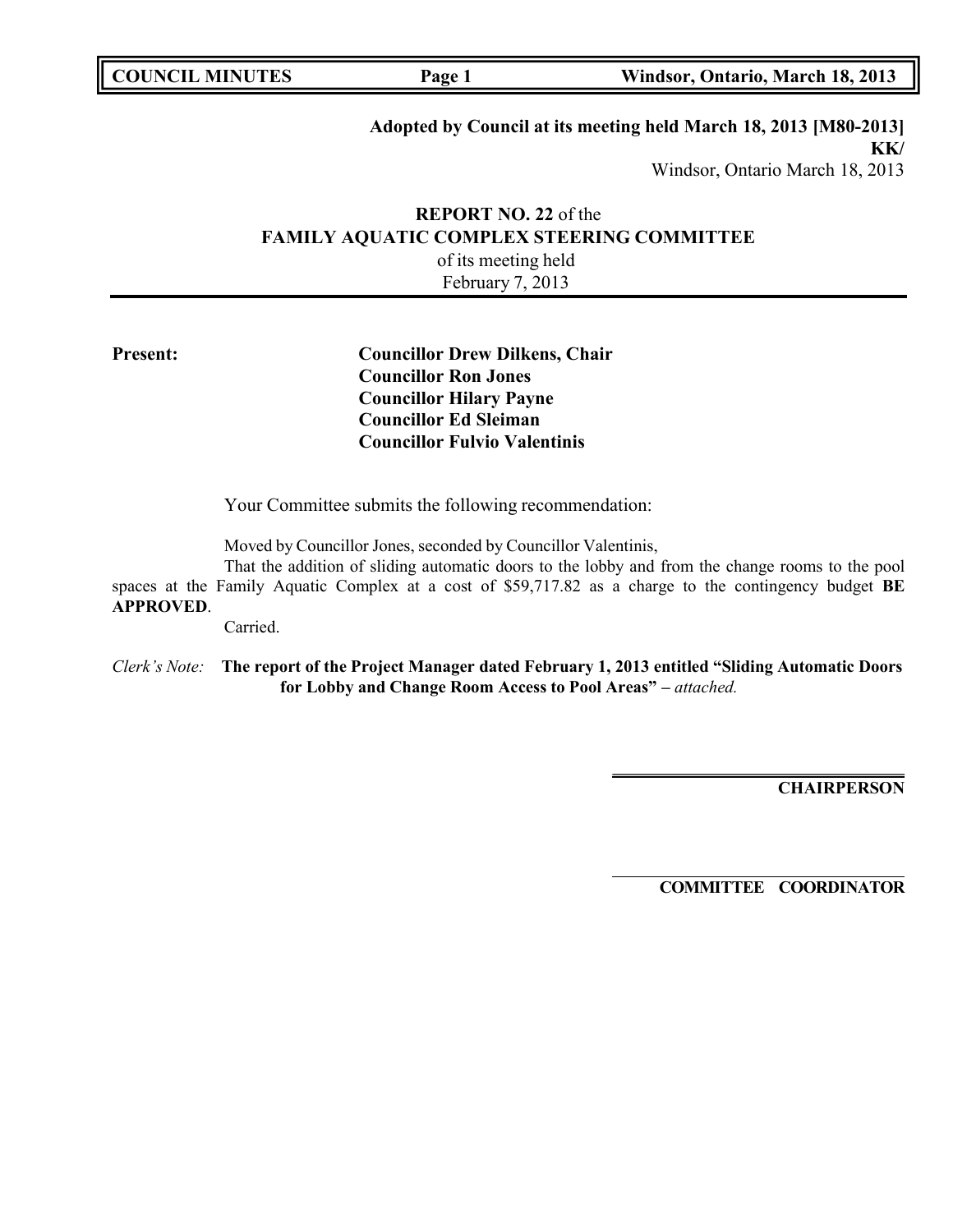**Adopted AS AMENDED** to reflect that it **BE FUNDED** from Corporate Energy Initiative Project #7085900 **by Council at its meeting held March 18, 2013 [M81-2013] KK/** Windsor, Ontario March 18, 2013

## **REPORT NO. 23** of the **FAMILY AQUATIC COMPLEX STEERING COMMITTEE** of its meeting held

February 7, 2013

**Present: Councillor Drew Dilkens, Chair Councillor Ron Jones Councillor Hilary Payne Councillor Ed Sleiman Councillor Fulvio Valentinis**

Your Committee submits the following recommendations:

Moved by Councillor Payne, seconded by Councillor Valentinis,

- **I.** That **APPROVAL BE GIVEN** to the purchase and installation of 23 variable frequency drives, for a total cost of \$140,222.79 for the Family Aquatic Complex contingent upon City Council approval of an alternate funding source, and
- **II.** That if Council should approve the expenditure in part I. above, **APPROVAL BE GIVEN** for the CAO and the City Clerk to sign agreements with the Ontario Power Authority for energy grants.

Carried.

Clerk's Note: **The report of the Project Manager dated February 1, 2013 entitled "Energy and Operating Budget Reduction Initiative – Installation of Variable Frequency Drives" –** attached.

**CHAIRPERSON**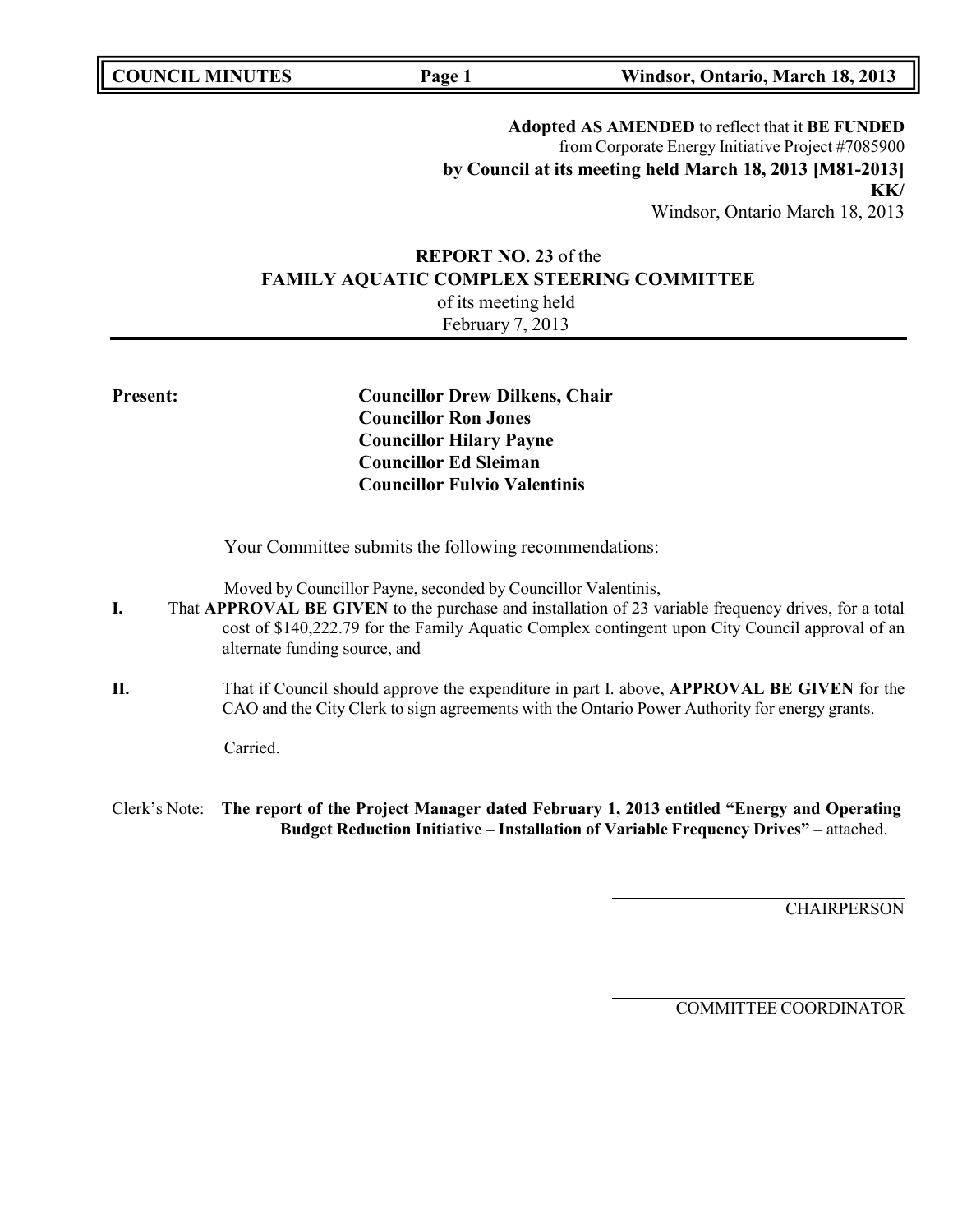| <b>COUNCIL MINUTES</b> |  |
|------------------------|--|
|------------------------|--|

**Adopted by Council at its meeting held March 18, 2013 [M88-2013]** /AA Windsor, Ontario March 18, 2013

## **REPORT NO. 119** of the **PLANNING & ECONOMIC DEVELOPMENT STANDING COMMITTEE** of its meeting held February 11, 2013

| <b>Present:</b> | <b>Councillor Drew Dilkens, Vice Chair</b> |
|-----------------|--------------------------------------------|
|                 | <b>Councillor Hilary Payne</b>             |
|                 | <b>Councillor Ed Sleiman</b>               |
|                 |                                            |

**Regrets: Councillor Percy Hatfield Councillor Bill Marra**

That the following recommendations of the Planning & Economic Development Standing Committee **BE APPROVED** as follows**:**

Moved by Councillor Sleiman, seconded by Councillor Payne **THAT** the request from Windsor-Essex Children's Aid Society for the waiver of building permits fees of \$19,418.00 and for a development charges grant of \$47,568.00 for the construction of a two-storey, 13, 668 square foot building **BE WITHDRAWN**. Carried.

## **LIVELINK #16352, SB2013**

*Clerk's Note:*The administrative report authored by the Manager of Permit Services/Deputy Chief Building Official dated December 20, 2012 entitled "*Request for Waiver of Building Permit Fees and Development Charges – Windsor-Essex Children's Aid Society – 1671 Riverside Drive East*" is *attached* as background information.

**VICE CHAIRPERSON**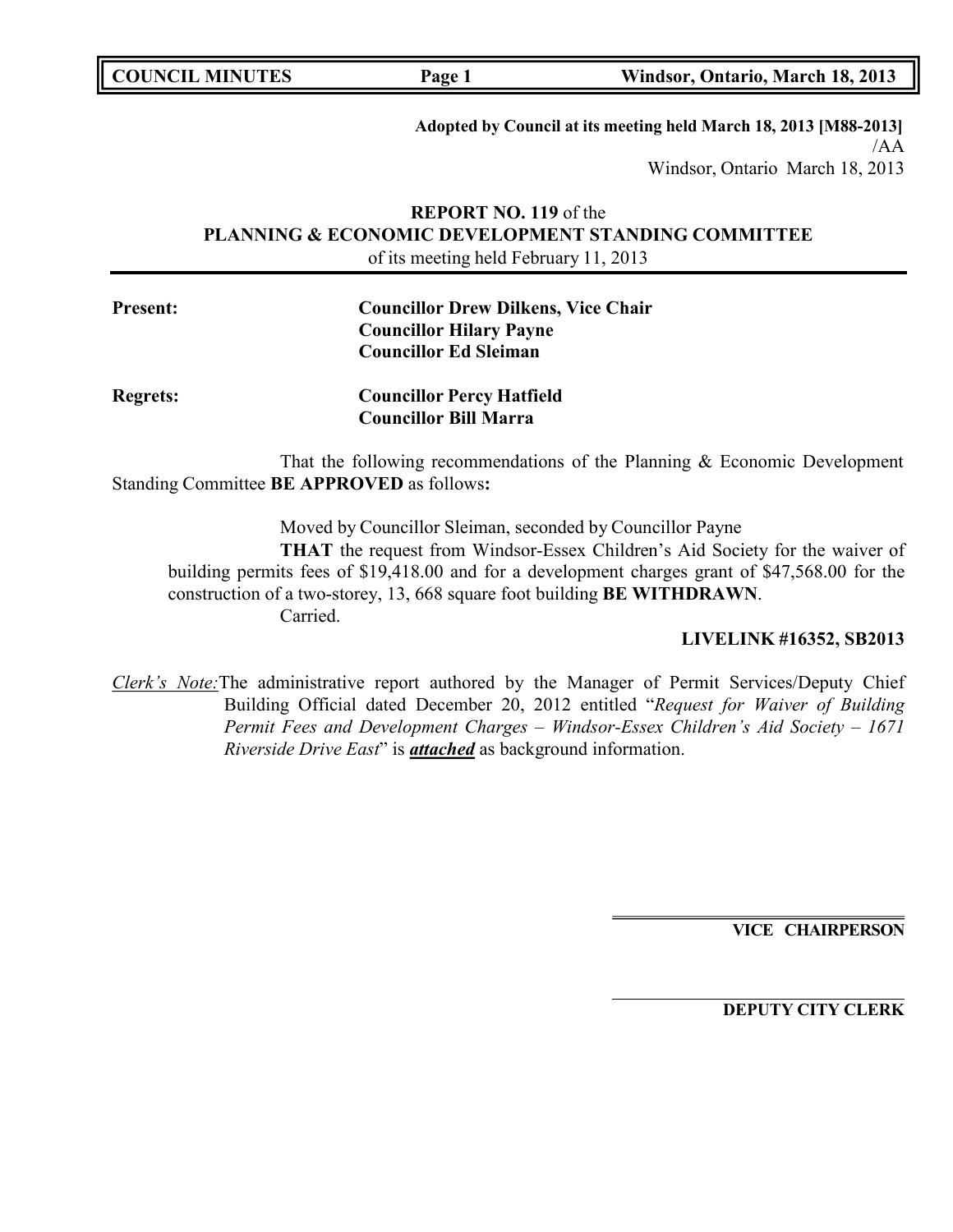**Adopted by Council at its meeting held March 18, 2013 [M86-2013]** /AA Windsor, Ontario March 18, 2013

## **REPORT NO. 120** of the **PLANNING & ECONOMIC DEVELOPMENT STANDING COMMITTEE** of its meeting held February 11, 2013

| <b>Present:</b> | <b>Councillor Drew Dilkens, Vice Chair</b> |
|-----------------|--------------------------------------------|
|                 | <b>Councillor Hilary Payne</b>             |
|                 | <b>Councillor Ed Sleiman</b>               |
|                 |                                            |

**Regrets: Councillor Percy Hatfield Councillor Bill Marra**

That the following recommendations of the Planning & Economic Development Standing Committee **BE APPROVED** as follows**:**

Moved by Councillor Sleiman, seconded by Councillor Payne

**THAT** the request made by Applied Systems Inc. on behalf of property owner Dieter Schwarz, under the Business Retention and Expansion Grant Program **BE DENIED** for the building located at 400-4510 Rhodes Drive.

Carried.

## **LIVELINK #16265, SPL/10759**

*Clerk's Note:*The administrative report authored by the Senior Planner, Local Economic Development dated January 18, 2013 entitled "*Application by Applied Systems Canada Inc. on behalf of the owner of 4510 Rhodes Drive for Financial Incentives under the Economic Revitalization Community Improvement Plan*" is *attached* as background information.

**VICE CHAIRPERSON**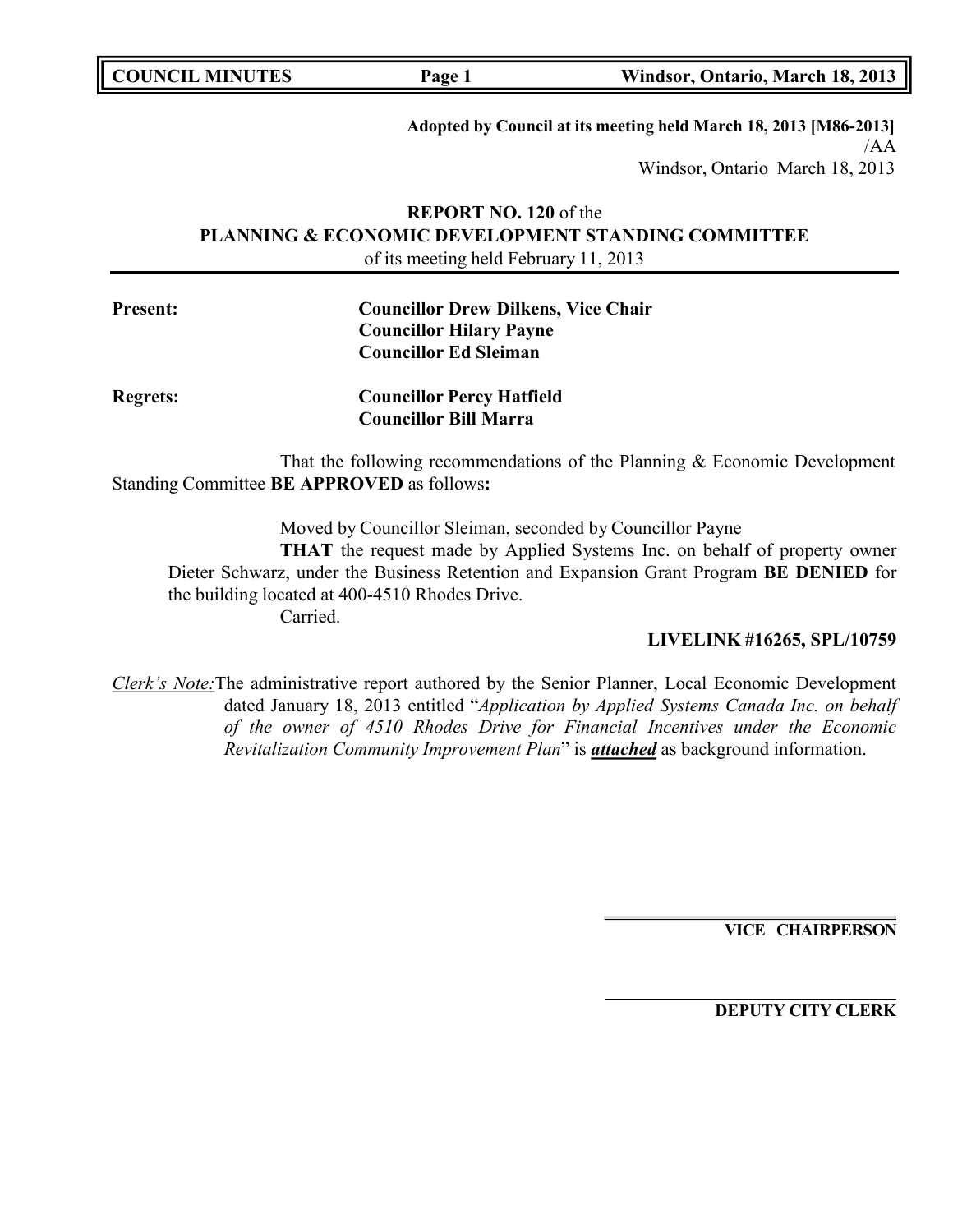| <b>COUNCIL MINUTES</b> | Page 33 | <b>March 18, 2013</b> |
|------------------------|---------|-----------------------|
|------------------------|---------|-----------------------|

**REFERRED BACK to Administration to allow for a meeting with the Applicant as Adopted by Council at its meeting held March 18, 2013 [M87-2013]** /AA

Windsor, Ontario March 18, 2013

## **REPORT NO. 122** of the **PLANNING & ECONOMIC DEVELOPMENT STANDING COMMITTEE** of its meeting held February 11, 2013

# **Present: Councillor Drew Dilkens, Vice Chair Councillor Hilary Payne Councillor Ed Sleiman Regrets: Councillor Percy Hatfield**

That the following recommendations of the Planning & Economic Development Standing Committee **BE APPROVED** as follows**:**

**Councillor Bill Marra**

Moved by Councillor Sleiman, seconded by Councillor Dilkens

**THAT** Council **PROVIDE** a one-time grant in lieu to Valente Development Corporation for a reduction of development charges in the amount of \$185,300.00 from the Budget Stabilization Reserve Fund for the construction of a three-storey, fifty (50) unit residential condominium building and that section 4.2 of the City's Waiver of Fees Policy **BE WAIVED**; and further

**THAT** Administration **BE DIRECTED** to provide additional information, identifying the potential total tax revenue that could be generated from the proposed development as opposed to its current use as a vacant property.

> Carried. Councillor Payne voting nay.

## **LIVELINK #16356, SB2013**

- *Clerk's Note:*The administrative report authored by the Deputy Chief Building Official dated January 21, 2013 entitled "*Request for a Reduction of Development Charges – Valente Development Corporation -8475 Wyandotte Street East*" is *attached* as background information. Also *attached* is the submission by Mr. Valente received at the February 11, 2013 standing committee meeting.
- The Addendum to LiveLink Report #16356 SB2013 Request for a Reduction of Development Charges – Valente Development Corporation (Developer) – 8475 Wyandotte Street East is *attached* for additional information.

**VICE CHAIRPERSON**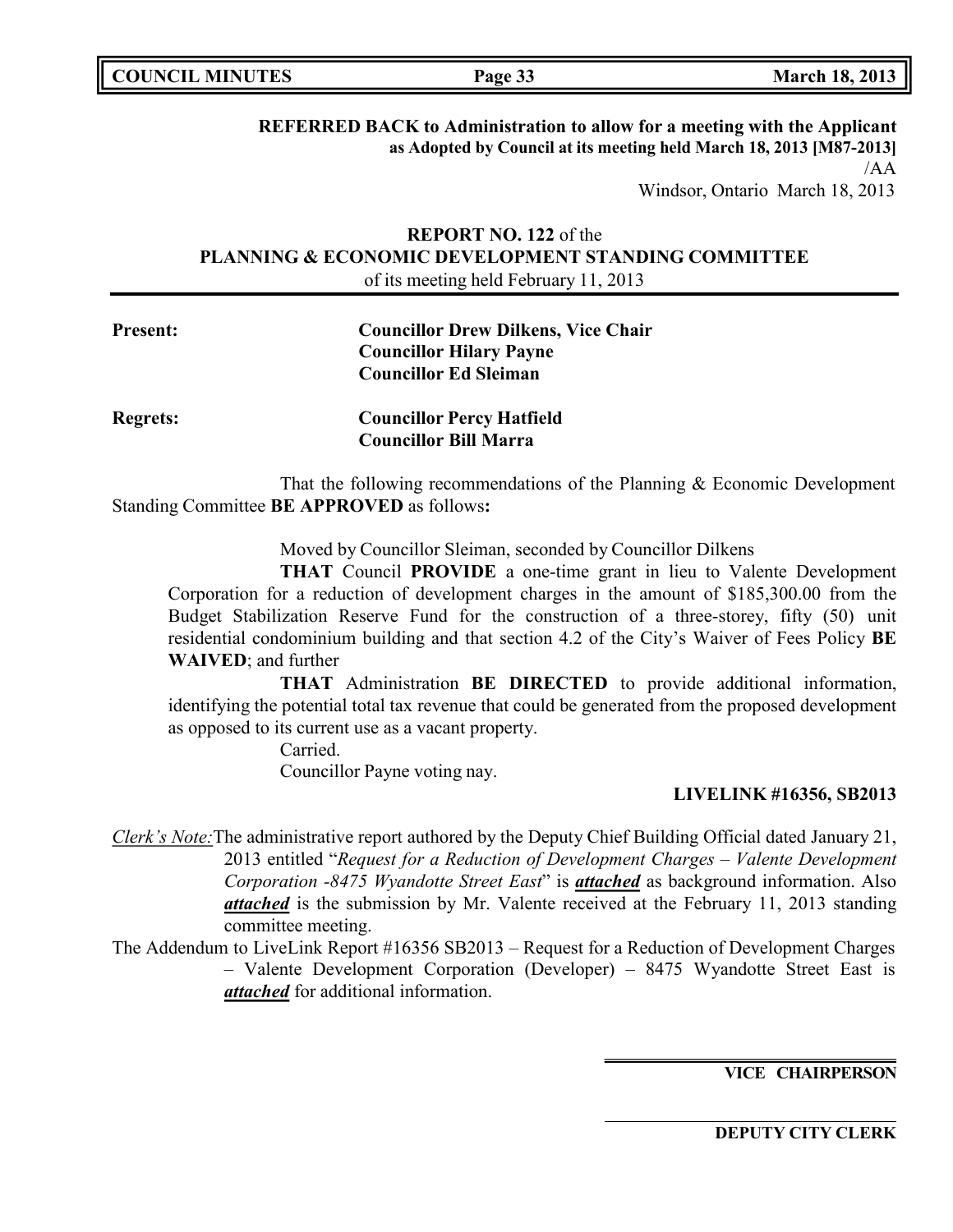**Adopted by Council at its meeting held March 18, 2013 [M89-2013]** /AA Windsor, Ontario March 18, 2013

## **REPORT NO. 123** of the **PLANNING & ECONOMIC DEVELOPMENT STANDING COMMITTEE** of its meeting held February 11, 2013

| <b>Present:</b> | <b>Councillor Drew Dilkens, Vice Chair</b> |
|-----------------|--------------------------------------------|
|                 | <b>Councillor Hilary Payne</b>             |
|                 | <b>Councillor Ed Sleiman</b>               |
|                 |                                            |

| <b>Regrets:</b> | <b>Councillor Percy Hatfield</b> |
|-----------------|----------------------------------|
|                 | <b>Councillor Bill Marra</b>     |

That the following recommendations of the Planning & Economic Development Standing Committee **BE APPROVED** as follows**:**

Moved by Councillor Sleiman, seconded by Councillor Payne

**THAT** the joint request made by 1775835 Ontario Inc. and 1508989 Ontario Inc. to participate in the Feasibility Grant Program **BE APPROVED** for the properties located at 1100 and 1200-1220 University Avenue West pursuant to the City of Windsor Brownfield Redevelopment Community Improvement Plan; and

**THAT** the City Treasurer **BE AUTHORIZED** to issue payment upon the completion and submission of a Feasibility Study in a form acceptable to the City Planner and City Solicitor.

Carried.

## **LIVELINK #16303, Z/8955**

*Clerk's Note:*The administrative report authored by the Senior Planner, Local Economic Development dated January 25, 2013 entitled "*Application for Feasibility Study Grant under the Brownfield Redevelopment Community Improvement Plan by 1775835 Ontario Inc. and 1508989 Ontario Inc. for 1100 and 1200-1220 University Avenue West*" is *attached* as background information. Also note there is also a P & C *enclosure* to this matter.

**VICE CHAIRPERSON**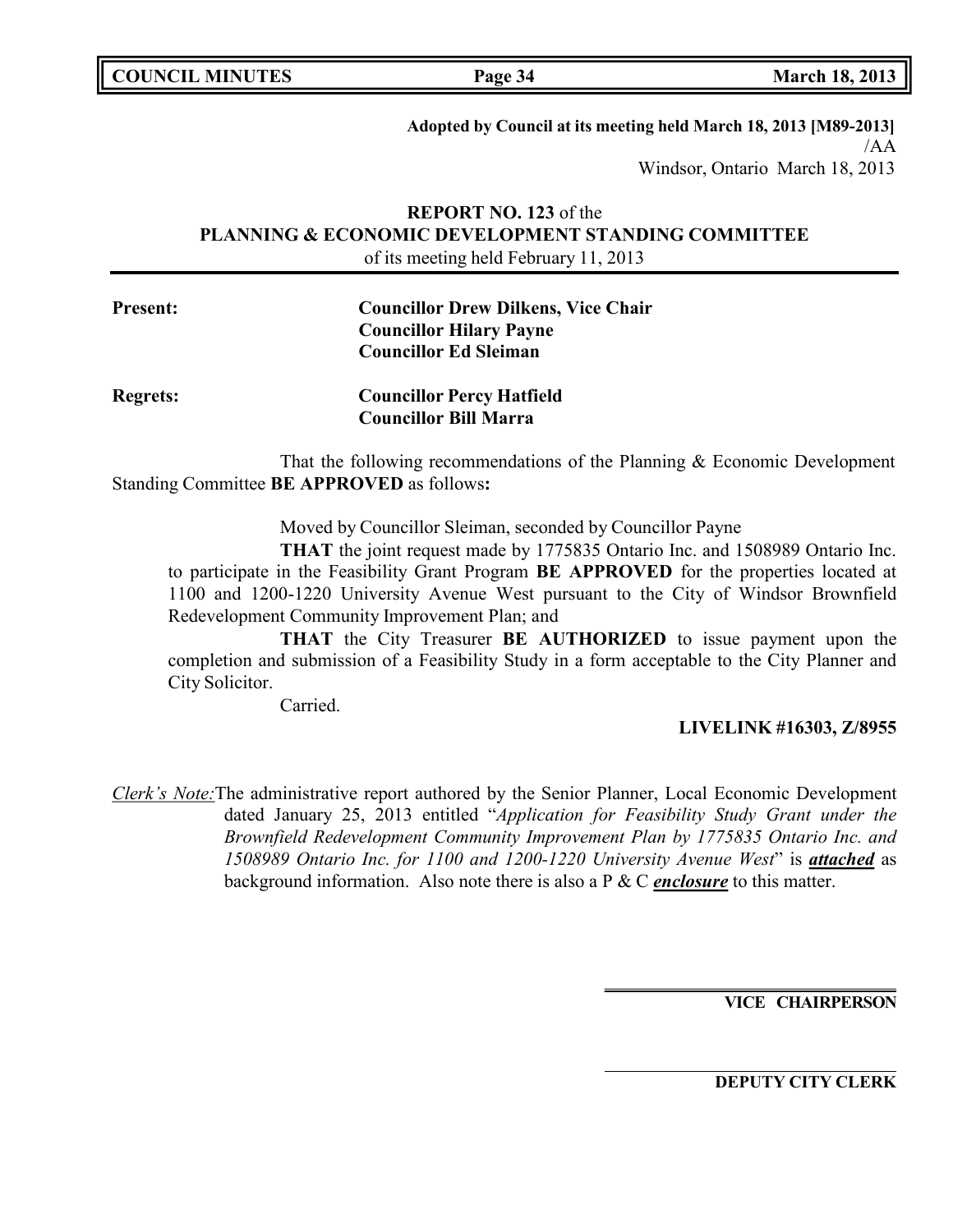| <b>COUNCIL MINUTES</b> |  |
|------------------------|--|
|------------------------|--|

**Adopted by Council at its meeting held March 18, 2013 [M90-2013]** /AA Windsor, Ontario March 18, 2013

## **REPORT NO. 124** of the **PLANNING & ECONOMIC DEVELOPMENT STANDING COMMITTEE** of its meeting held February 11, 2013

| <b>Present:</b> | <b>Councillor Drew Dilkens, Vice Chair</b> |
|-----------------|--------------------------------------------|
|                 | <b>Councillor Hilary Payne</b>             |
|                 | <b>Councillor Ed Sleiman</b>               |
|                 | <b>Merrill Baker</b>                       |
|                 | <b>Barbara Bjarneson</b>                   |
|                 | <b>Cheryl Cross-Leal</b>                   |
| <b>Regrets:</b> | <b>Councillor Percy Hatfield</b>           |
|                 | <b>Councillor Bill Marra</b>               |

That the following recommendations of the Planning & Economic Development Standing Committee **BE APPROVED** as follows**:**

Moved by Councillor Sleiman, seconded by Merrill Baker

**1. THAT** That an amendment to the Zoning By-law 8600 **BE APPROVED** to change the zoning of the property located on the west side of California Avenue, south of College Avenue, described as Lots 48 and 49, and south part of Lot 47, Block C, Registered Plan 50, PIN Number 012210314, and municipally known as 951 California Avenue, by adding a site specific holding provision to allow a semi-detached dwelling as an additional permitted use on the subject land; and

**2. THAT** the holding symbol **BE REMOVED** when the applicant submits an application to remove the holding provision and when the following conditions are satisfied:

> a. Land Conveyance – Prior to the issuance of a Building Permit, the owner shall agree to gratuitously convey to the Corporation, land sufficient to create a 20.1-metre wide right-of-way on California Avenue. This conveyance shall be 2.55-metres along the entire frontage of the subject property;

> b. Alley Paving and Contribution – the owner shall be required to pave the north/south alley to City of Windsor Standards between the south and north limits of the subject property, and contribute \$500 towards the maintenance of the subject alley.

Carried.

## **LIVELINK #16327, ZB/11611**

*Clerk's Note:*The administrative report authored by the Planner II – Development Review dated January 16, 2013 entitled "*Rezoning, Kaschak & Shipley, 951 California, allow semi-detached dwelling as additional permitted use on the subject land*" is *attached* as background information.

#### **VICE CHAIRPERSON DEPUTY CITY CLERK**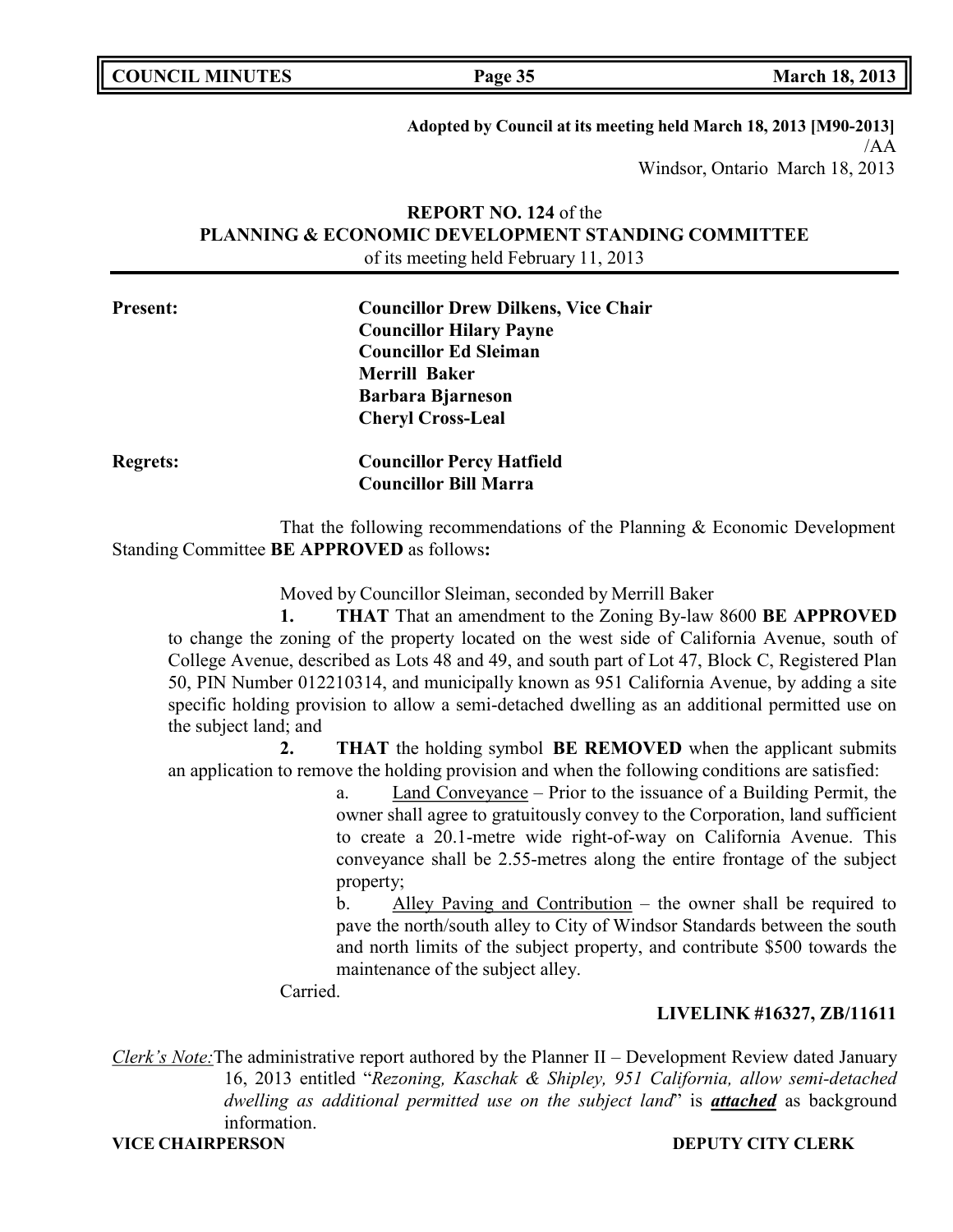| <b>COUNCIL MINUTES</b> |  |
|------------------------|--|
|------------------------|--|

**COUNCIL MINUTES Page 36 March 18, 2013**

**Adopted by Council at its meeting held March 18, 2013 [M91-2013]** /AA Windsor, Ontario March 18, 2013

## **REPORT NO. 125** of the **PLANNING & ECONOMIC DEVELOPMENT STANDING COMMITTEE** of its meeting held February 11, 2013

| <b>Present:</b> | <b>Councillor Drew Dilkens, Vice Chair</b> |  |
|-----------------|--------------------------------------------|--|
|                 | <b>Councillor Hilary Payne</b>             |  |
|                 | <b>Councillor Ed Sleiman</b>               |  |
|                 | <b>Merrill Baker</b>                       |  |
|                 | <b>Barbara Bjarneson</b>                   |  |
|                 | <b>Cheryl Cross-Leal</b>                   |  |
| <b>Regrets:</b> | <b>Councillor Percy Hatfield</b>           |  |
|                 | <b>Councillor Bill Marra</b>               |  |

That the following recommendations of the Planning & Economic Development Standing Committee **BE APPROVED** as follows**:**

Moved by Councillor Sleiman, seconded by Councillor Payne **THAT** the deferral request from the City Planner regarding the draft Sandwich South Secondary Plan (OPA No.91 – OPA/3586) **BE APPROVED** pending the completion and final approval of the Lauzon Parkway Class Environmental Assessment expected mid 2013. Carried.

## **LIVELINK #16333, ZB/11622**

*Clerk's Note:*The administrative memo authored by the City Planner dated January 30, 2013 entitled "*Deferral Request – Draft Sandwich South Secondary Plan (OPA No. 91 – OPA/3586*)" is *attached* as background information.

**VICE CHAIRPERSON**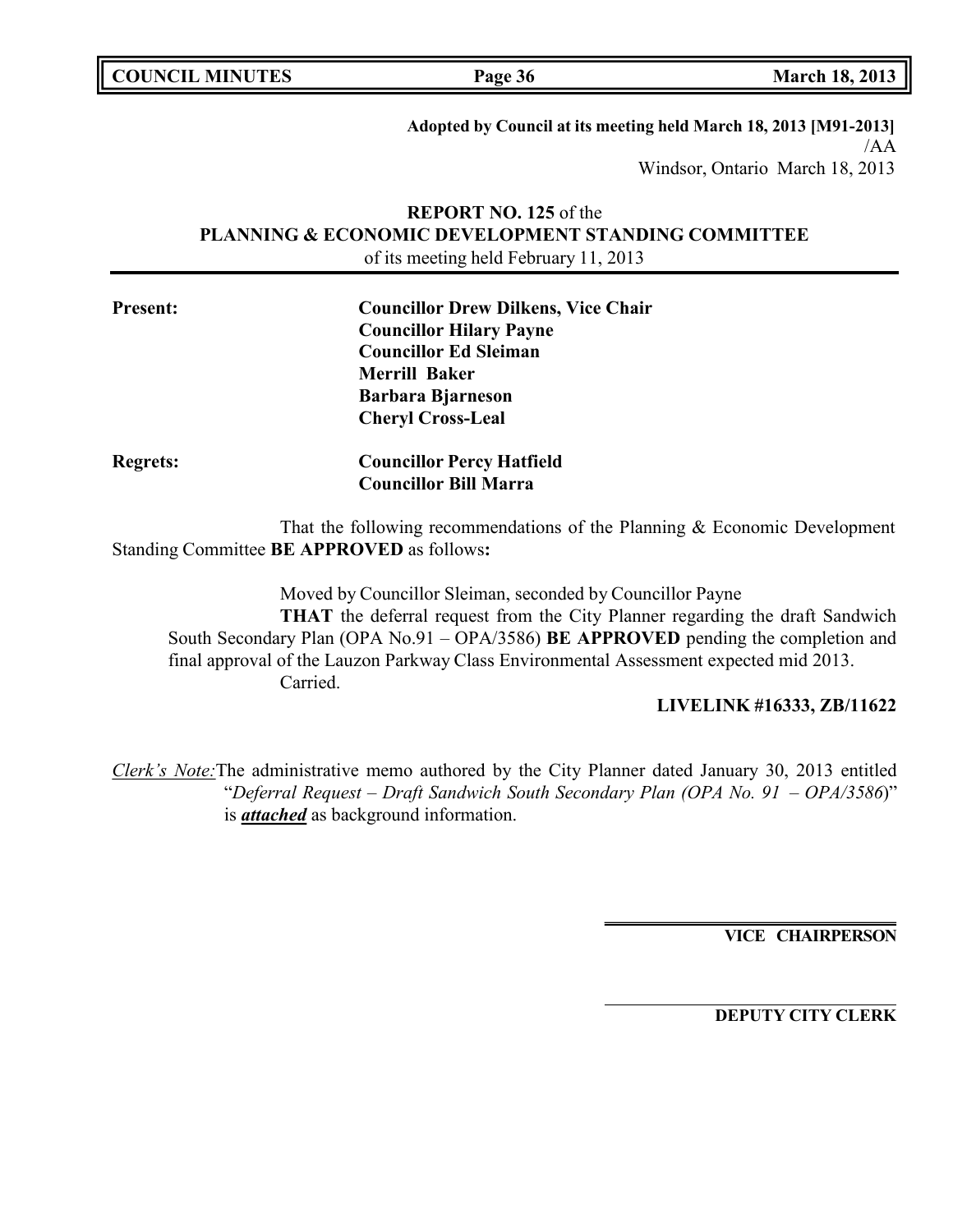| <b>COUNCIL MINUTES</b> |  |
|------------------------|--|
|------------------------|--|

**COUNCIL MINUTES Page 37 March 18, 2013**

**Adopted by Council at its meeting held March 18, 2013 [M92-2013]** /AA Windsor, Ontario March 18, 2013

## **REPORT NO. 126** of the **PLANNING & ECONOMIC DEVELOPMENT STANDING COMMITTEE** of its meeting held February 11, 2013

| <b>Present:</b> | <b>Councillor Drew Dilkens, Vice Chair</b> |
|-----------------|--------------------------------------------|
|                 | <b>Councillor Hilary Payne</b>             |
|                 | <b>Councillor Ed Sleiman</b>               |
| <b>Regrets:</b> | <b>Councillor Percy Hatfield</b>           |
|                 | <b>Councillor Bill Marra</b>               |

That the following recommendations of the Planning & Economic Development Standing Committee **BE APPROVED** as follows**:**

Moved by Councillor Sleiman, seconded by Councillor Payne

**THAT** the recommendations outlined in the memo dated February 11, 2013 authored by the City Planner entitled "Windsor Heritage Committee Agenda Items" **BE RECEIVED** for information. Carried.

*Clerk's Note:*The administrative memo authored by the City Planner dated February 11, 2013 entitled "*Windsor Heritage Committee Agenda Items*" is *attached* as background information.

**VICE CHAIRPERSON**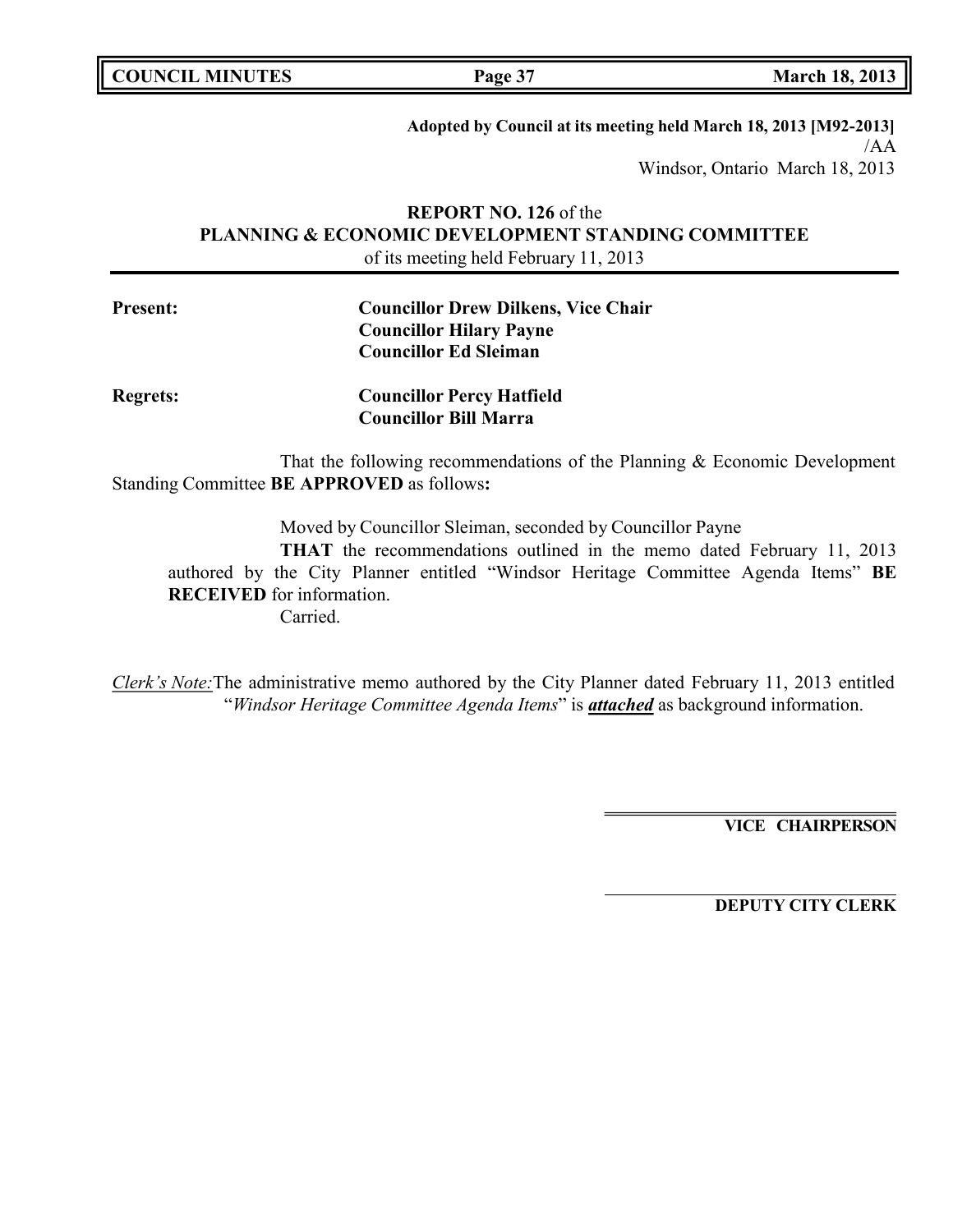|  | <b>COUNCIL MINUTES</b> |
|--|------------------------|
|--|------------------------|

**COUNCIL MINUTES Page 38 March 18, 2013**

**Adopted by Council at its meeting held March 18, 2013 [M93-2013]** /AA Windsor, Ontario March 18, 2013

## **REPORT NO. 127** of the **PLANNING & ECONOMIC DEVELOPMENT STANDING COMMITTEE** of its meeting held February 11, 2013

| <b>Present:</b> | <b>Councillor Drew Dilkens, Vice Chair</b> |  |
|-----------------|--------------------------------------------|--|
|                 | <b>Councillor Hilary Payne</b>             |  |
|                 | <b>Councillor Ed Sleiman</b>               |  |
|                 |                                            |  |

**Regrets: Councillor Percy Hatfield Councillor Bill Marra**

That the following recommendations of the Planning & Economic Development Standing Committee **BE APPROVED** as follows**:**

Moved by Councillor Payne, seconded by Councillor Sleiman **THAT** the revised proposed modification of the property at 245 Mill Street (Plan 40 Part Lot 5) identified as the Perry-Breault House **BE APPROVED** as submitted under provisions of the *Ontario Heritage Act, Part IV*. Carried.

**Livelink #16138**

*Clerk's Note:*Report No. 311 of the Windsor Heritage Committee is *attached* as background information. Also *attached* is a memo authored by the City Planner dated February 11, 2013 entitled "Perry-Breault House, 245 Mill Street – Request for Additional Solar Panels" as additional information.

**VICE CHAIRPERSON**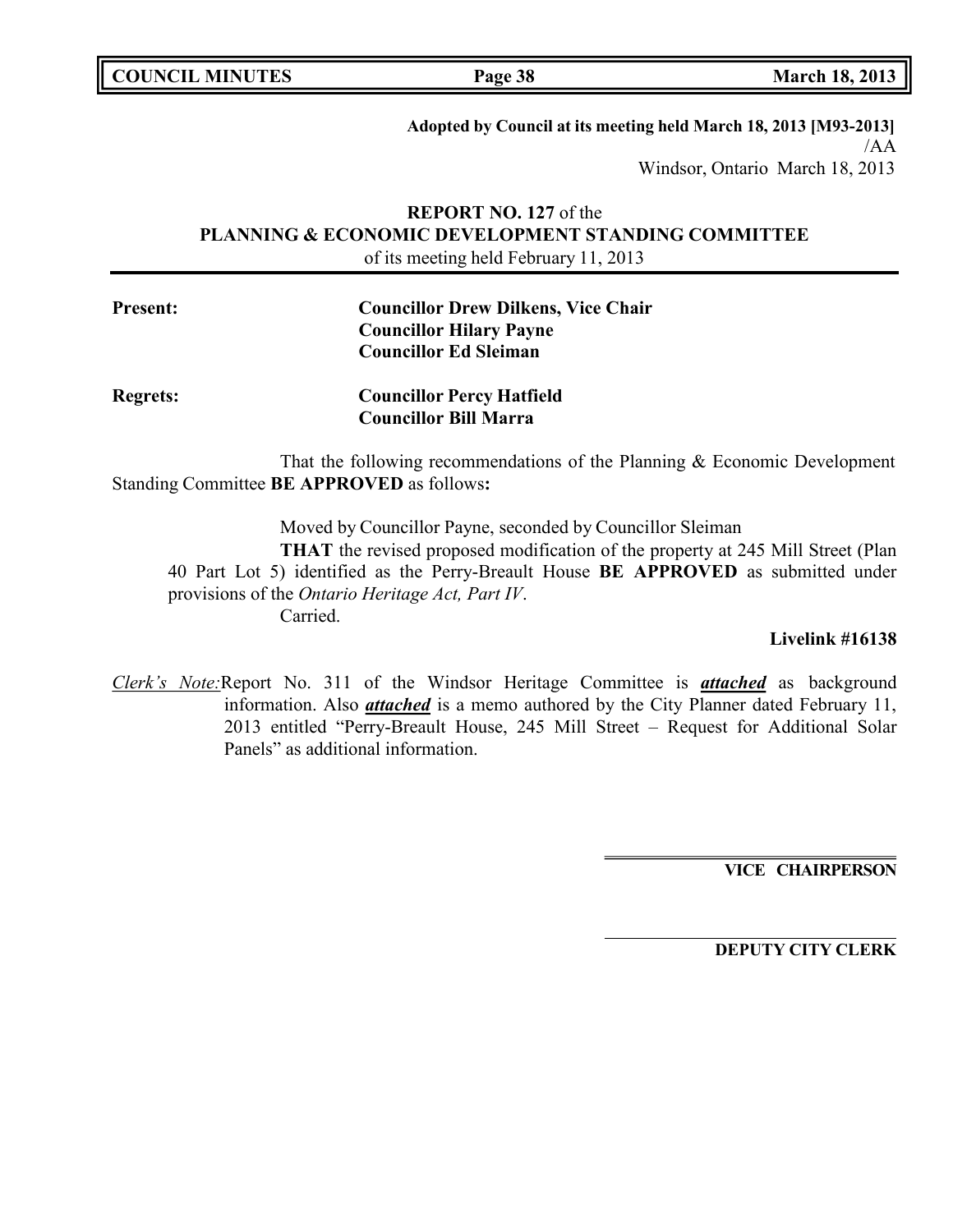| <b>COUNCIL MINUTES</b> |  |  |
|------------------------|--|--|
|------------------------|--|--|

**Adopted by Council at its meeting held March 18, 2013 [M94-2013]** /AA Windsor, Ontario March 18, 2013

## **REPORT NO. 128** of the **PLANNING & ECONOMIC DEVELOPMENT STANDING COMMITTEE** of its meeting held February 11, 2013

## **Present: Councillor Drew Dilkens, Vice Chair Councillor Hilary Payne Councillor Ed Sleiman**

**Regrets: Councillor Percy Hatfield Councillor Bill Marra**

That the following recommendations of the Planning & Economic Development Standing Committee **BE APPROVED** as follows**:**

Moved by Councillor Sleiman, seconded by Councillor Dilkens

**I. THAT** two items of the partial demolition of the Damase Pratt House, 3336 Riverside Drive East **BE APPROVED** as follows: subject to submitted designs (Appendix A):

- a. On the north side, to remove the sun room, deck structure and upper level room.
- b. In the east side of the south yard, to demolish the garage;
- **II. THAT** Recommendation II in the report of the Heritage Planner dated December

21, 2012 **BE AMENDED** to state the following – *That the demolition of the one-storey wing on the west side BE APPROVED*; and

**III. THAT** the property located at 3336 Riverside Drive East **REMAIN** on the Municipal Heritage Register due to the cultural heritage significance of its association with the Pratt (Duprat) family.

Carried.

Councillor Payne discloses an interest and abstains from voting on this matter.

**Livelink #16138 16307**

*Clerk's Note:*Report No. 317 of the Windsor Heritage Committee is *attached* as background information.

**VICE CHAIRPERSON**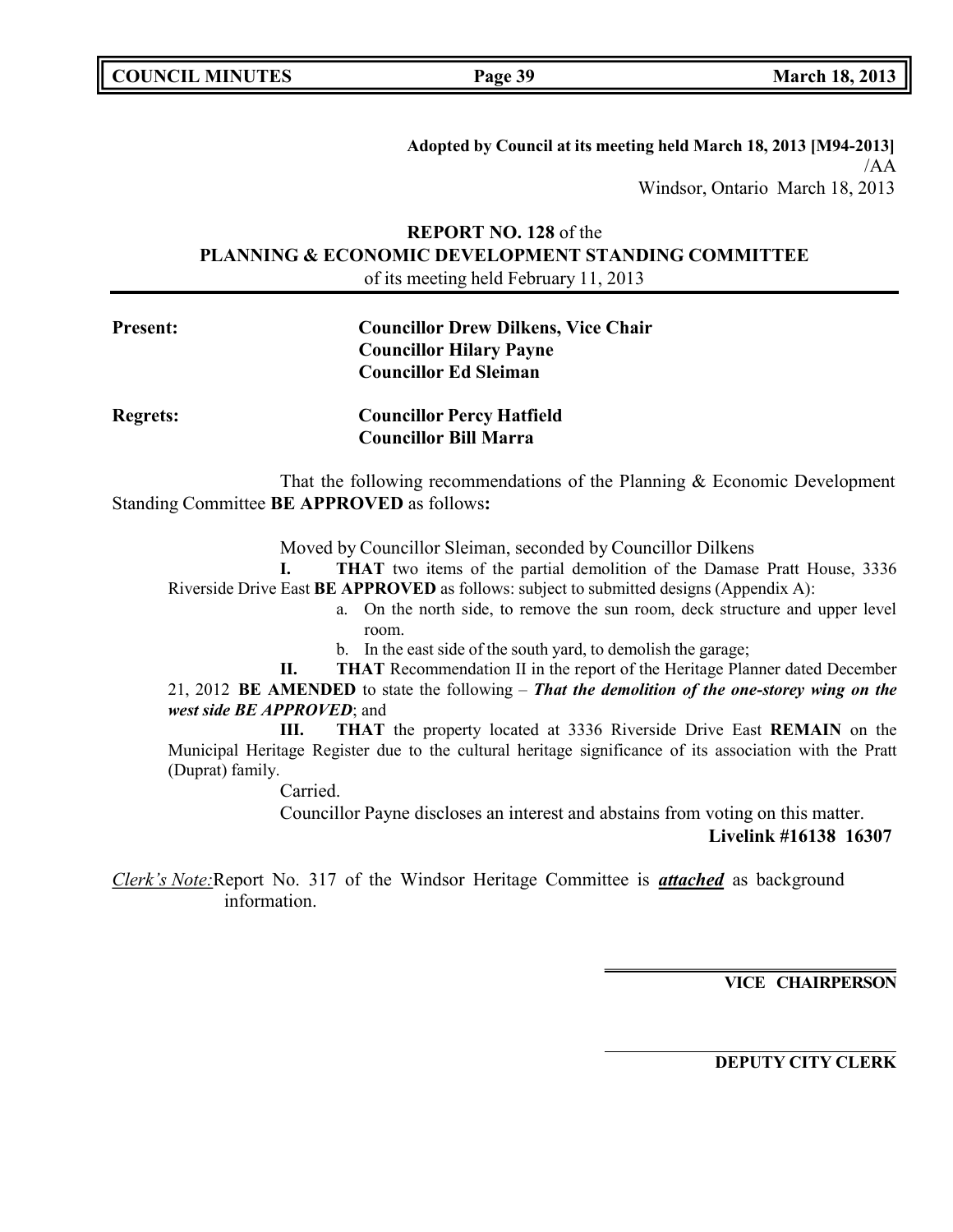| <b>COUNCIL MINUTES</b> |  |
|------------------------|--|
|------------------------|--|

**Adopted by Council at its meeting held March 18, 2013 [M95-2013]** /AA

Windsor, Ontario March 18, 2013

## **REPORT NO. 129** of the **PLANNING & ECONOMIC DEVELOPMENT STANDING COMMITTEE** of its meeting held February 11, 2013

## **Present: Councillor Drew Dilkens, Vice Chair Councillor Hilary Payne Councillor Ed Sleiman**

**Regrets: Councillor Percy Hatfield Councillor Bill Marra**

That the following recommendations of the Planning & Economic Development Standing Committee **BE APPROVED** as follows**:**

Moved by Councillor Sleiman, seconded by Councillor Dilkens

That the proposed demolition of the detached garage on the property at 4187 Riverside Drive East (Plan 813 Lots 7 and E pt 8) **BE CONDITIONALLY APPROVED**, provided that:

- a) a lot severance is approved by the Committee of Adjustment subject to the following conditions (b through j);
- b) the owner initiates a request for a heritage designation for the house (under Part IV of the Ontario Heritage Act); the designation will not include the existing garage, or the features to be directly affected by adding the approved new garage;
- c) until the heritage designation is finalized, the structure, façade, and all other related elements of the exterior of the existing house would remain, except for the approved new garage;
- d) the north wall of the proposed garage not extend north of the north edge of the northmost column on the front porch;
- e) the north wall of a connecting structure between the house and the proposed garage not extend north of the south edge of the northmost window on the west side of the house;
- f) no new doorway be added to the house except near the southwest corner;
- g) a new single-lane driveway may extend from Riverside Drive East along the west property line; the centre of the driveway will have a landscaped strip;
- h) an inventory is made of all trees on the entire site, prior to any removals or screening;
- i) preservation of the saucer magnolia tree near the northwest corner of the house, in a manner approved by the Landscape Architect in the Planning Department; and
- j) the garage will include these features:
	- 1. the height of the ridge of the proposed garage not exceed the height of the ridge of the existing garage,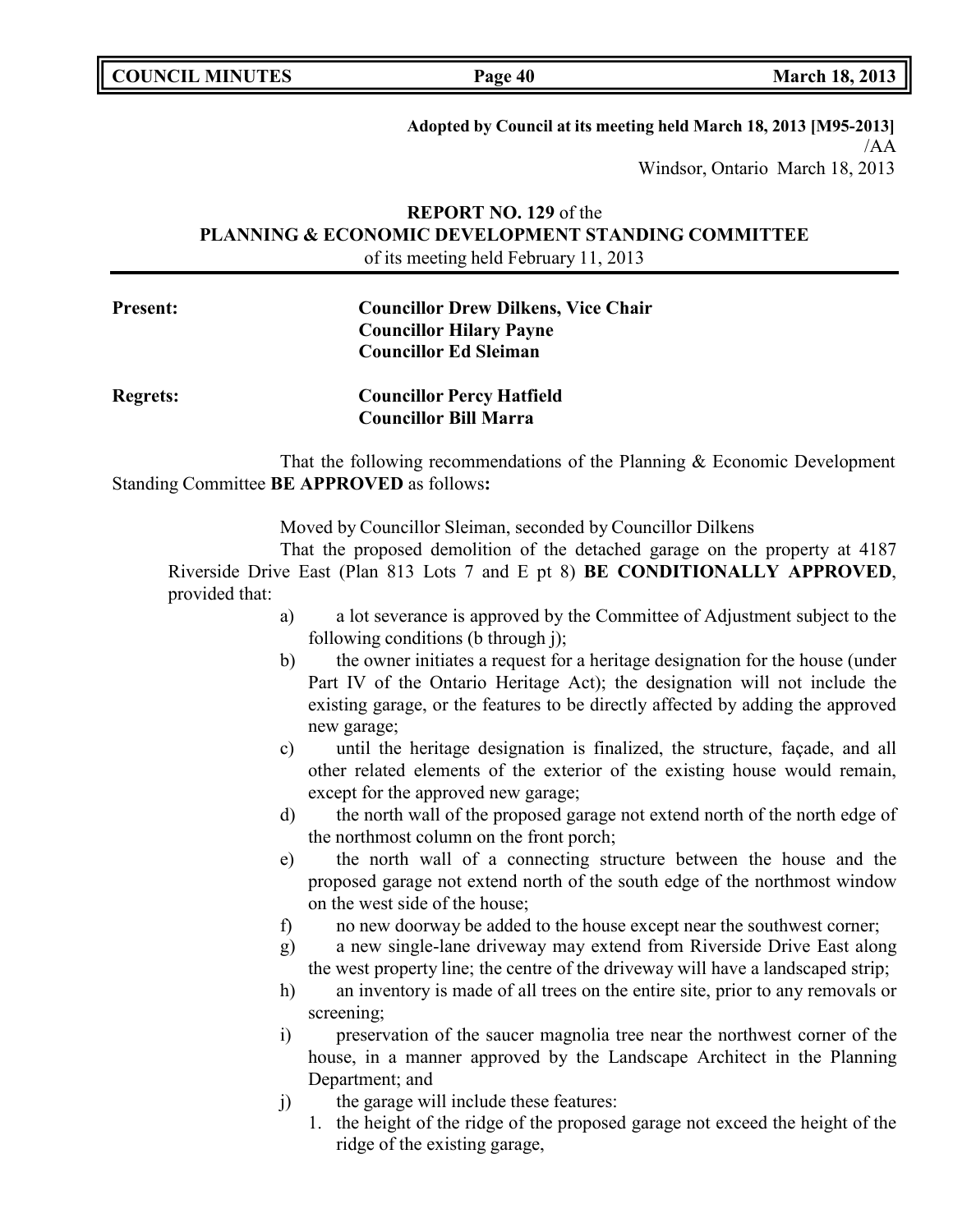| <b>COUNCIL MINUTES</b> | Page 41 | <b>March 18, 2013</b> |
|------------------------|---------|-----------------------|
|                        |         |                       |

2. the north wall of the garage will be at least 50% wall area covered with cobblestones, and

3. there will be two panelled garage doors (i.e. carriage style). Carried.

Councillor Payne discloses an interest and abstains from voting on this matter.

**Livelink #16308**

*Clerk's Note:*Report No. 319 of the Windsor Heritage Committee is *attached* as background information.

**VICE CHAIRPERSON**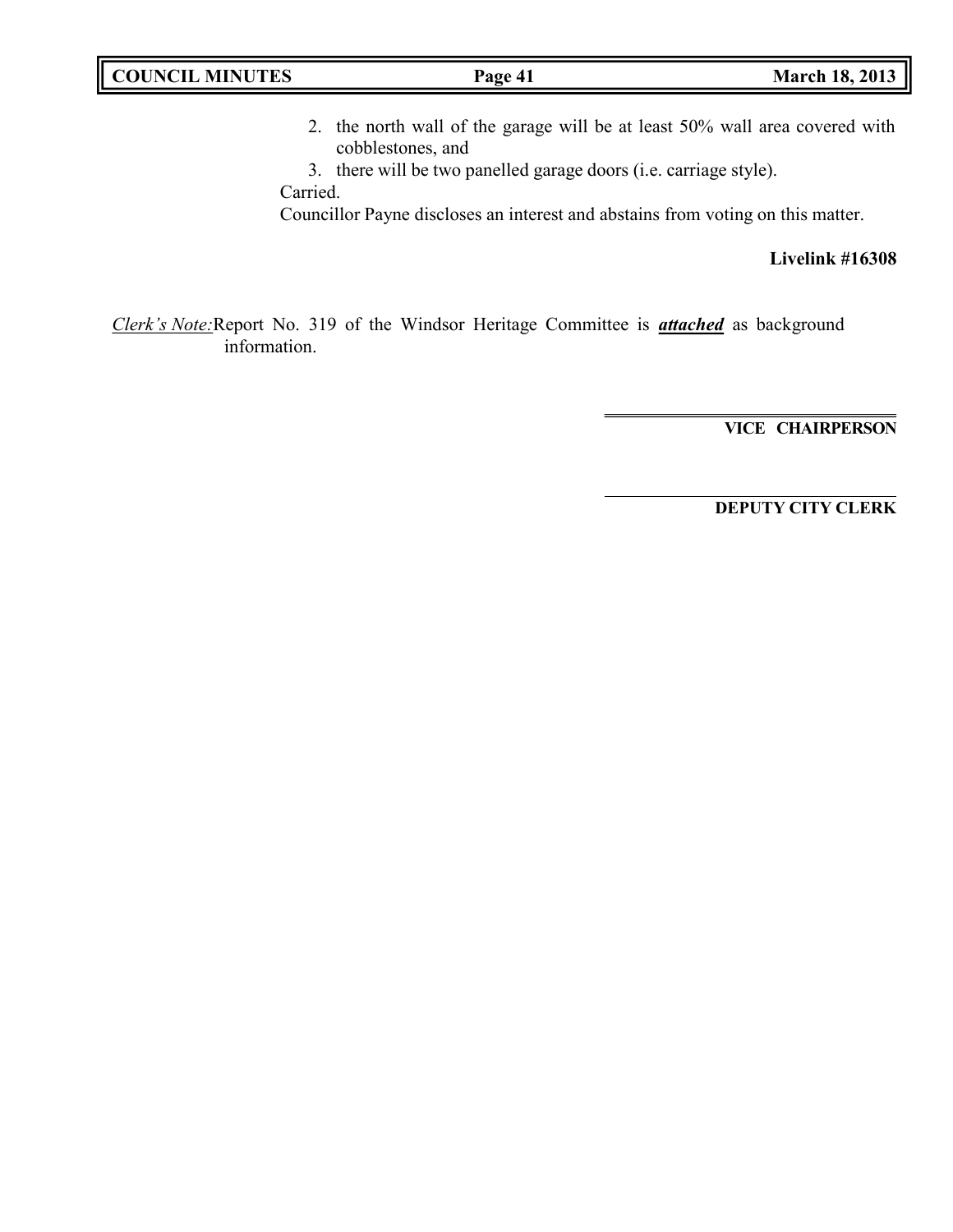**COUNCIL MINUTES Page 42 March 18, 2013**

**Adopted by Council at its meeting held March 18, 2013 [M96-2013]** /AA

Windsor, Ontario March 18, 2013

## **REPORT NO. 130** of the **PLANNING & ECONOMIC DEVELOPMENT STANDING COMMITTEE** of its meeting held February 11, 2013

| <b>Present:</b> | <b>Councillor Drew Dilkens, Vice Chair</b><br><b>Councillor Hilary Payne</b><br><b>Councillor Ed Sleiman</b> |
|-----------------|--------------------------------------------------------------------------------------------------------------|
| <b>Regrets:</b> | <b>Councillor Percy Hatfield</b>                                                                             |
|                 | <b>Councillor Bill Marra</b>                                                                                 |

That the following recommendations of the Planning & Economic Development Standing Committee **BE APPROVED** as follows**:**

Moved by Councillor Payne, seconded by Councillor Sleiman THAT the minutes of the Windsor Heritage Committee meeting held January 9, 2013 **BE RECEIVED** for information. Carried.

*Clerk's Note:*The minutes of the Windsor Heritage Committee meeting dated January 9, 2013 are *attached* as background information.

**VICE CHAIRPERSON**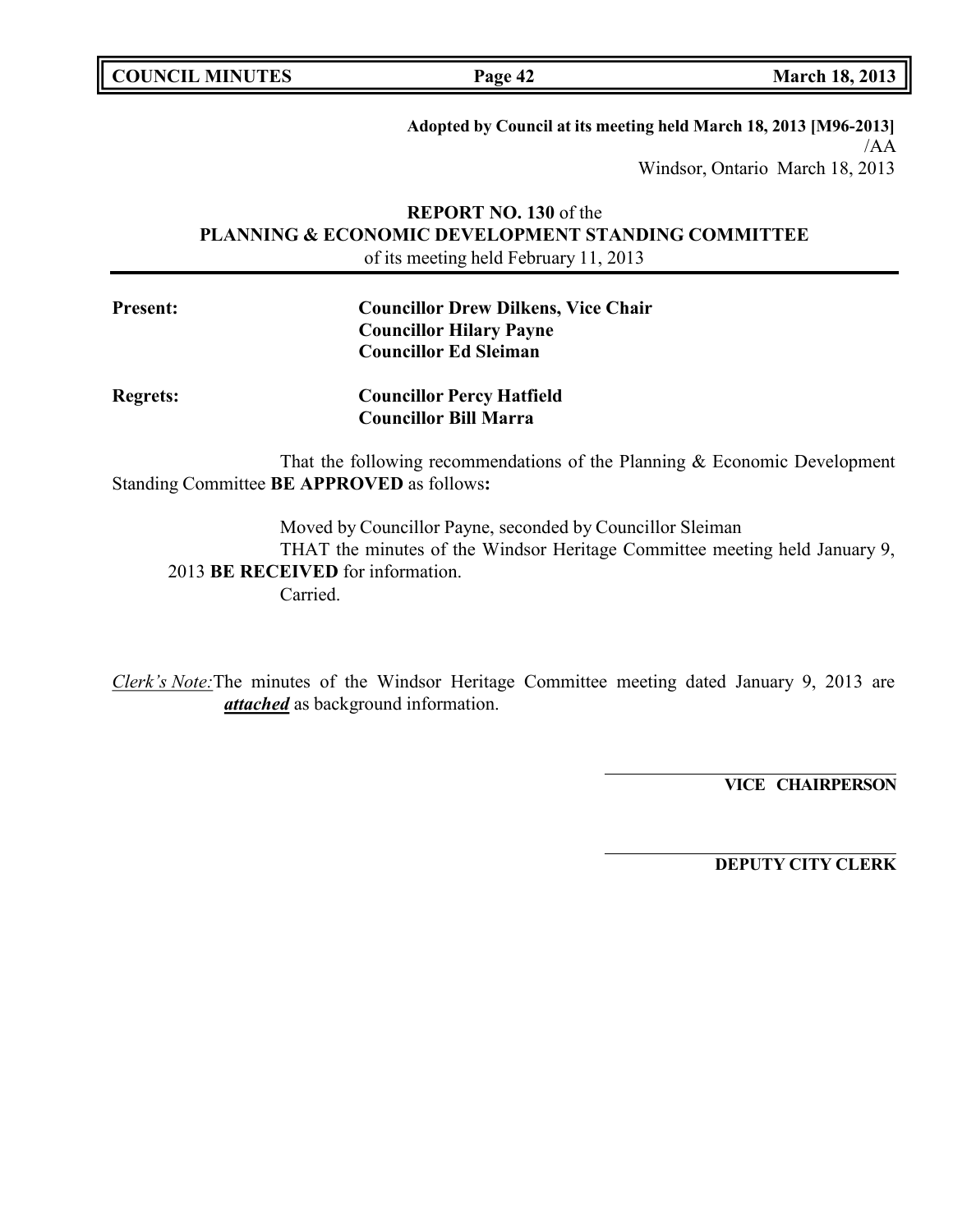| <b>COUNCIL MINUTES</b> |  |
|------------------------|--|
|------------------------|--|

**COUNCIL COUNCIL <b>MINUTES Page 43 March 18,** 2013

## **Adopted by Council at its meeting held March 18, 2013 [M97-2013]**

**AA/** Windsor, Ontario, March 18, 2013

## **REPORT NO. 143** of the **SOCIAL DEVELOPMENT, HEALTH & CULTURE STANDING COMMITTEE** of its meeting held February 6, 2013

## **Present: Councillor Ed Sleiman, Chair Councillor Jo-Anne Gignac Councillor Alan Halberstadt Councillor Fulvio Valentinis**

**Regrets: Councillor Percy Hatfield**

That the following recommendation of the Social Development, Health and Culture Standing Committee **BE APPROVED** as follows**:**

Moved by Councillor Gignac, seconded by Councillor Valentinis,

**THAT** this report from the Executive Director of Housing and Children Services regarding access to the Social Housing Reserve Fund for a consultant to conduct Operational Review of Windsor Essex Community Housing Corporation (WECHC) **BE APPROVED**; and further

**THAT the** Executive Director of Housing and Children Services **BE AUTHORIZED** to issue a Request for Proposals and hire a qualified consultant to complete an Operational Review report of the Windsor Essex Community Housing Corporation (WECHC); and further

**THAT** the Executive Director of Housing and Children Services **BE AUTHORIZED** to access to the Social Housing Reserve Fund to complete an Operational Review of the Windsor Essex Community Housing Corporation; and further

**THAT** the Executive Director of Housing and Children Services **REPORT** the outcome of the Request for Proposals to City Council with respect to the cost and the name of the selected consultant; and further

**THAT** subject to the contract cost remaining within the delegated authority limit of the CAO, the CAO and City Clerk **BE AUTHORIZED** to execute the necessary agreements and documents related to hiring a consultant and completing an Operational Review of Windsor Essex Community Housing Corporation provided such agreements and documents are in a form satisfactory to the City Solicitor; satisfactory in financial content to the City Treasurer and satisfactory in technical content to the Executive Director of Housing and Children's Services. Carried.

**Clerk's Note: The administrative report authored by the Program Coordinator, Housing and Children Services dated January 9, 2013 entitled "***Access to Social Housing Reserve Fund for Consultant to Conduct Operational Review of Windsor Essex Community Housing Corporation***" is** *attached* **as background information.**

LIVELINK 16348, GH/8204

**CHAIRPERSON**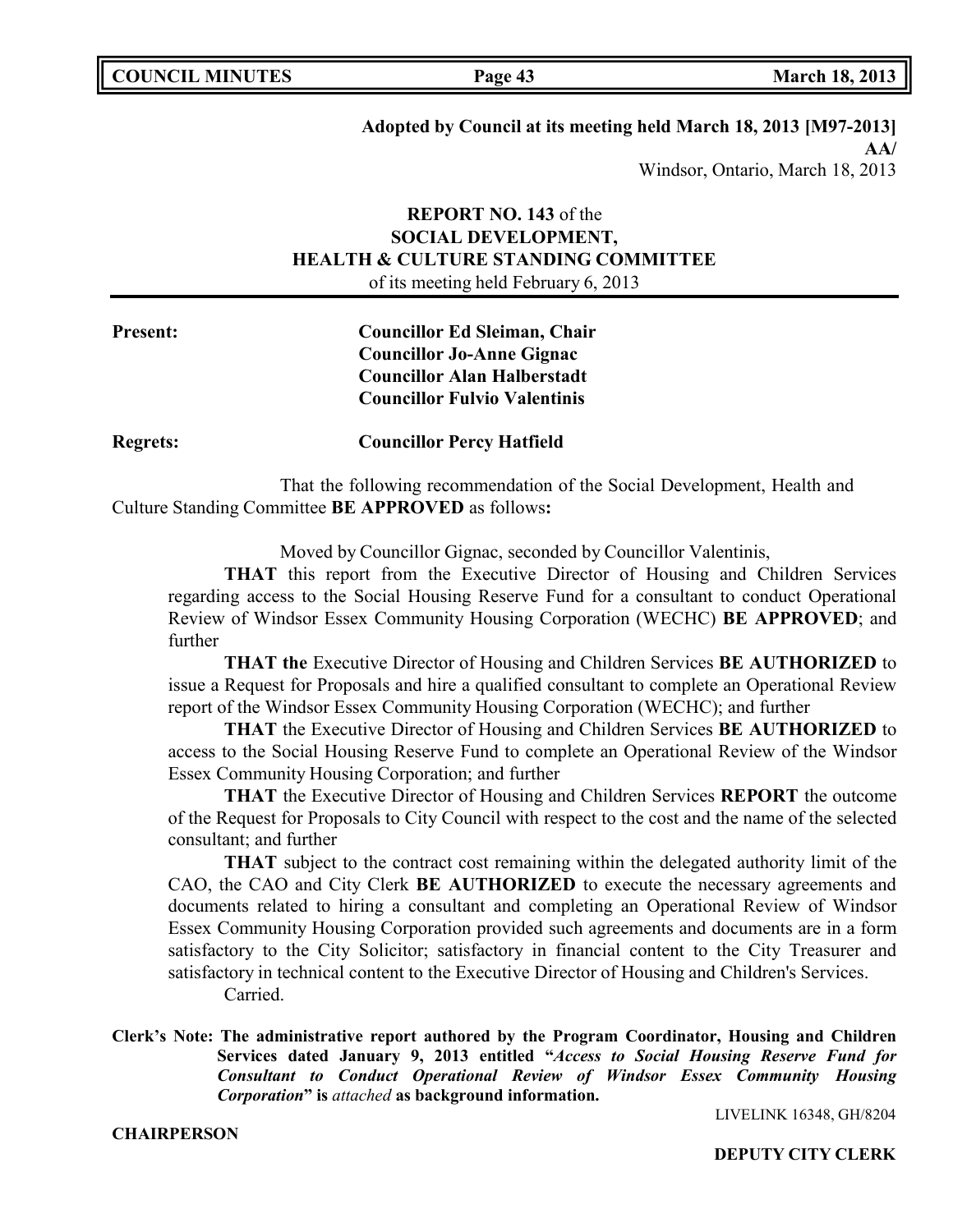**COUNCIL MINUTES Page 44 March 18, 2013**

## **Adopted by Council at its meeting held March 18, 2013 [M98-2013]**

**AA/** Windsor, Ontario, March 18, 2013

## **REPORT NO. 144** of the **SOCIAL DEVELOPMENT, HEALTH & CULTURE STANDING COMMITTEE** of its meeting held February 6, 2013

## **Present: Councillor Ed Sleiman, Chair Councillor Jo-Anne Gignac Councillor Alan Halberstadt Councillor Fulvio Valentinis**

**Regrets: Councillor Percy Hatfield**

That the following recommendation of the Social Development, Health and Culture Standing Committee **BE APPROVED** as follows**:**

Moved by Councillor Gignac, seconded by Councillor Halberstadt, **THAT** the minutes of the Housing Advisory Committee meeting held October 24, 2012 **BE RECEIVED** for information. Carried.

**Clerk's Note: The minutes of the Housing Advisory Committee meeting held October 24, 2012 are** *attached* **as background information.**

**CHAIRPERSON**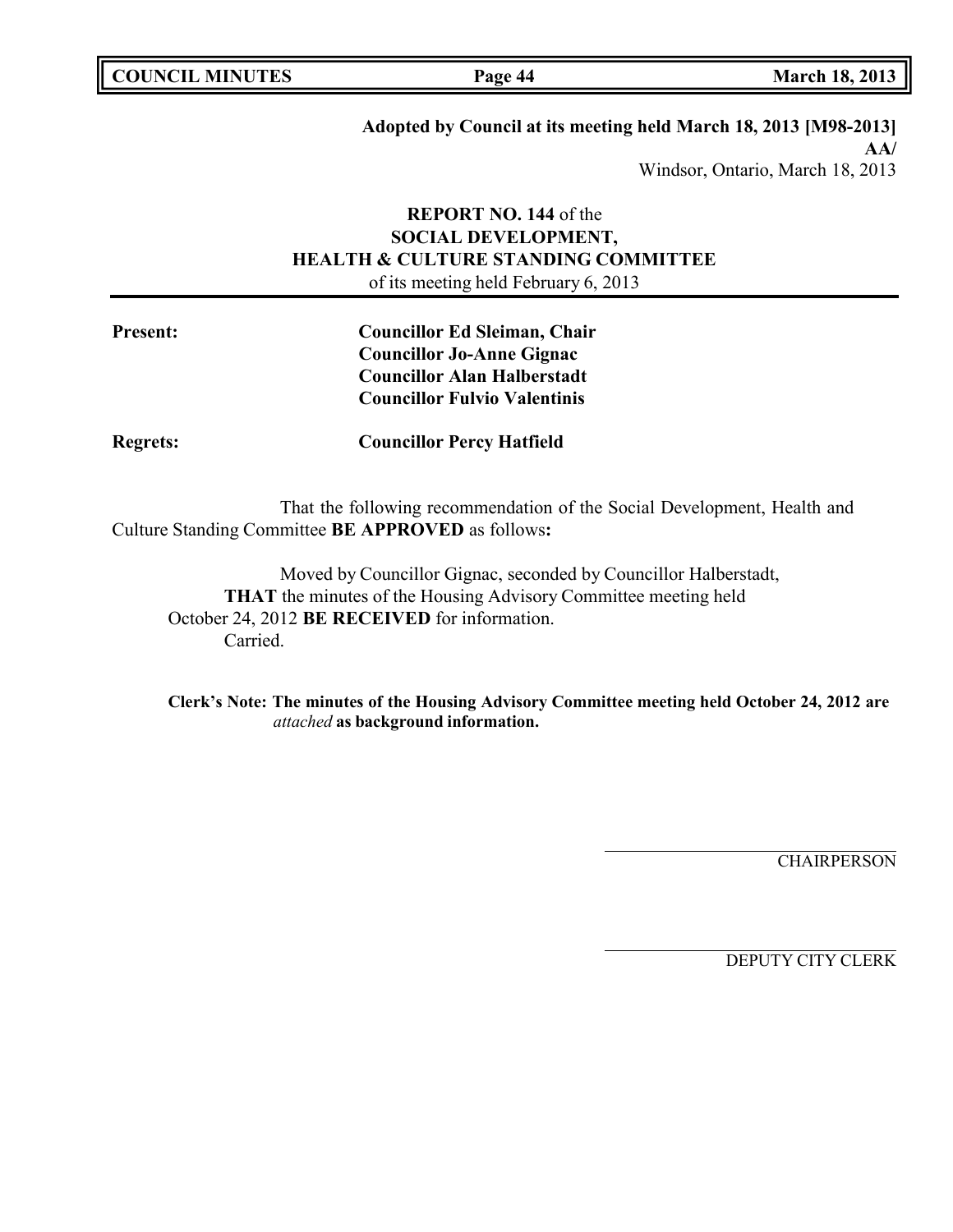| <b>COUNCIL MINUTES</b> |  |
|------------------------|--|
|------------------------|--|

**COUNCIL MINUTES Page 45 March 18, 2013**

## **Adopted by Council at its meeting held March 18, 2013 [M99-2013]**

**AA/** Windsor, Ontario, March 18, 2013

## **REPORT NO. 145** of the **SOCIAL DEVELOPMENT, HEALTH & CULTURE STANDING COMMITTEE** of its meeting held February 6, 2013

## **Present: Councillor Ed Sleiman, Chair Councillor Jo-Anne Gignac Councillor Alan Halberstadt Councillor Fulvio Valentinis**

**Regrets: Councillor Percy Hatfield**

That the following recommendation of the Social Development, Health and Culture Standing Committee **BE APPROVED** as follows**:**

Moved by Councillor Gignac, seconded by Councillor Halberstadt, **THAT** the minutes of the Committee of Management for Huron Lodge Long Term Care Home meeting held December 10, 2012 **BE RECEIVED** for information. Carried.

**Clerk's Note: The minutes of the Committee of Management for Huron Lodge Long Term Care Home meeting held December 10, 2012 are** *attached* **as background information.**

**CHAIRPERSON**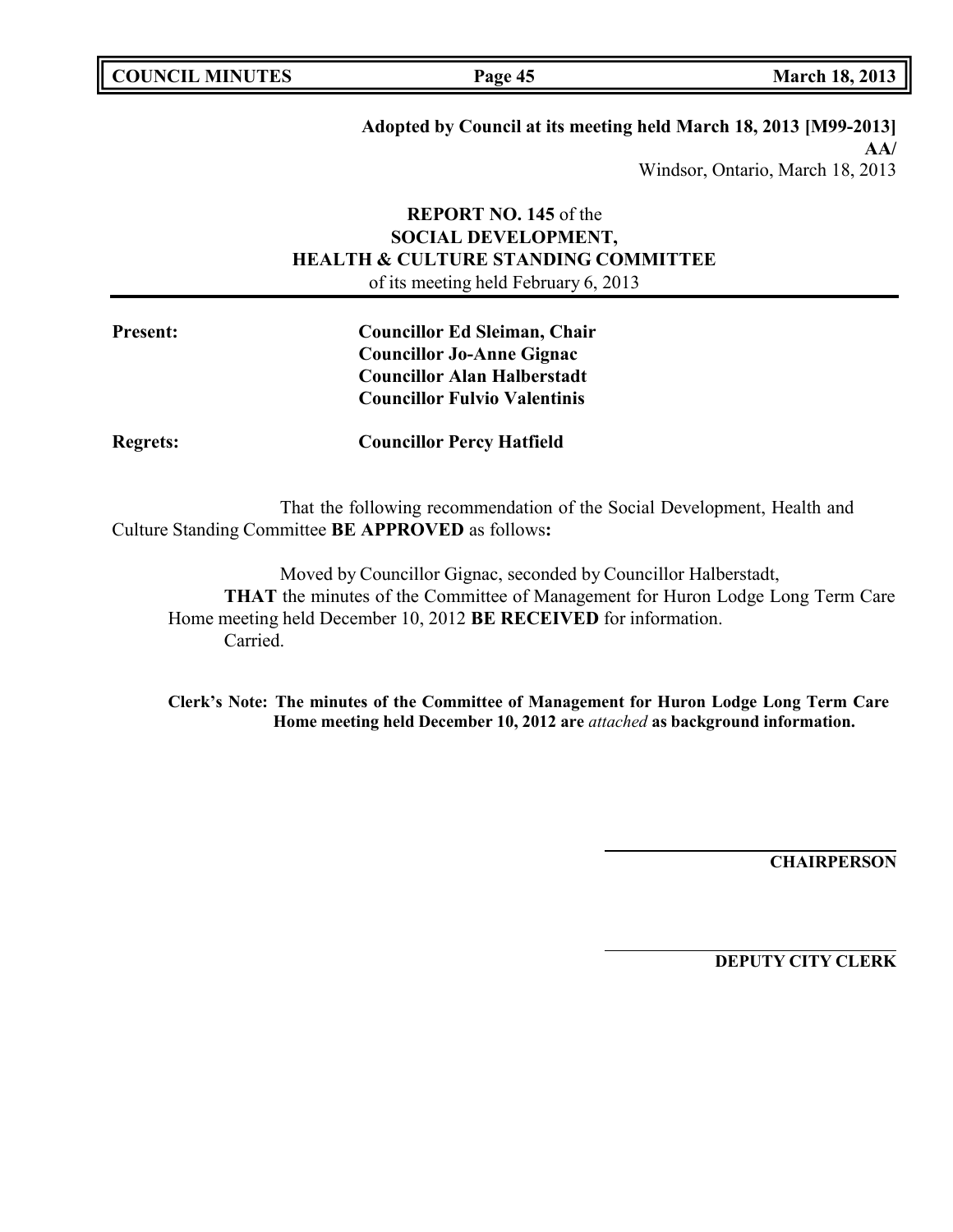|  | <b>COUNCIL MINUTES</b> |
|--|------------------------|
|--|------------------------|

**COUNCIL MINUTES Page 46 March 18, 2013**

# **Adopted by Council at its meeting held March 18, 2013 [M100-2013]**

**AA/** Windsor, Ontario, March 18, 2013

## **REPORT NO. 146** of the **SOCIAL DEVELOPMENT, HEALTH & CULTURE STANDING COMMITTEE** of its meeting held February 6, 2013

## **Present: Councillor Ed Sleiman, Chair Councillor Jo-Anne Gignac Councillor Alan Halberstadt Councillor Fulvio Valentinis**

**Regrets: Councillor Percy Hatfield**

That the following recommendation of the Social Development, Health and Culture Standing Committee **BE APPROVED** as follows**:**

Moved by Councillor Gignac, seconded by Councillor Halberstadt, **THAT** the minutes of the Willistead Manor Inc. Executive Committee Board of Directors and the Board of Directors meeting held November 8, 2012 **BE RECEIVED** for information. Carried.

**Clerk's Note: The minutes of the Willistead Manor Inc. Executive Committee Board of Directors and the Board of Directors meeting held November 8, 2012 are** *attached* **as background information.**

**CHAIRPERSON**